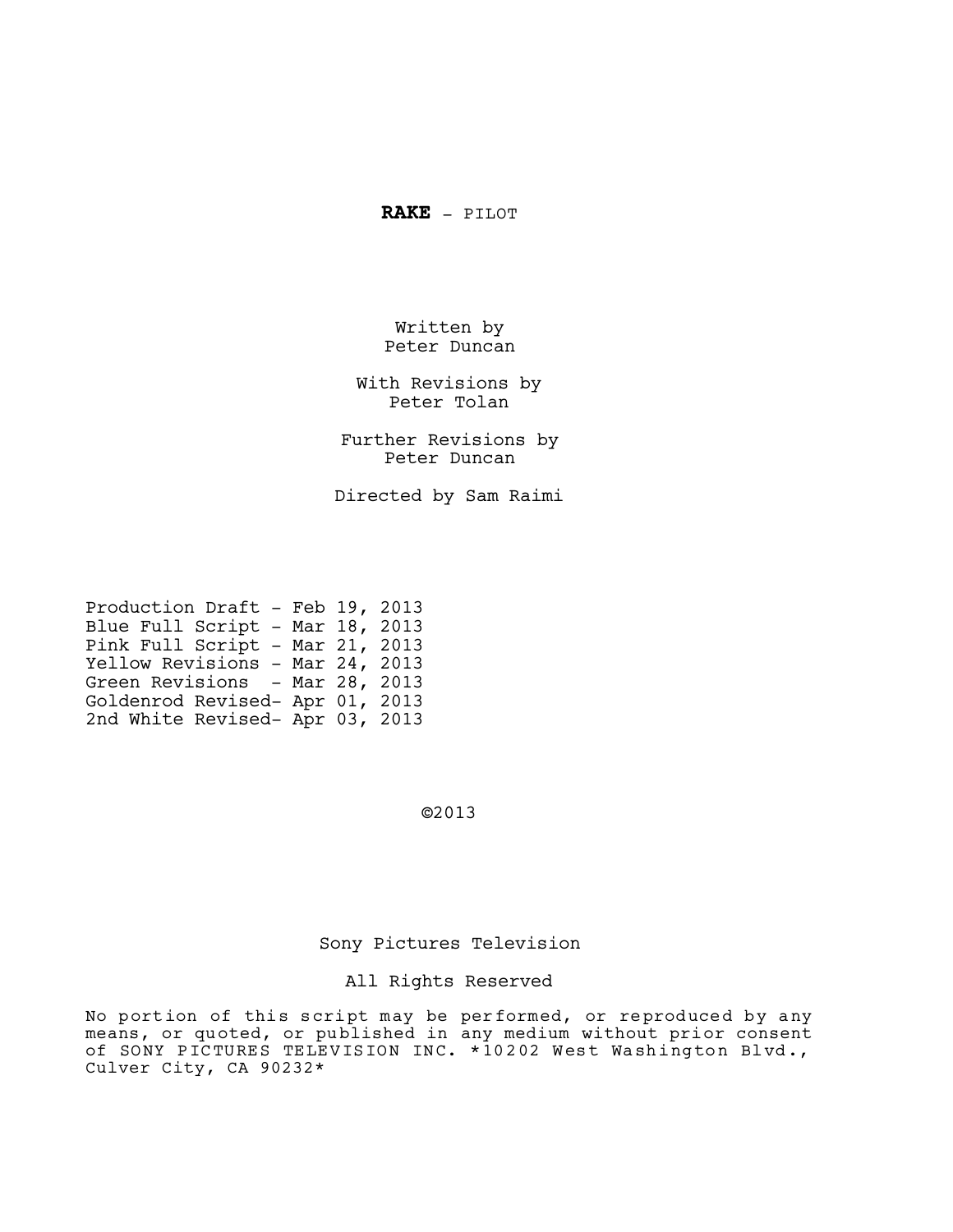RAKE

ACT ONE

FADE IN:

1 INT. APARTMENT – NIGHT 1

We're inside a fairly nondescript apartment. We see the faces of 2 people whom we presume to be lovers:

KEEGAN DEANE, 46, a man with no end of boyish good looks and MIKKI, 29, pretty with a beautiful, welcoming smile.

> MIKKI Key, I don't know. I don't think I can do this.

KEEGAN Come on. There's a first time for everything.

MIKKI Yes, there is. I've never done this before. What if I hurt you?

KEEGAN You? Hurt me? Not in a million years. Just get in there, get a good grip on it and pull.

They share a look and she raises a pair of PLIERS into shot.

MIKKI Will you please just go to a dentist.

KEEGAN (shakes his head) Last time I went to a dentist it cost me seven grand and my favorite bicuspid. So will you please climb on and get busy.

She straddles him.

MIKKI Which one is it?

KEEGAN Molar - lower left - farthest one back.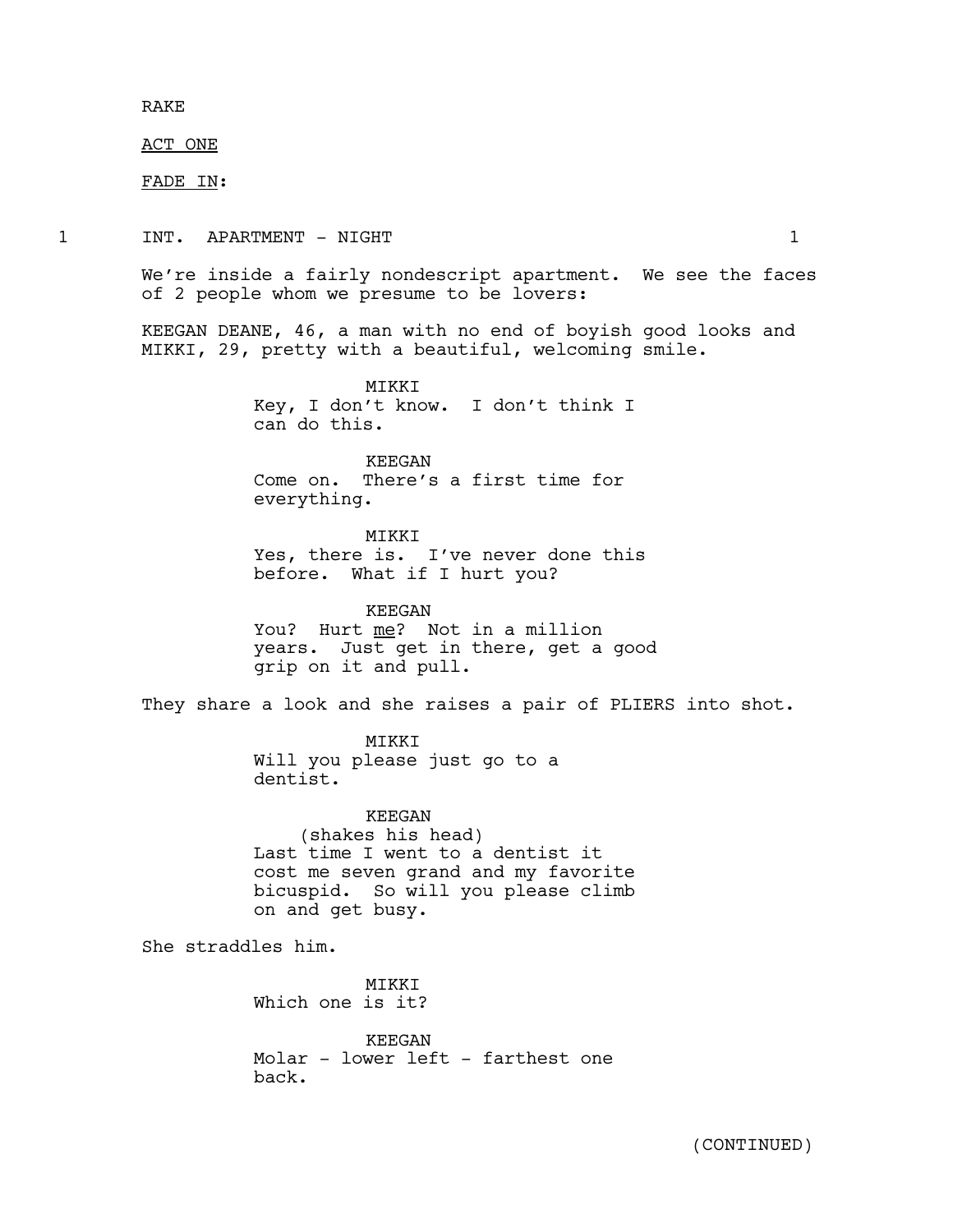MIKKI (still hesitant) You're sure you want this?

KEEGAN Mikki, I'm in a cloud of blinding, throbbing pain!

2.

She slowly leans forward, wincing, and moves the pliers towards his mouth. He lets out a yelp, forcing her back.

> MIKKI They weren't even in your mouth!

KEEGAN I know! You're sitting on my keys.

MIKKI That's what you get for keeping your pants on.

She adjusts herself, takes a deep breath and sticks the pliers into his mouth. They make contact with the tooth.

MIKKI (CONT'D)

Okay?

KEEGAN (scared) Uh-huh.

MIKKI I'm gonna start pulling now.

KEEGAN (a little more scared) Uh-huh.

She moves to pull - and he quickly yanks her hand away.

KEEGAN (CONT'D) You know what? All better. Weird. Maybe you knocked something back into place.

Mikki smiles, genuinely amused by his bullshit.

KEEGAN (CONT'D) I mean - here we are - you looking so great. Why waste this on a dental emergency?

He pulls her close and kisses her with real passion.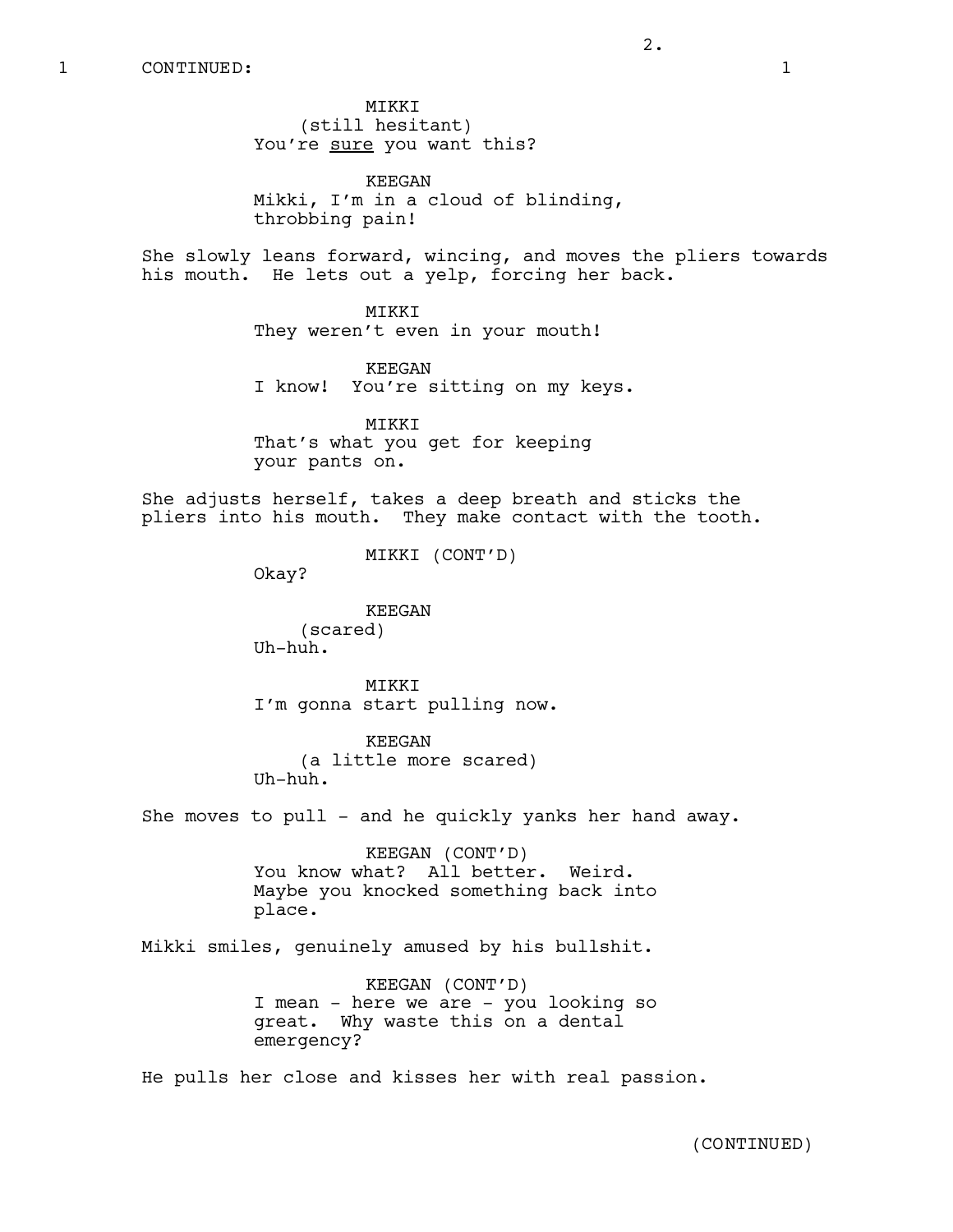KEEGAN (CONT'D) Would you still adore me if I was toothless?

MIKKI "Dead mountain mouth of carious teeth that cannot spit."

KEEGAN That's either Frost, Auden or Wu Tang Clan.

MIKKI So close. T.S. Eliot.

KEEGAN Oh, yes - *The Waste Land*. Always good for a laugh, old T.S., isn't he?

He pulls her close again. She responds with a serious kiss, as their hands start running over each other - but then her phone buzzes.

> KEEGAN (CONT'D) You're kidding. No way that was an hour.

Mikki smiles, kisses his neck and pops up off the bed. She starts putting her pants back on.

#### MIKKI

Sorry, Key. It's not my fault you opted for a game of backgammon and a sermon on gum disease.

KEEGAN Hold on. I'll pay for another hour.

MIKKI Key, I've got another client.

Oh - she's not his girlfriend. She's a prostitute.

# KEEGAN

Right now?

MIKKI Ten minutes. You see a dentist, okay?

She exits into the bathroom to tidy up her hair and make-up. Keegan falls back on the bed, defeated.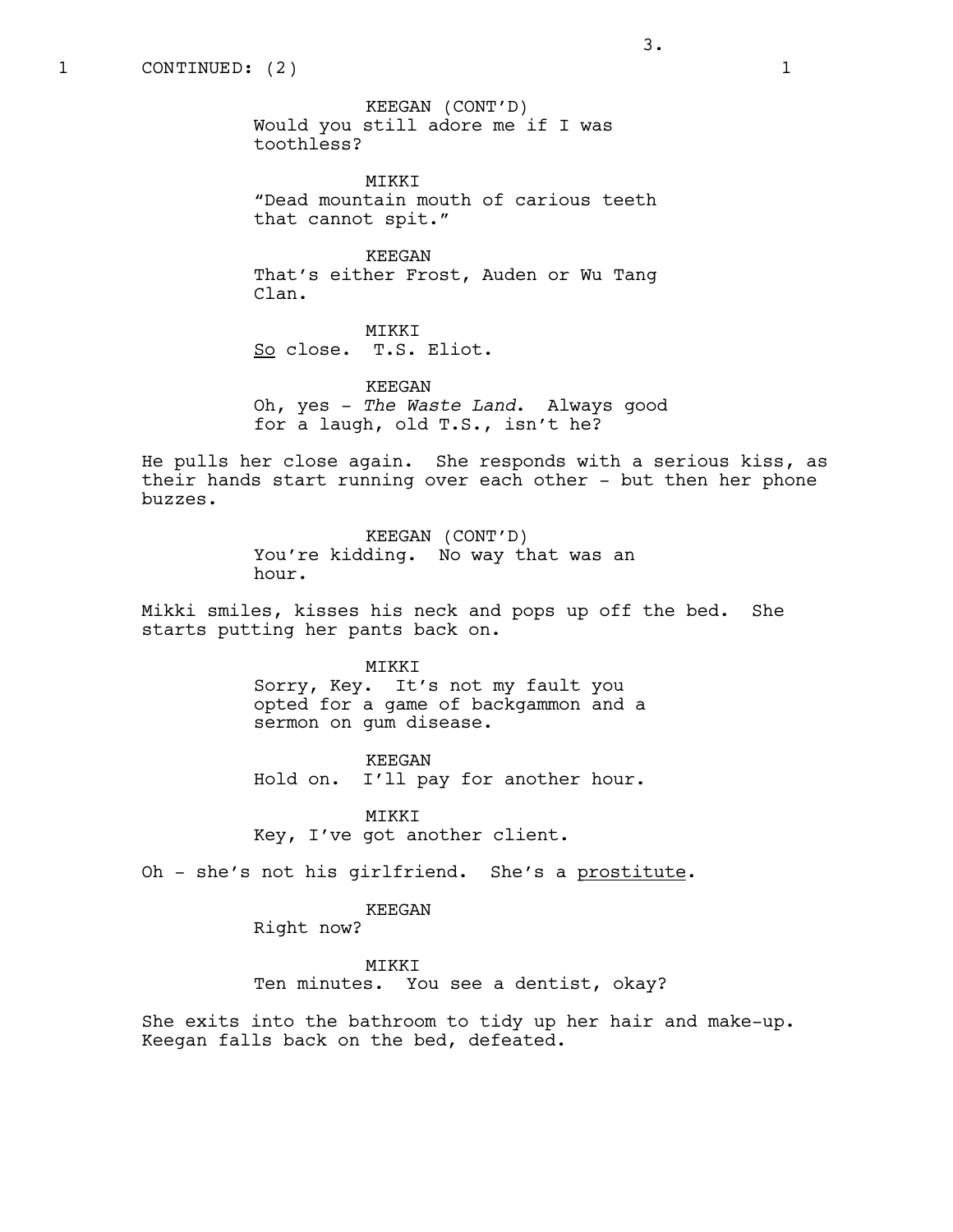#### 2 EXT. MIKKI'S BUILDING - NIGHT 2

Keegan heads out of the building rubbing his aching jaw. As he walks away, he passed a well-dressed man heading for Mikki's building. Keegan has a sense that this is Mikki's next customer. He turns and watches the man head inside. His face goes dark - he considers confronting the man - but what would that achieve? He turns and walks away.

A3 EXT. WU'S CAFE -- DAY A3

Establishing shot.

3 INT. WU'S CAFE - THE NEXT DAY 3

MR. AND MRS. WU, a Chinese couple in their fifties, are the proprietors of this small cafe in Echo Park. A wall-mounted television chatters away in Mandarin. Mr. Wu watches as he sets tables. Mrs. Wu checks her watch - there's a task she's almost forgotten. She picks up a broom and raps it against the ceiling repeatedly. Her husband sees this and his face registers annoyance.

4 INT. KEEGAN'S APARTMENT - AT THE SAME TIME 4

Keegan half sleeps in his small, very undistinguished studio apartment, still in considerable jaw pain. He snorts awake at the sound of the rapping from below. He stares at the ceiling as he considers what might befall him today.

5 EXT. WU'S CAFE - MINUTES LATER 5

Keegan exits onto the sidewalk from the stairs that lead to the apartments above the cafe. He's unshaven, his hair is askew, and he's decked out in a maroon robe and brogues. A passerby turns and watches as he steals a newspaper before ambling into the cafe.

6 INT. WU'S CAFE - MINUTES LATER 6

Keegan sits at his usual table. He drinks tea and tries not to wince as the heat comes in contact with his aching molar. Mrs. Wu is at his side. She finds Keegan quite charming.

> KEEGAN (Cantonese) *Good morning.*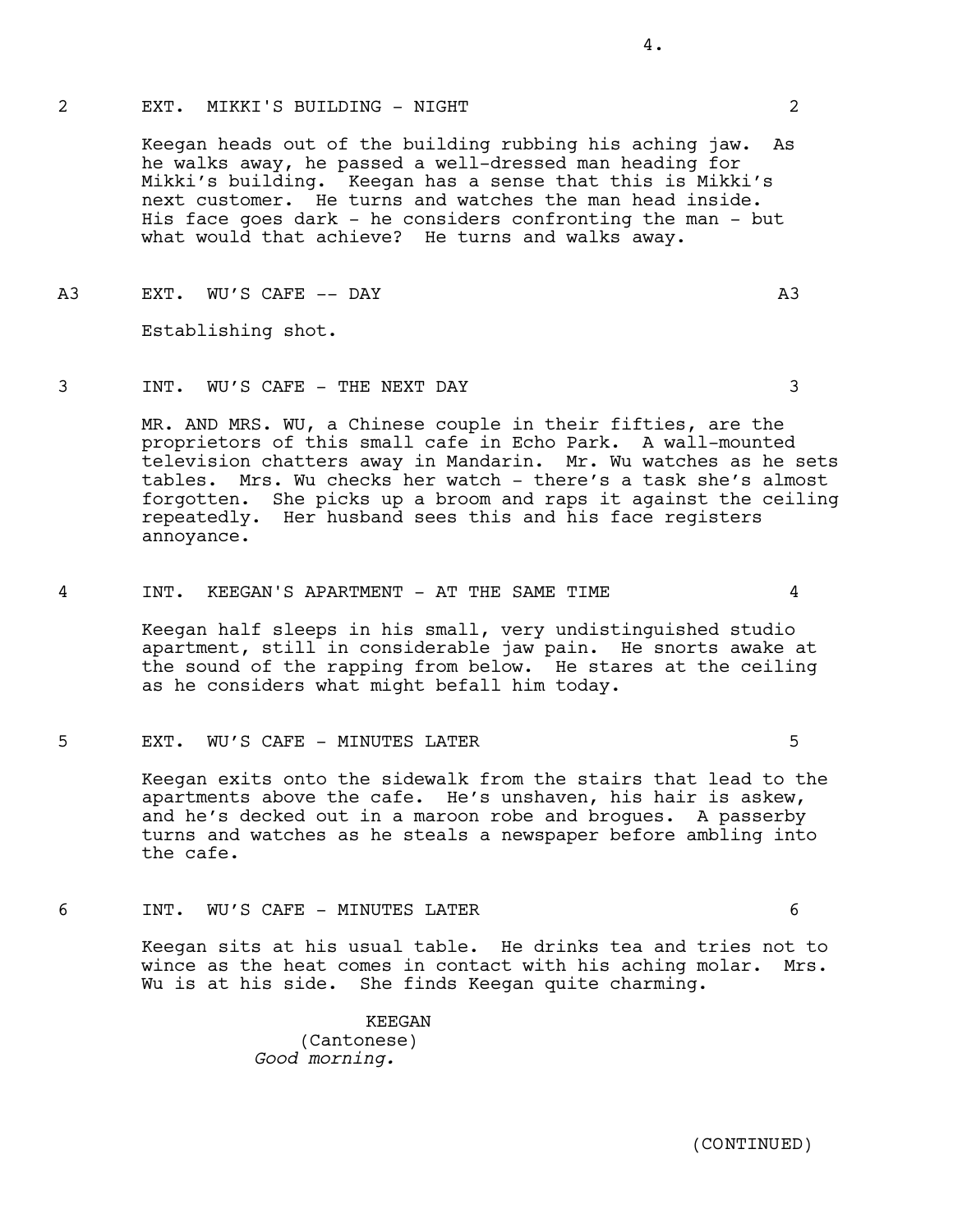MRS. WU (Cantonese) *How are you doing handsome? Have you eaten? How about some eggs?*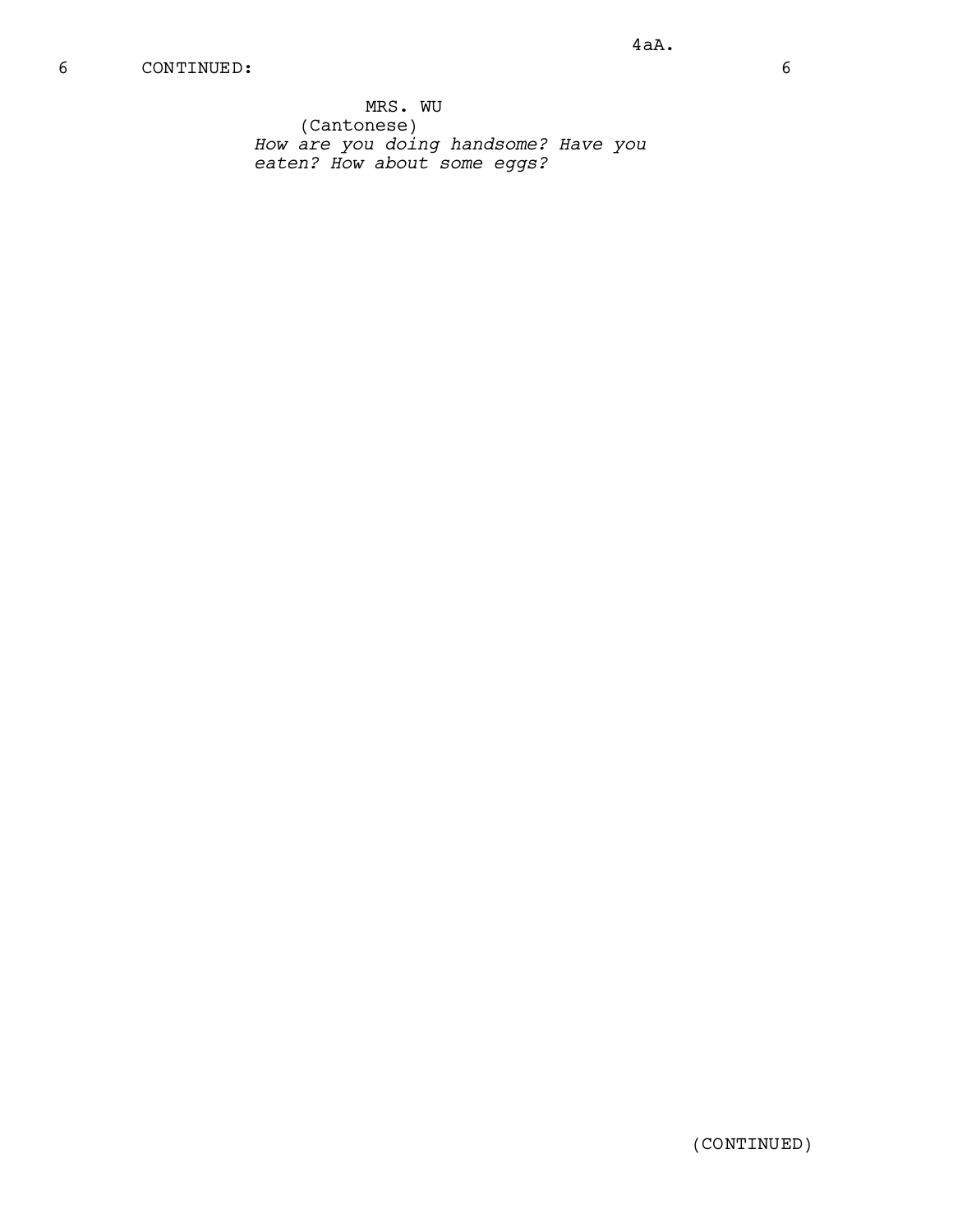KEEGAN (English) Never mind.

(CONTINUED)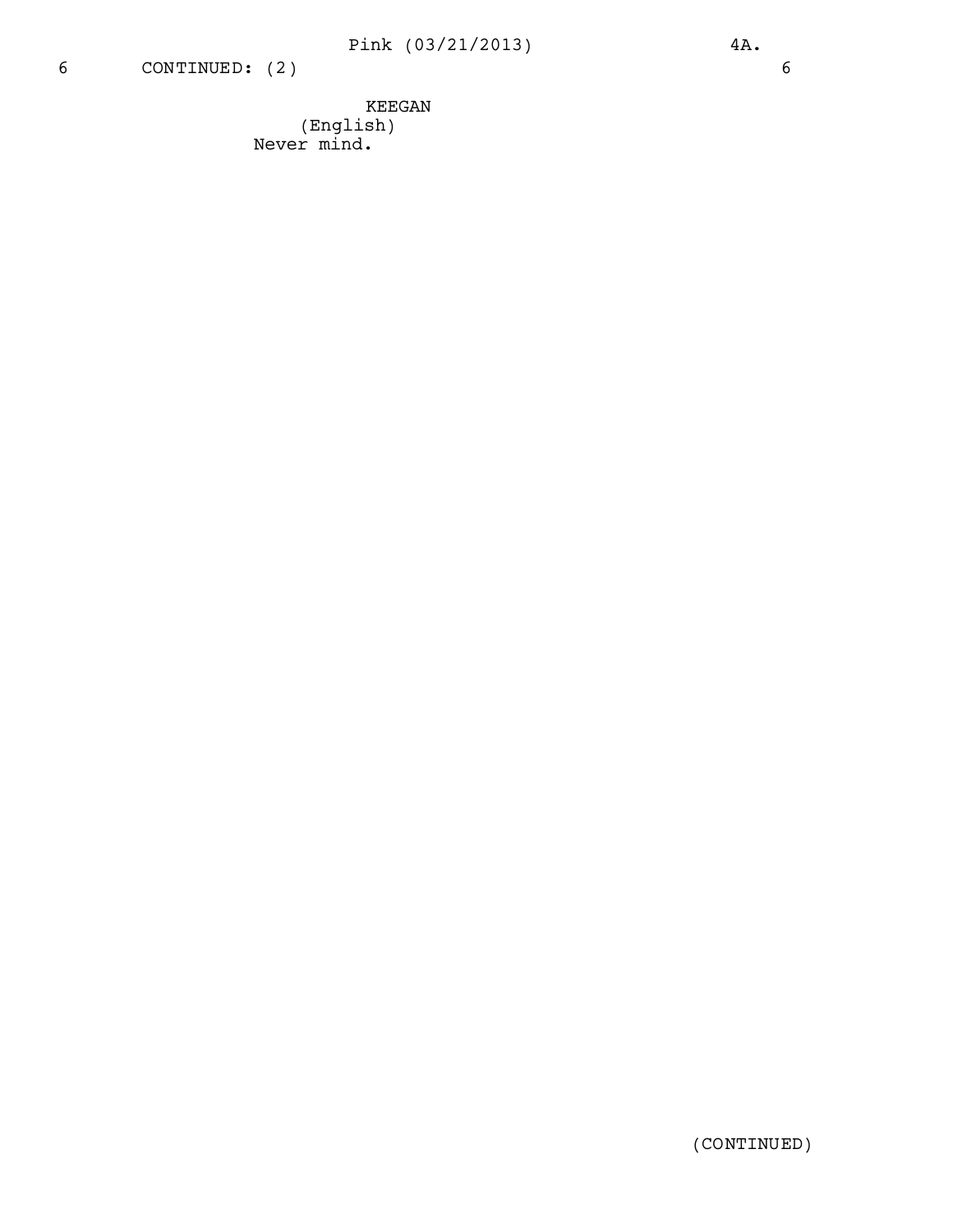MRS. WU (English) Tea is helping your tooth, Keegan?

KEEGAN (English) Oh, yeah - it's great.

Keegan sees Mr. Wu throwing him a hostile stare.

KEEGAN (CONT'D) (English) Good morning.

Mr. Wu says something to his wife in Chinese. She fires something right back. They engage in a short, but intensely unpleasant volley of angry Cantonese which will not be subtitled.

> MR. WU (Cantonese) When are you going to wise up to this guy? MRS. WU (Cantonese) I enjoy talking with him! Whatever

I talk about with him is none of your business!

MR. WU (Cantonese) I live here to!

MRS. WU (Cantonese) Are you listening to our conversation? That's horrible! Go away!

MR. WU (Cantonese) Do you want to give me a green hat?

(The "green hat" is a Cantonese reference to a cuckold.)

MRS. WU (English) He says good morning.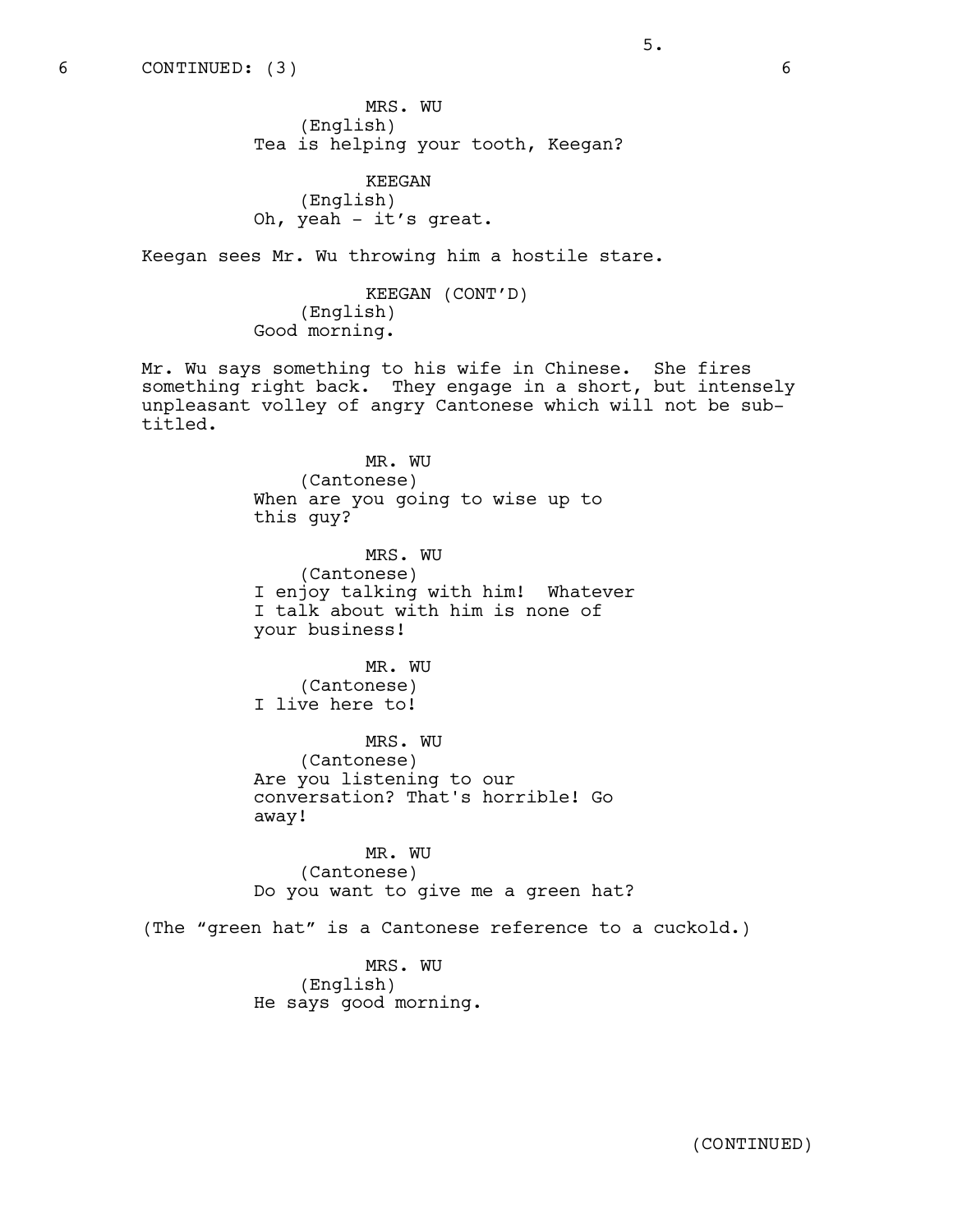KEEGAN (English) Listen, I was wondering if you needed the car today.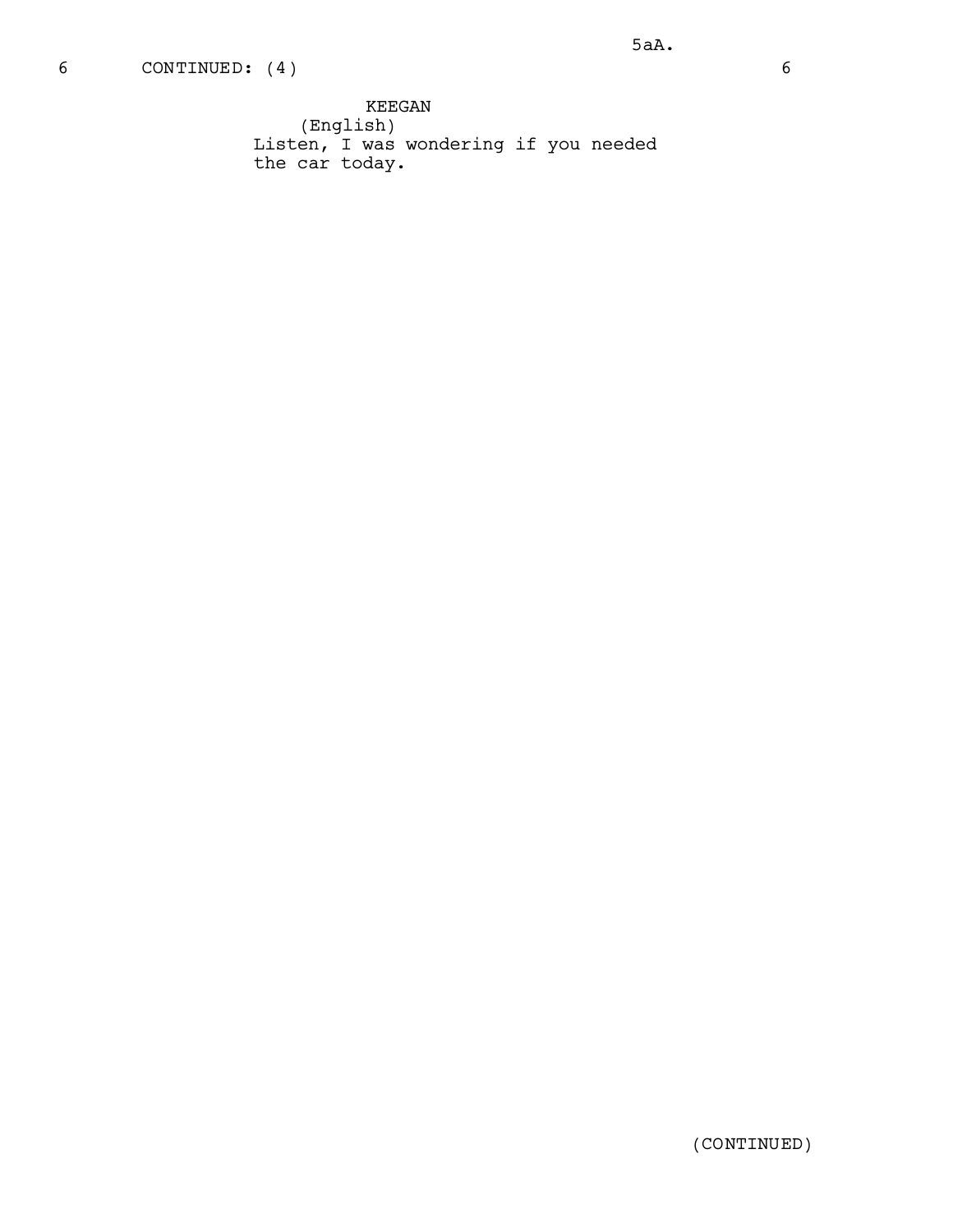Pink (03/21/2013) 5A.

MRS WU

(English) Today is market day. But maybe we work something out.

A7 EXT. STREET – WU'S VAN – DAY 1988 A7

The Wu's van drives by.

7 INT. WU'S VAN - LATER 7

Mr. Wu drives, Keegan is his passenger, checking something on his phone. Mr. Wu stares at the road, his mouth in a grimace. A silent beat. Keegan reads something that provokes a smile.

> KEEGAN You like football, Mr Wu?

No response.

KEEGAN (CONT'D) I figured as much. (speed dials) Roy? You there? (about phone) Piece of junk.

Keegan searches for better reception.

ROY (V.O.)

Key?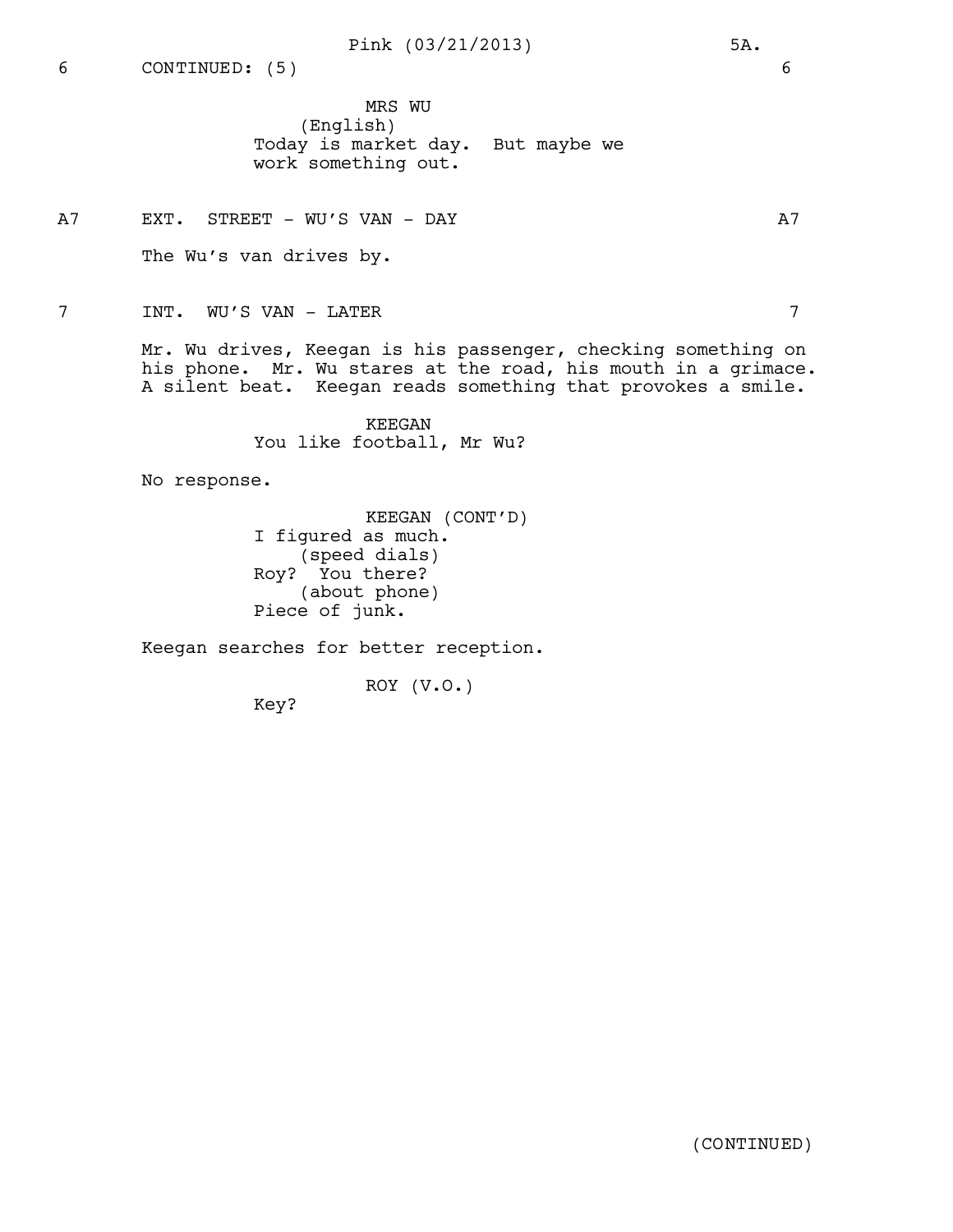KEEGAN Yeah. Packers and Vikes. What's the spread?

ROY (V/O) Packers minus seven.

KEEGAN How about the point total?

ROY (V/O)

Forty-four.

KEEGAN I'll take the under for five large and I want to parlay it with the over on the Skins.

ROY (V/O) You're already underwater half a mile, you stupid bastard -

CUT TO:

8 EXT. CHURCH - LATER 8

We descend from the heavens through the face of a church to discover 3 MOURNERS who are amongst many people with money and power draped in black. They are distracted by the sound of a roaring engine.

The Wu van screeches up to the curb and shudders to a halt in front of a LIMO. (The van features large, aspirational Maoist portraits of the younger Mr. and Mrs. Wu.)

Keegan get out of the van:

KEEGAN (into phone) Am I down? Roy, am I down?! Roy can you hear me?! Am I down you bastard?!!

ROY (V.O.) Yes, you're down!

Only then does Keegan notice the 3 Mourners staring at him.

KEEGAN I was just saying how down I feel today. So, so ... down. God bless him. (MORE)

(CONTINUED)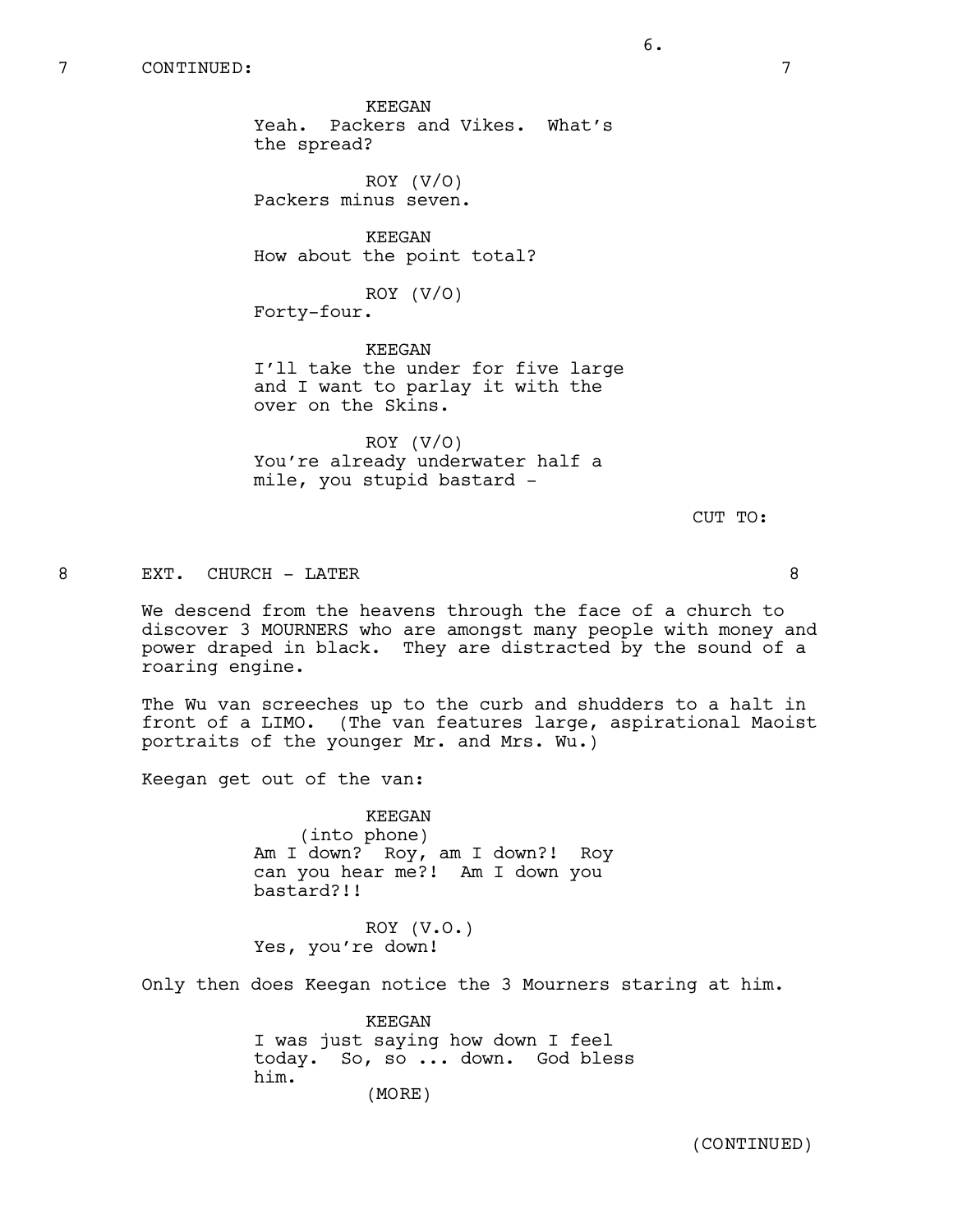(to Mr Wu) Thanks, sorry for the incon - KEEGAN (CONT'D)

Mr Wu peels the van away.

The Mourners look away and Keegan notices MARCUS BARZMANN, 50, the Mayor of Los Angeles who resolutely ignores Keegan as he approaches the Church

7.

He is approached a SMALL GROUP OF REPORTERS who are asking incomprehensible questions about someone called MURRAY.

> MARCUS (trying to contain anger) Now is not the time. I have no comment.

- 9 DELETED. DIALOGUE MOVED TO SCENE 7 9
- 10 DELETED. DIALOGUE MOVED TO SCENE 7 10 10

11 INT. CHURCH – LATER 11

Ben Leon, 45 and Keegan's best friend, delivers the eulogy or attempts to anyway. Gripped by a terror of public speaking, he stumbles, fumbles and sweats.

His beautiful wife SCARLET, 42, an assistant District Attorney for the city of Los Angeles and also an old friend; watches, anxious for her husband.

Their three fine young children are also there; and - oh, yes - the matriarch of the clan - the widow of the moment and bitch on wheels, FRANCES LEON, 68.

> BEN My father was many things. He was  $u \bar{h}$  - a man's man - and a - uh lawyer's lawyer. He was a man and uh - a lawyer. A lawyer who could turn a jury on its head - or who could turn a case on its head - for a jury ...

ANGLE ON

Key, seated in a pew next to a little girl. He nods, taking in Ben's words - seemingly fully focused. But as the camera moves closer, we see that Key is wearing an earpiece. He's listening to the Packers game on his phone.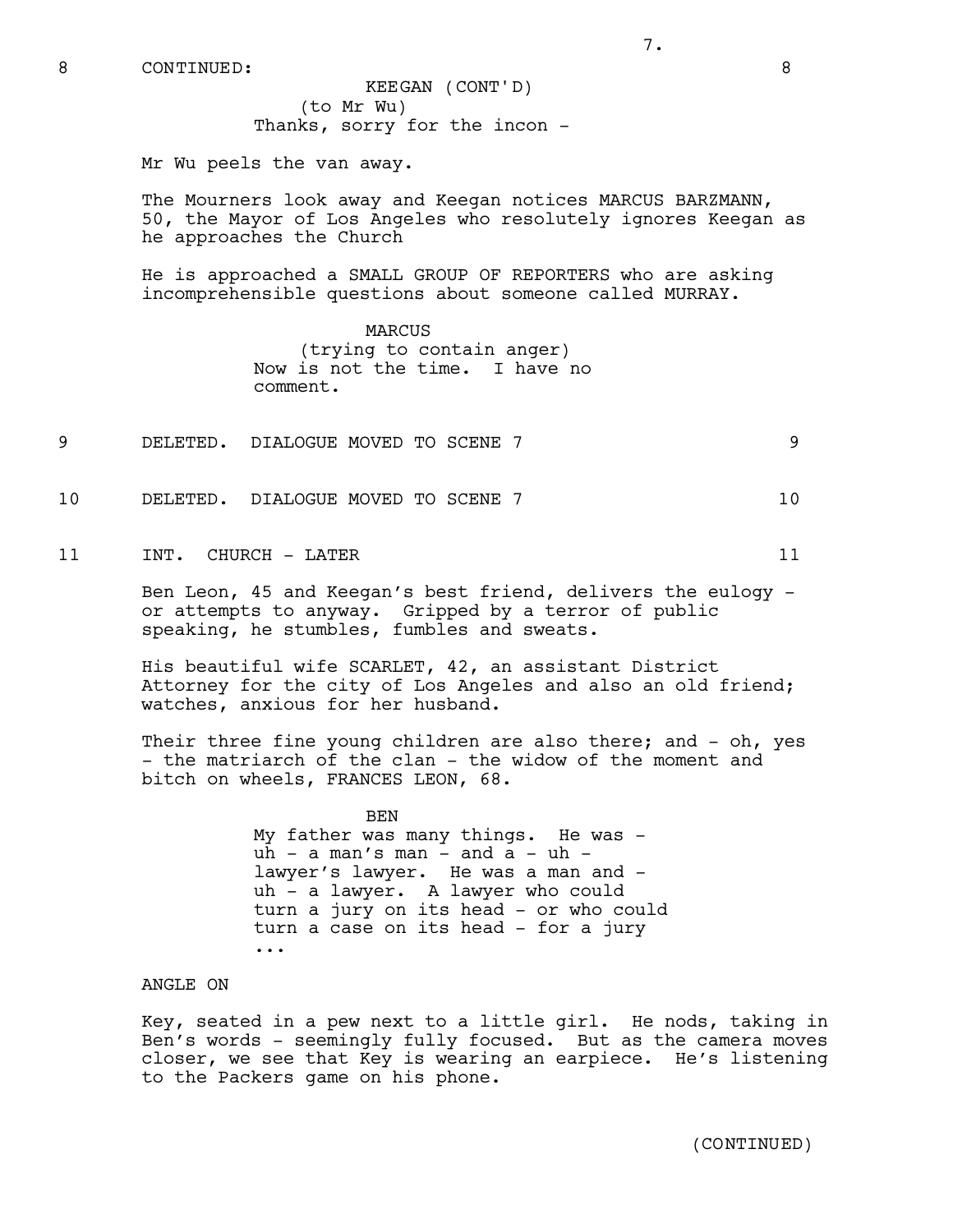BEN (CONT'D) ... We all know how much my father ... um ... (MORE)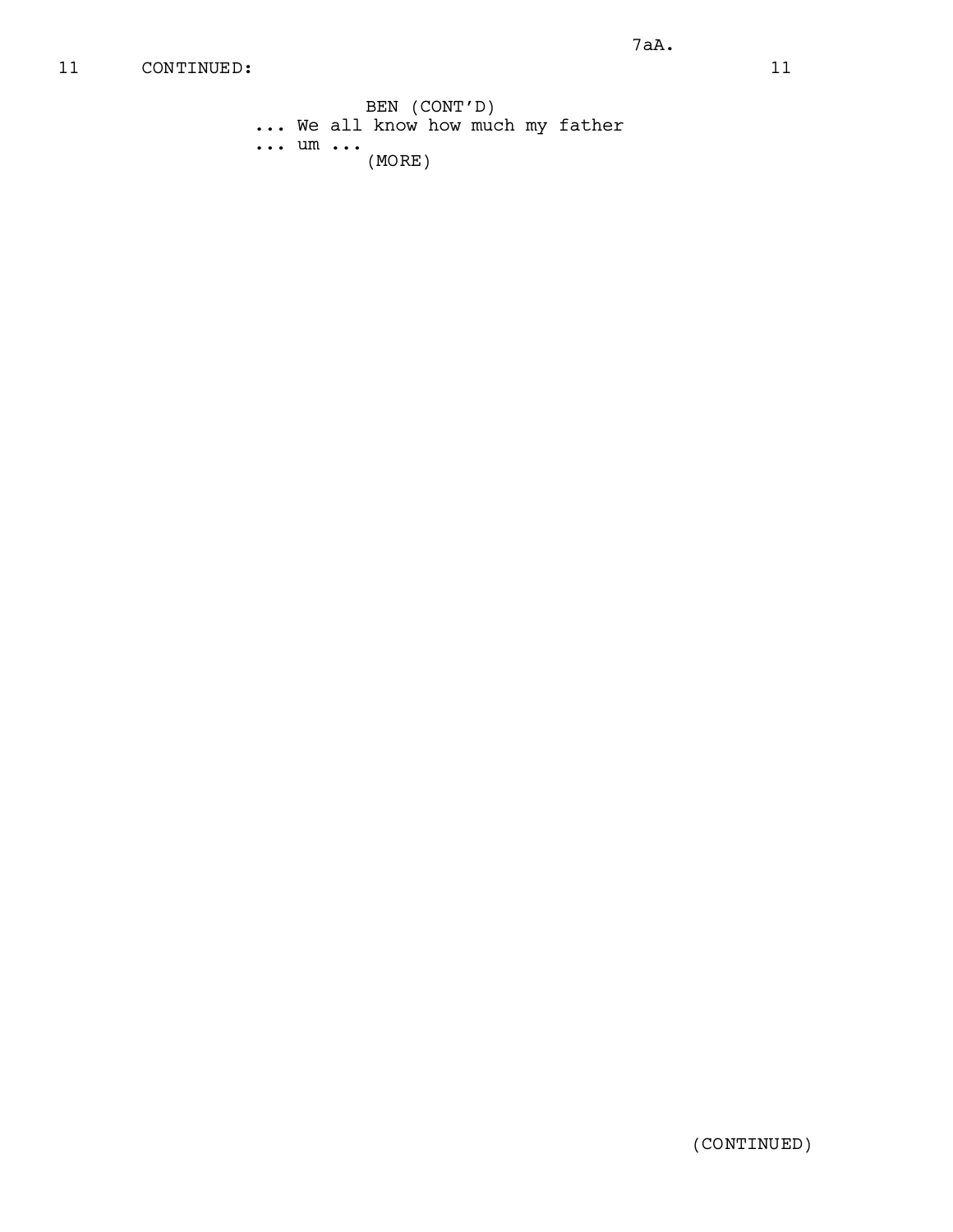BEN (CONT'D)

hated losing, so it was a ... a good thing for all concerned that he very rarely won ... lost sorry.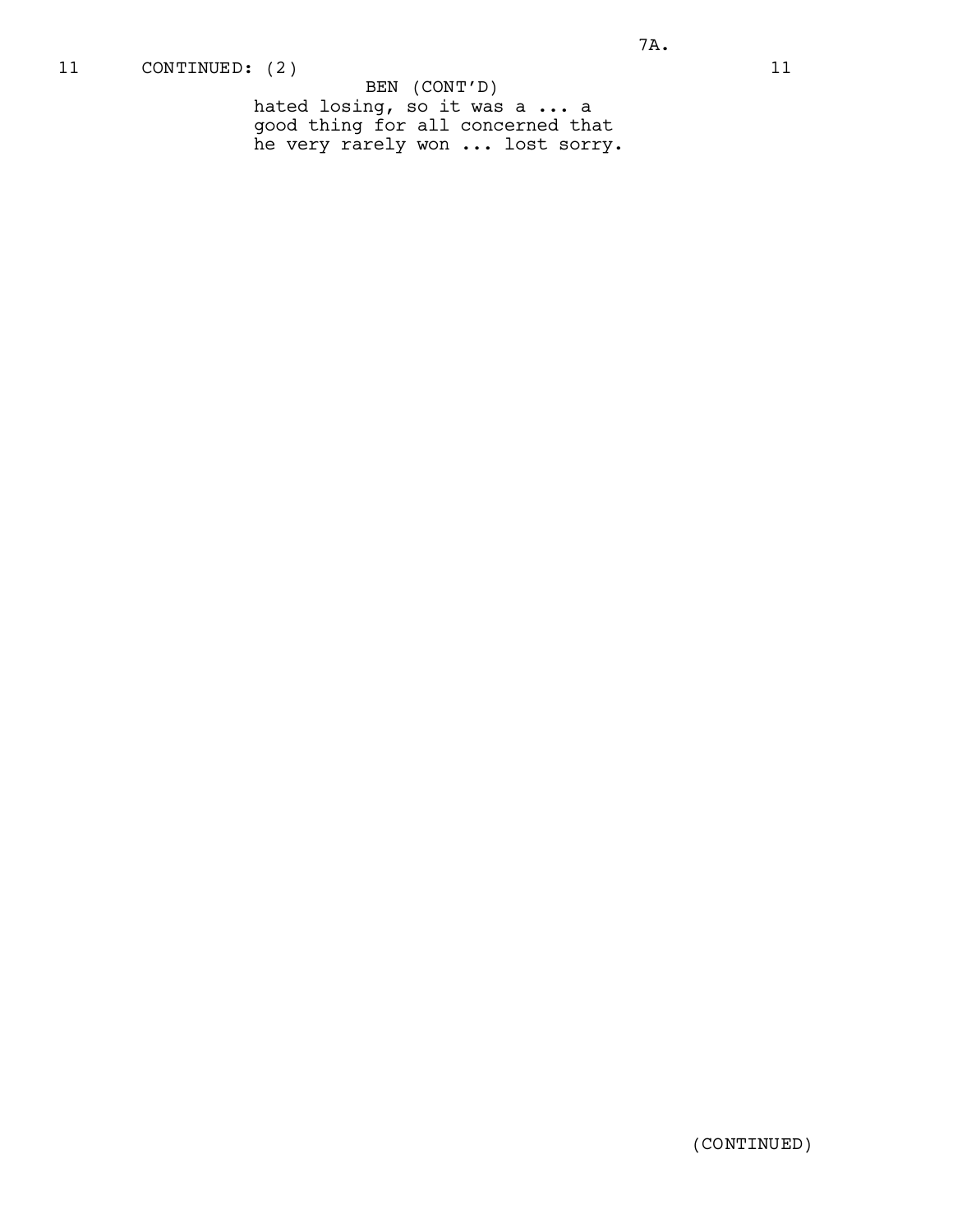# 11 CONTINUED: (3) 11

A small sympathy laugh from some members of the congregation.

BEN (CONT'D) He very rarely lost ... He was a straight shooter, never afraid to say what he was thinking. I admired that about him ... I'm sure we ... all did ...

Suddenly Key loses sound. He taps the earpiece - then pulls out the phone and semi-discreetly tries to position it for better cell reception. Unfortunately, he reaches a little too far and the ear piece is pulled out.

The sound comes back. Now the game is being broadcast to everyone. Keegan struggles to silence the phone, but in his haste, drops it, and it skids under the pew and bounces a few rows ahead.

Scarlet turns to glare at the offender. Keegan immediately affects an air of innocence - as the phone announces a Minnesota touchdown. A male mourner nearby hears this and reflexively lets out a cheer. Scarlet looks back at Keegan. He shakes his head in disgust - the nerve of some people. But as he's doing this, we hear the phone start to ring. His phone picks up. His recorded message blares around the church. Whilst the message itself is proper and business-like, it's apparent that he's recorded it late night in a very noisy, crowded bar.

### KEEGAN

(phone) Hello, you've reached the offices of Keegan Deane, please leave a message. (beep)

12 EXT. FRANCES' HOUSE - DAY 12

Mourners, including Keegan, arrive at Frances' comfortable home.

13 INT. FRANCES' HOUSE - DAY 13

Keegan is at the bar. He spots Frances across the room and shoots her a smile - she doesn't respond. He mouths a "Sorry" and shrugs. She gives him a cold shoulder that defies global warming. Scarlet appears at his side.

> SCARLET It drives you crazy, doesn't it?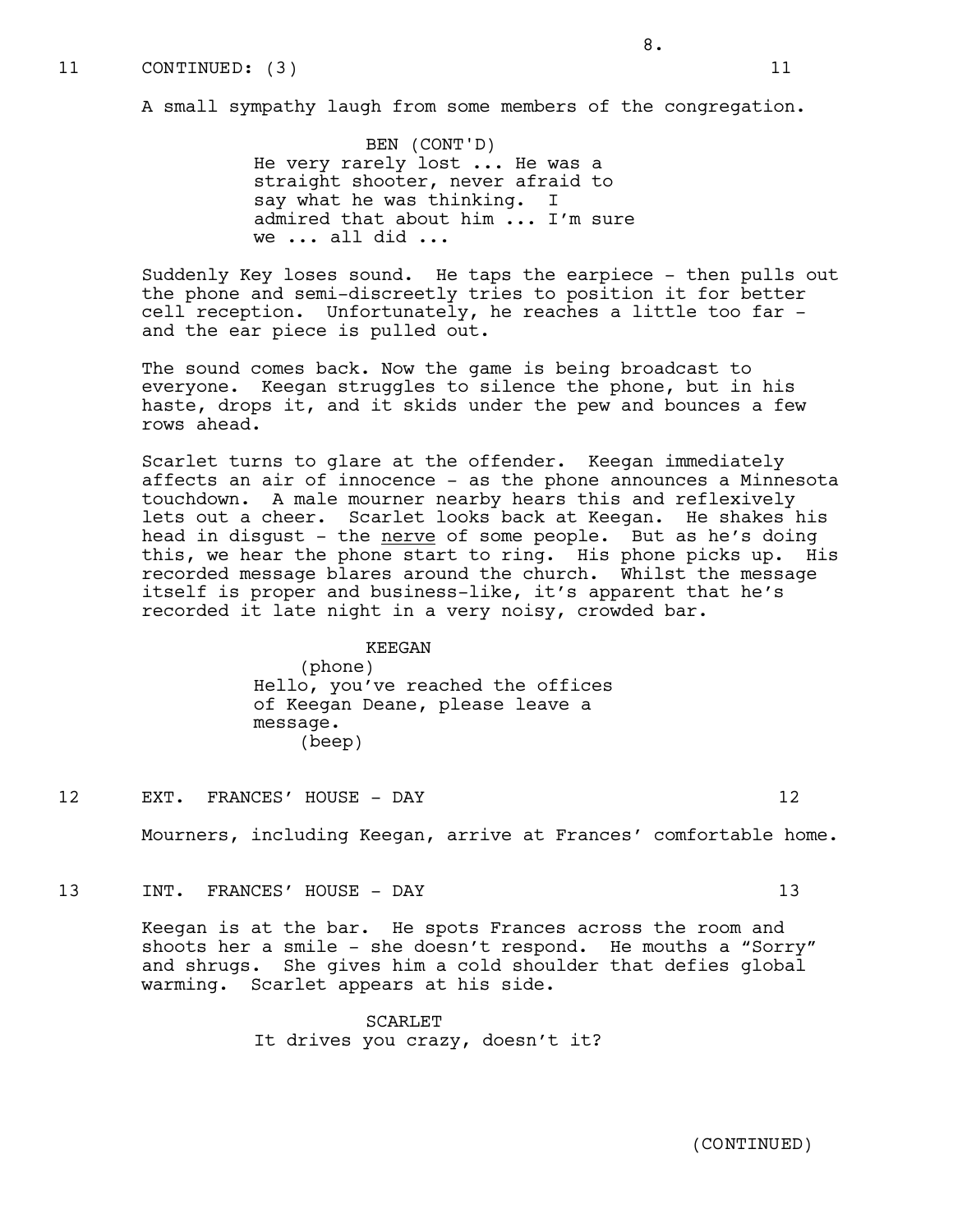#### KEEGAN

What?

### SCARLET

The fact that you haven't been able to charm her; that there's one woman on the planet who can see right through you.

### KEEGAN

You can see through me, Scarlet. In fact, I can feel you undressing me with your eyes right now. Take a look - boxers or briefs?

#### SCARLET

Key, knowing your relationship with clean laundry, I'll say neither.

KEEGAN You know, black really suits you.

SCARLET That's why I prefer funerals to weddings.

KEEGAN I prefer funerals too. At least there's a sense of finality. Weddings are so inconclusive.

SCARLET How much did you lose on the game?

#### KEEGAN

I broke even.

She stares at him blankly, not buying this.

KEEGAN (CONT'D) Okay. 8 grand. But don't worry it's all on credit. I'd never gamble money I actually had. That's when you know you've got a problem ... How's our boy doing?

She gives him a look that says not good.

He thinks about this for a moment, then leans over the bar and grabs a bottle of scotch.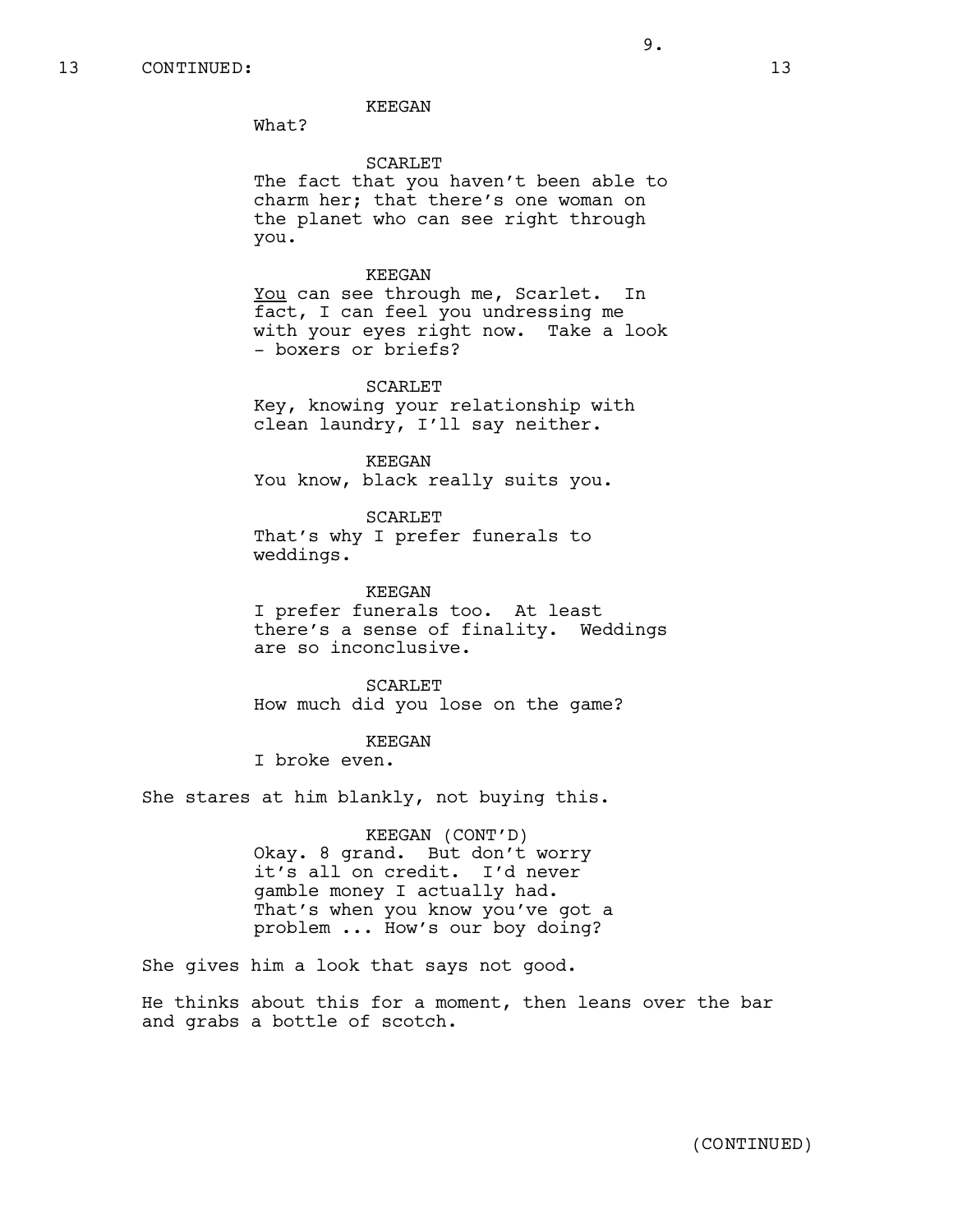# 13 CONTINUED: (2) 13

9A.

SCARLET (oh dear God) Key ...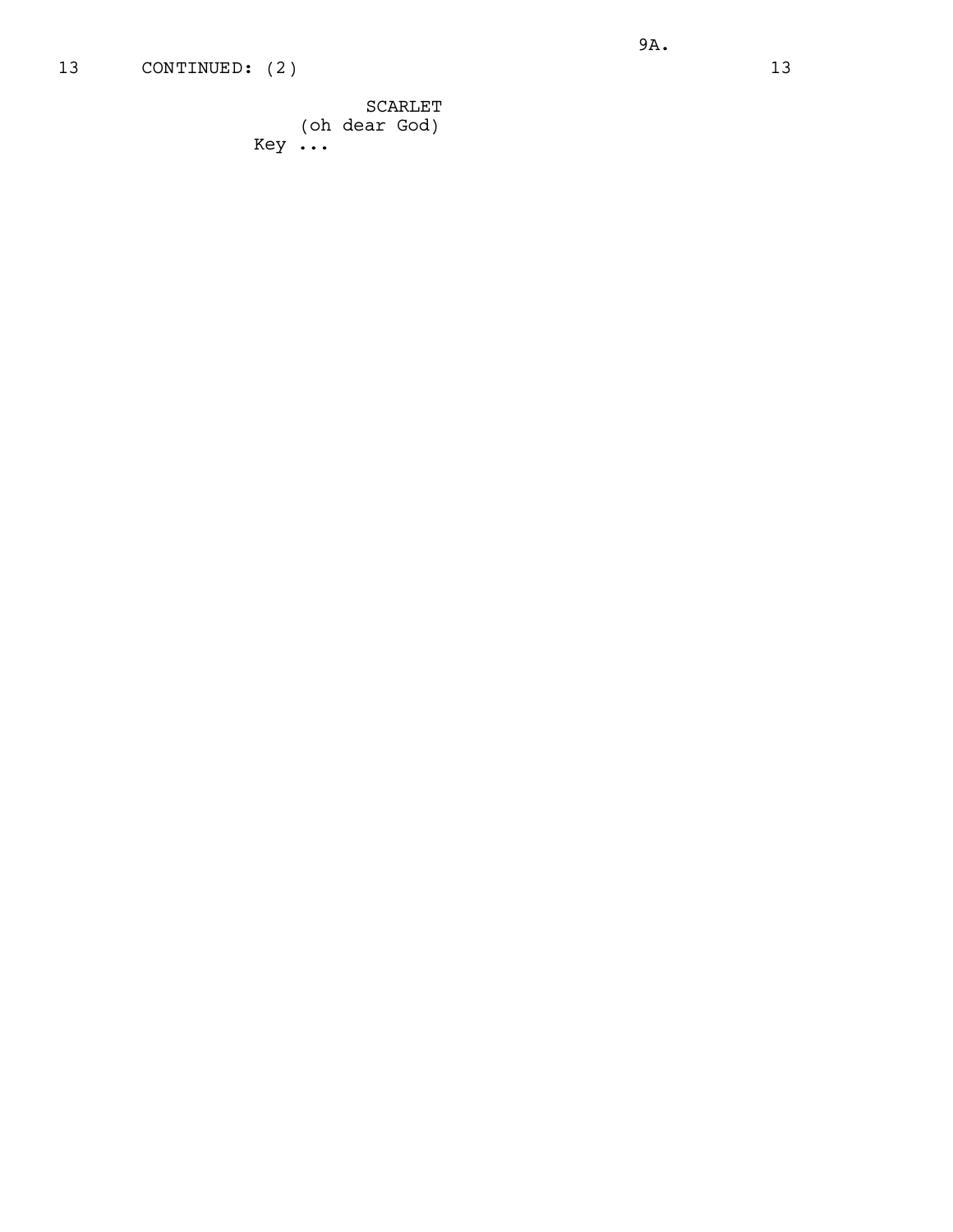| $\sim$<br>$\overline{\mu}$<br><u>. на стр</u> | TNT | FRANCES' | HOUSE<br>$\overline{\phantom{0}}$ | STUDY<br>51 | MOMENTS<br>$\overline{\phantom{0}}$ | LATER | 4 |
|-----------------------------------------------|-----|----------|-----------------------------------|-------------|-------------------------------------|-------|---|
|                                               |     |          |                                   |             |                                     |       |   |

(CONTINUED)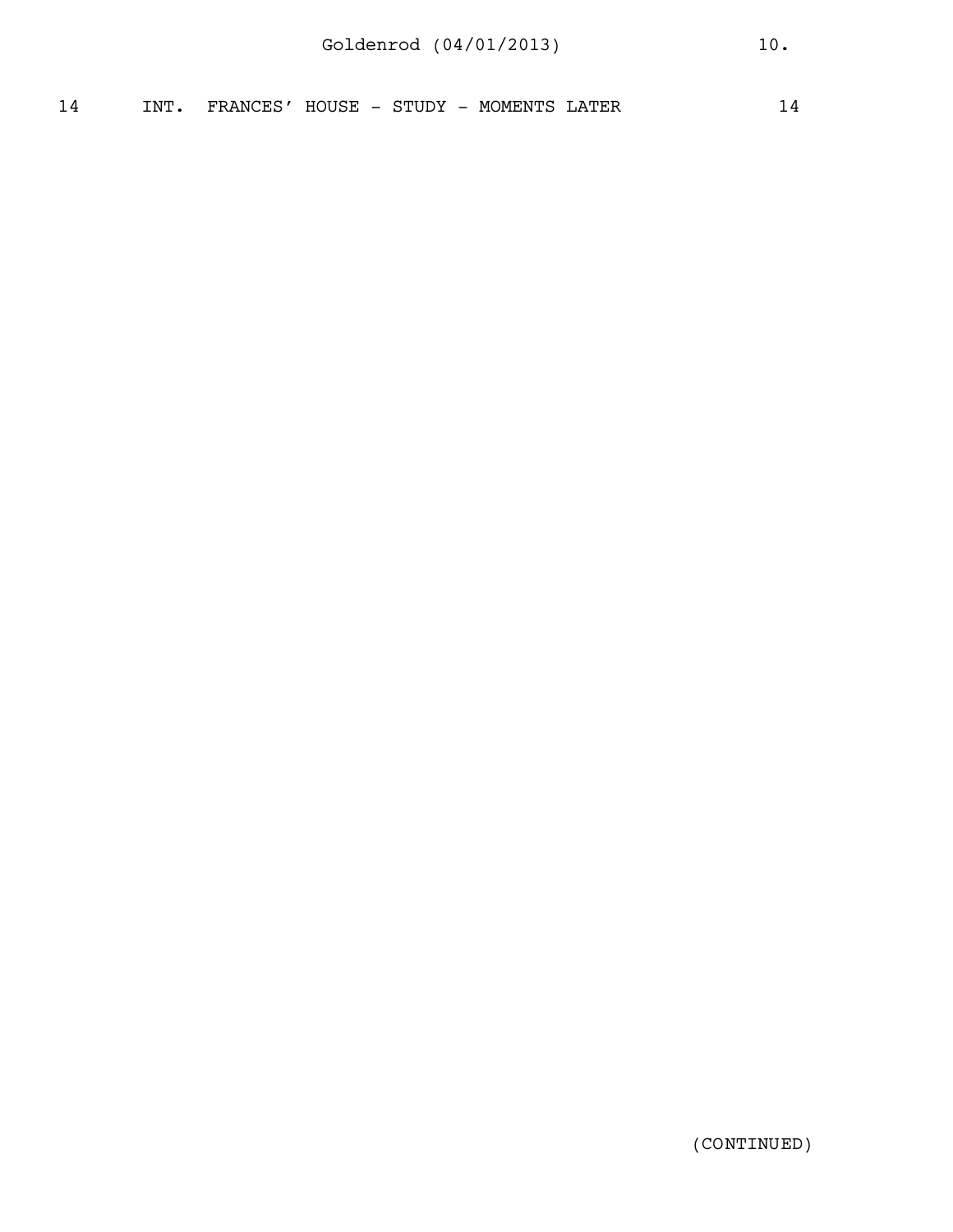Ben sits alone in the dark room, staring up at a portrait of his father, a handsome, powerful-looking man. Keegan approaches with a bottle of scotch and two glasses. He takes in the scene and registers the depth of his friend's funk; this isn't going to be easy.

> KEEGAN (sotto) Oh, boy. (a beat) How you doing, pal? Everybody's asking about you.

Nothing from Ben. Keegan puts the glasses on the table and pours.

> KEEGAN (CONT'D) You know, you really shouldn't be alone today.

He picks up his glass.

KEEGAN (CONT'D) Come on. Let's raise a glass to the old man.

Ben, for the first time, turns his eyes to Keegan. The look says "Don't you fucking dare," but Keegan forges ahead.

> KEEGAN (CONT'D) (to the portrait) Arthur, you're gone now - but you leave behind a wonderful son, his beautiful wife and their children. Ben's the greatest, sweetest guy I know - and frankly, Arthur, I don't know how he turned out that way, because you were such a relentlessly miserable sonofabitch.

BEN (seething) I'm just trying to give my father the sort of send off he'd have want.

KEEGAN Then you should have charged admission.

Ben leaps up, grabs Keegan by the shoulders and pushes him against the wall.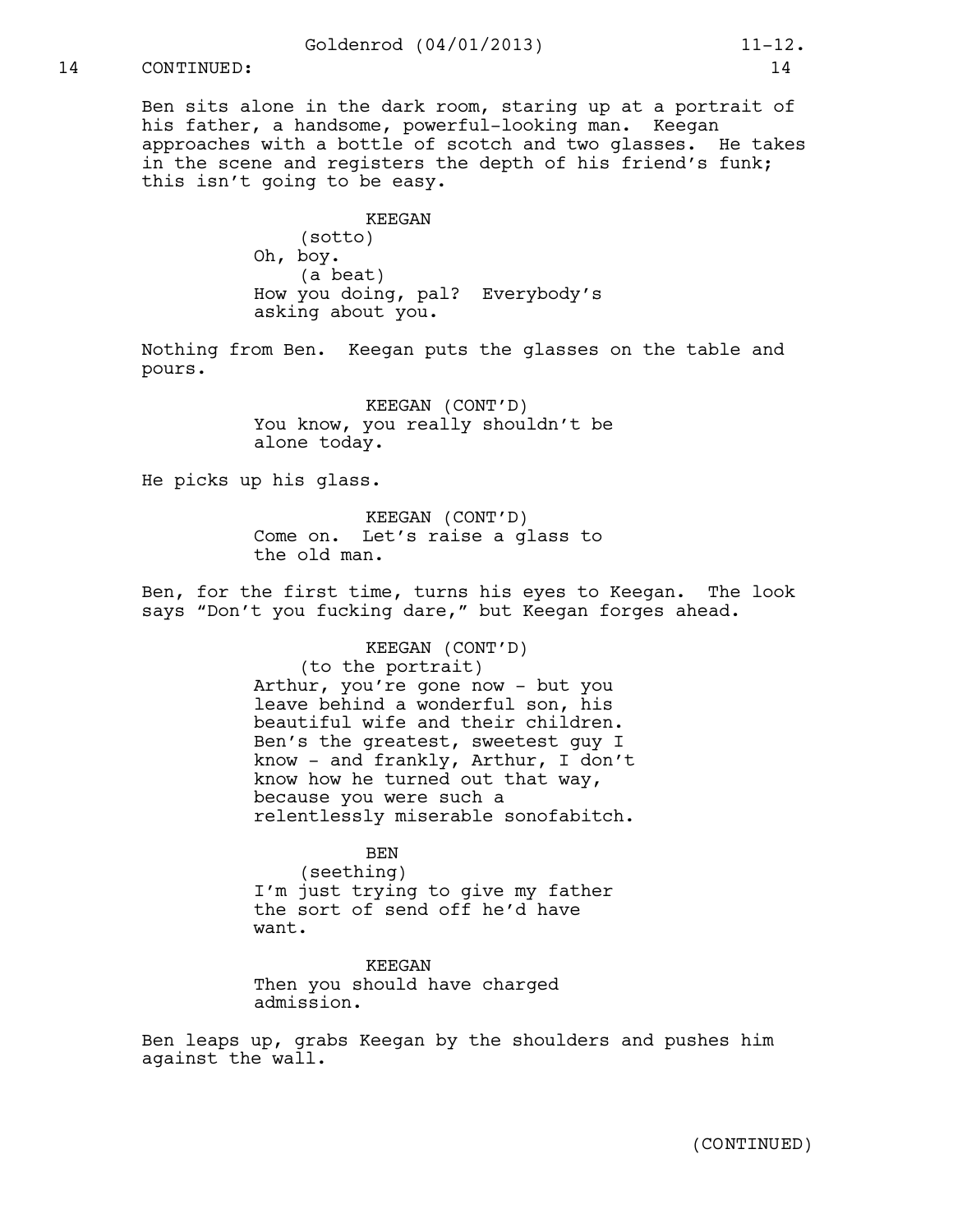Goldenrod (04/01/2013) 11-12A.

BEN He was my father!

KEEGAN

I know.

BEN You don't know anything, Key.

KEEGAN

I know you.

BEN You have no clue -

KEEGAN You're sitting in here trying to mourn - trying to cry - but you  $can't -$ 

Ben's face tells us that Keegan knows his friend all too well.

> KEEGAN (CONT'D) Because he's finally gone - and there's this whole new thing you're feeling - called freedom. So let's have a drink - let's celebrate because this just might be the happiest day of your life.

| $\sim$<br>∽<br>ᅩ | חתידית דתם | $-$<br>-- |
|------------------|------------|-----------|
|                  |            |           |
|                  |            |           |

16 INT. FRANCES' HOUSE - STUDY - DAY 16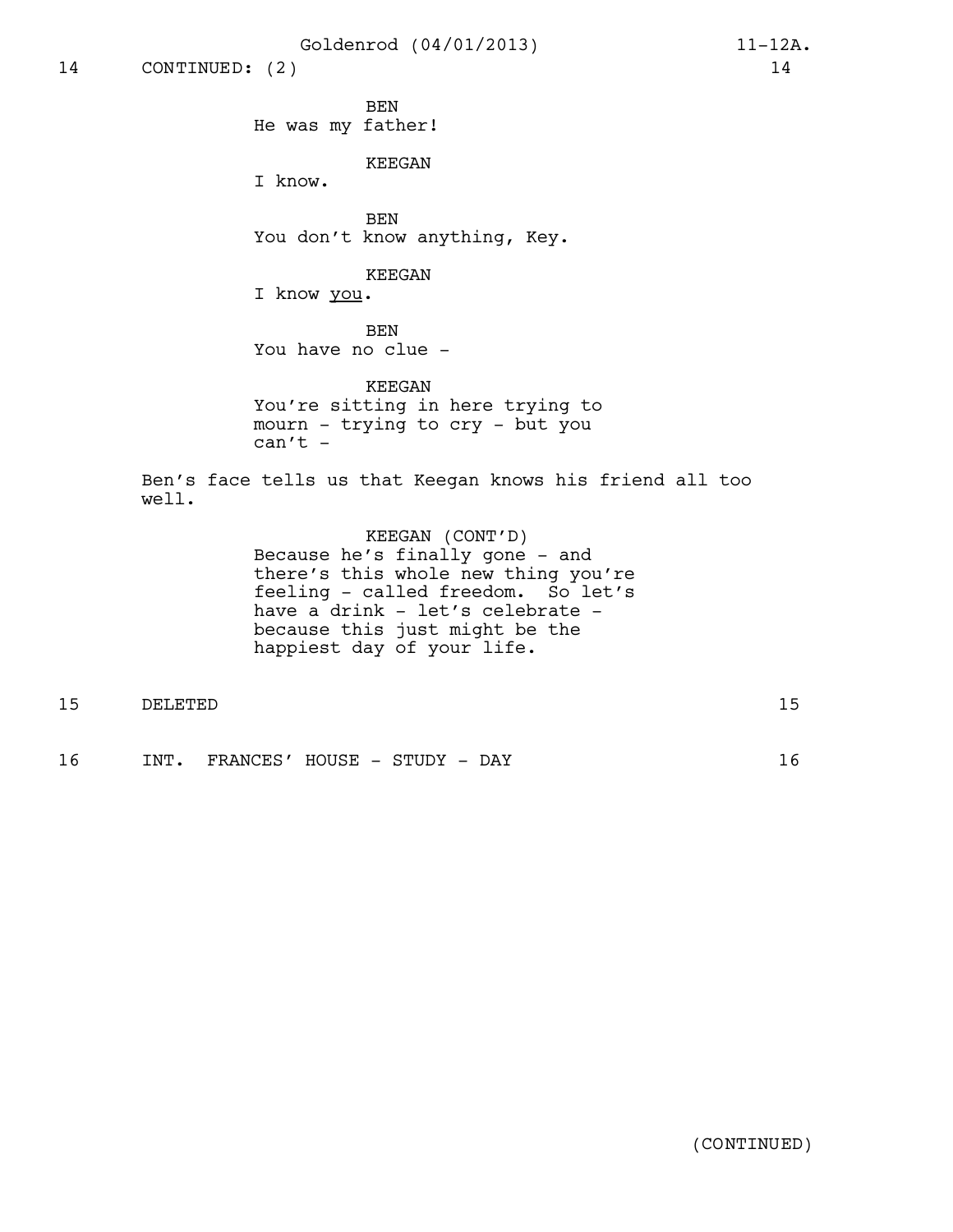Ben and Keegan sit next to each other on the floor. Ties are undone, a fresh round of drinks is being poured.

> BEN This is stupid.

KEEGAN Do it, man. (Ben reacts) Get it out, lighten the load.

Ben stares forward. He takes a deep breath. He stares forward for the entire next speech.

> BEN Remember our first mock trial at school?

Keegan nods.

BEN (CONT'D) He showed up to watch - which was, like - he never showed up for anything. Afterwards - he said he wanted me to see his new car. We walked outside - in dead silence, as usual - and there it was - a silver Mercedes convertible. Beautiful car. I leaned down to look inside - and he hit me.

Keegan reacts.

BEN (CONT'D) He hit me on the side of the head. Hard. He said I'd humiliated him. That - based on my performance in the trial - I couldn't be his son. (to Keegan) I hated him.

KEEGAN Don't tell me.

Keegan nods and Ben stares forward again.

BEN I hated you.

And now we see that the portrait is down on the floor - and Ben and Keegan are sitting across from it.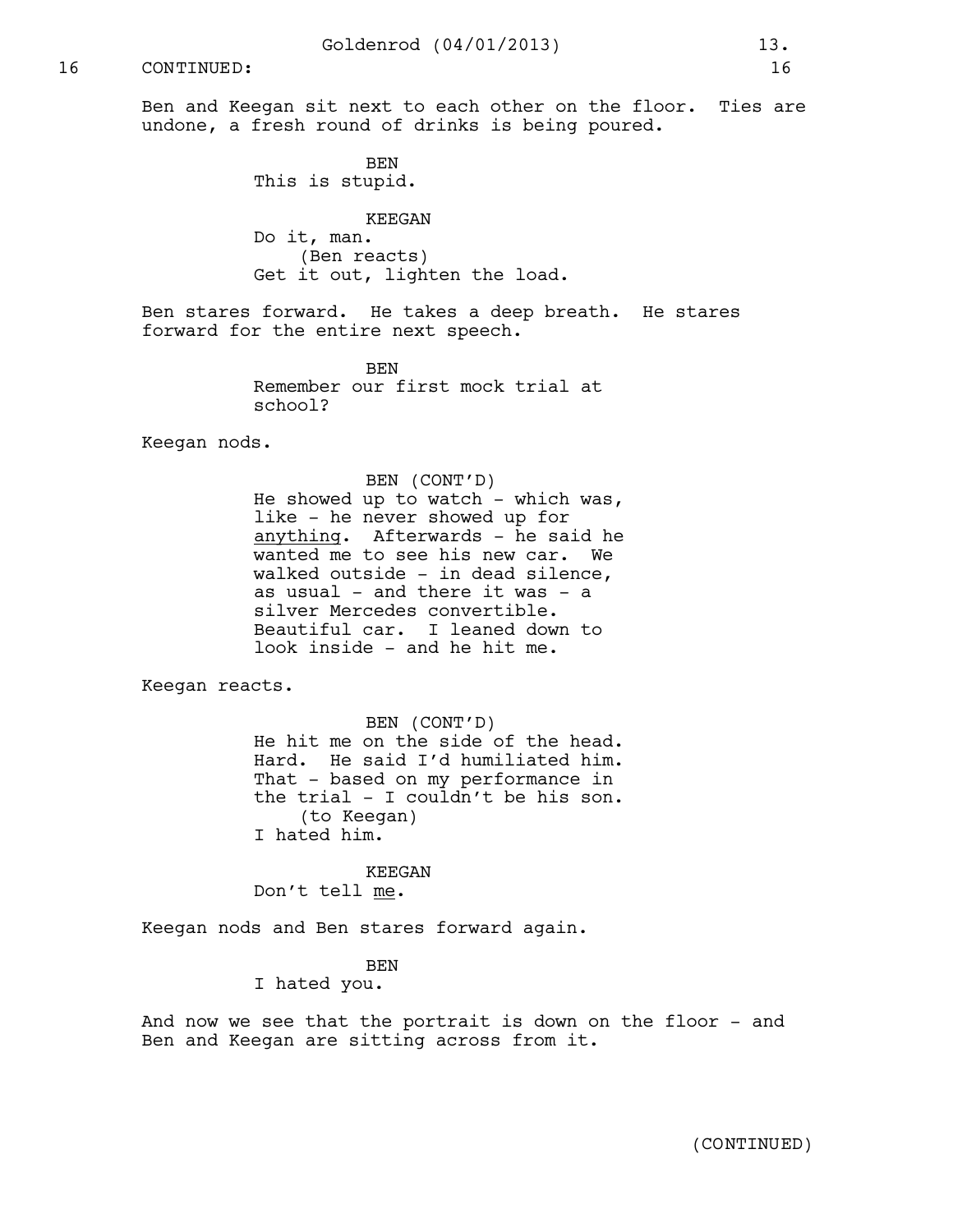# Goldenrod (04/01/2013) 13A.

BEN (CONT'D) You were a bully - you only cared about yourself and your blessed professional reputation. You were a cold, uncaring - (a beat, to Keegan) I really feel stupid.

#### KEEGAN

No, it's good. You've got him on the ropes. He can't even respond, you're hitting him so hard.

Ben laughs.

BEN

He liked you. He thought you had balls. He never thought I had balls. I have balls, Key.

KEEGAN

I know. I've seen them. And you have two, which seems to be the number we're all aiming for.

Ben looks at Key, his eyes brimming with love.

KEEGAN (CONT'D) Gimme something.

They embrace sloppily.

BEN I can't believe I'm taking over the firm. Sitting in his chair -

KEEGAN You're gonna kick ass, brother.

BEN You're right.

### KEEGAN

I know.

BEN I'm gonna kick ass!

KEEGAN Talk about it!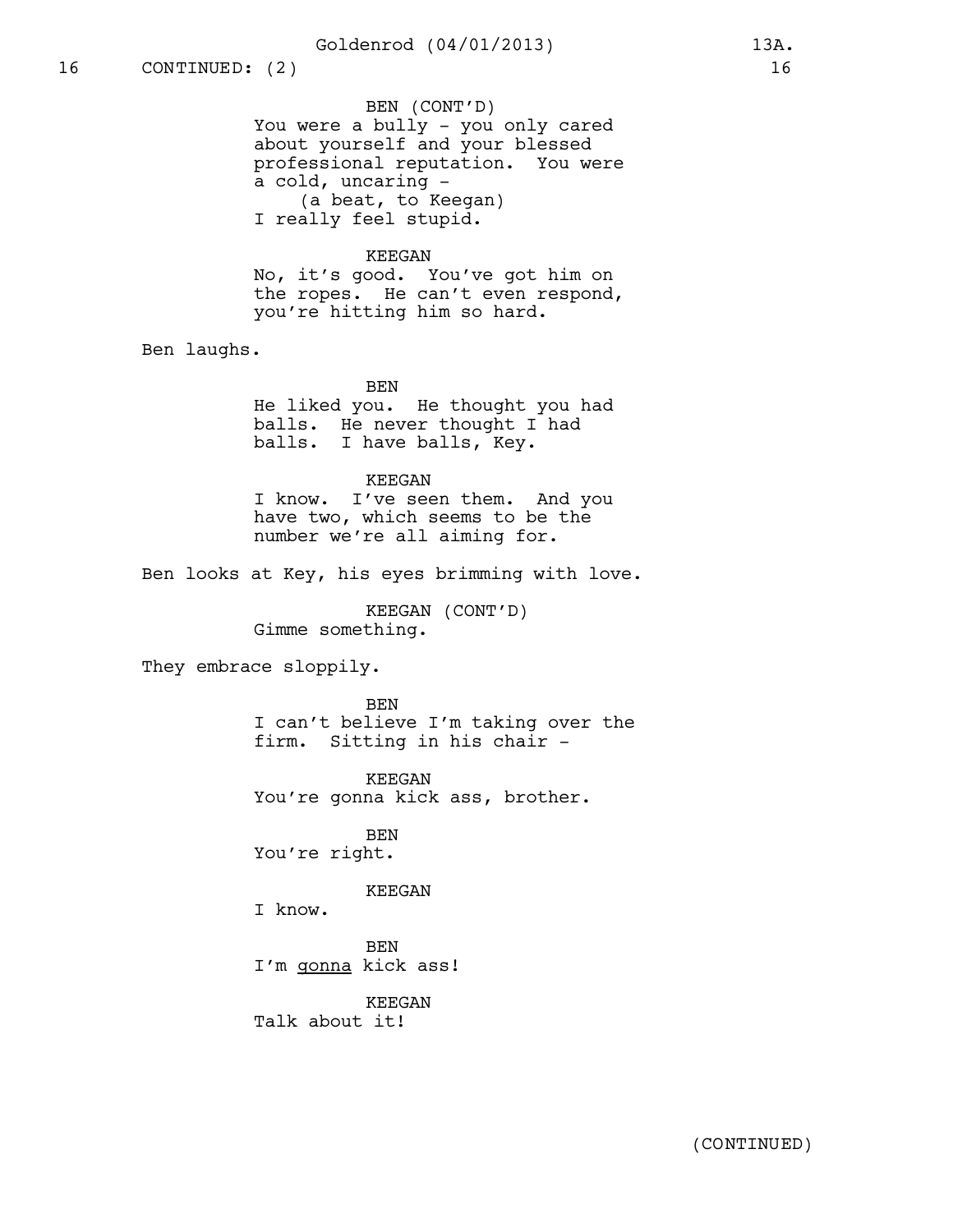BEN Just not right away. (off Keegan's look) I need a little time - it's a big adjustment, Key. I was sort of hoping - Dad had this case - I mean,  $I$  have this case - it would really help me if you could - KEEGAN Does it pay? BEN It's murder. KEEGAN First degree? BEN Yeah. KEEGAN Special circumstances? BEN Very special. KEEGAN (encouraged) Capital crime. Nice. These things can drag on for months of billable hours. BEN Don't get too excited. It'll never go to trial. The client's a nutjob. KEEGAN So it won't pay. BEN It gets worse. KEEGAN I have to pay? BEN No. Scarlet's prosecuting. KEEGAN (chuckling) Oh. (MORE)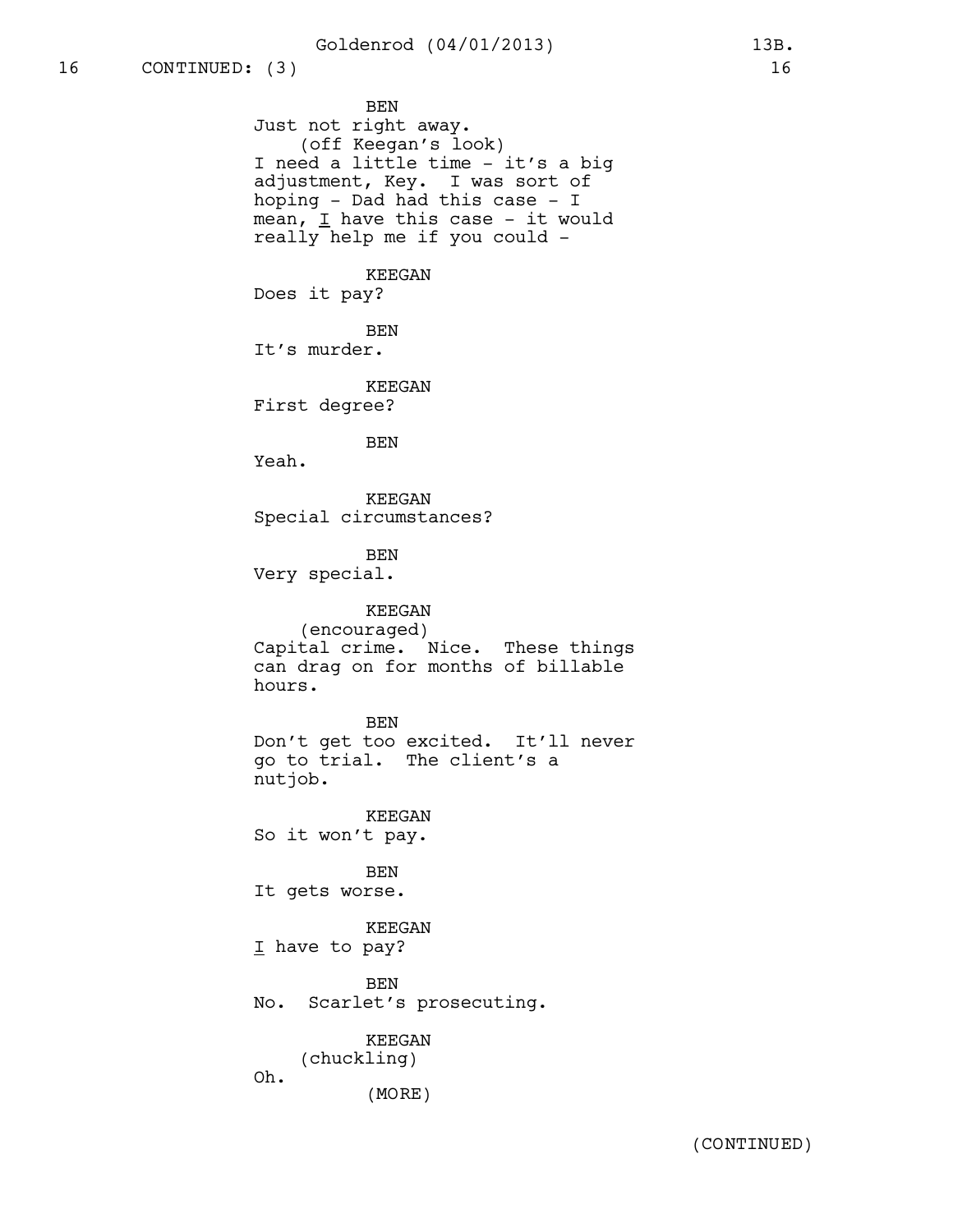Somebody's afraid to face his wife in court? So much for those balls you were telling me about. Who's the nutjob? KEEGAN (CONT'D)

# 17 INT./EXT. BAR/ALLEY - LATER THAT NIGHT 17

ROY (40, a mountain of a man) sits nursing a beer. He glances up at the news playing on a TELEVISION OVERHEAD.

An ANCHOR reports with accompanying footage (which includes Mayor Barzmann and Graham Murray, celebrating).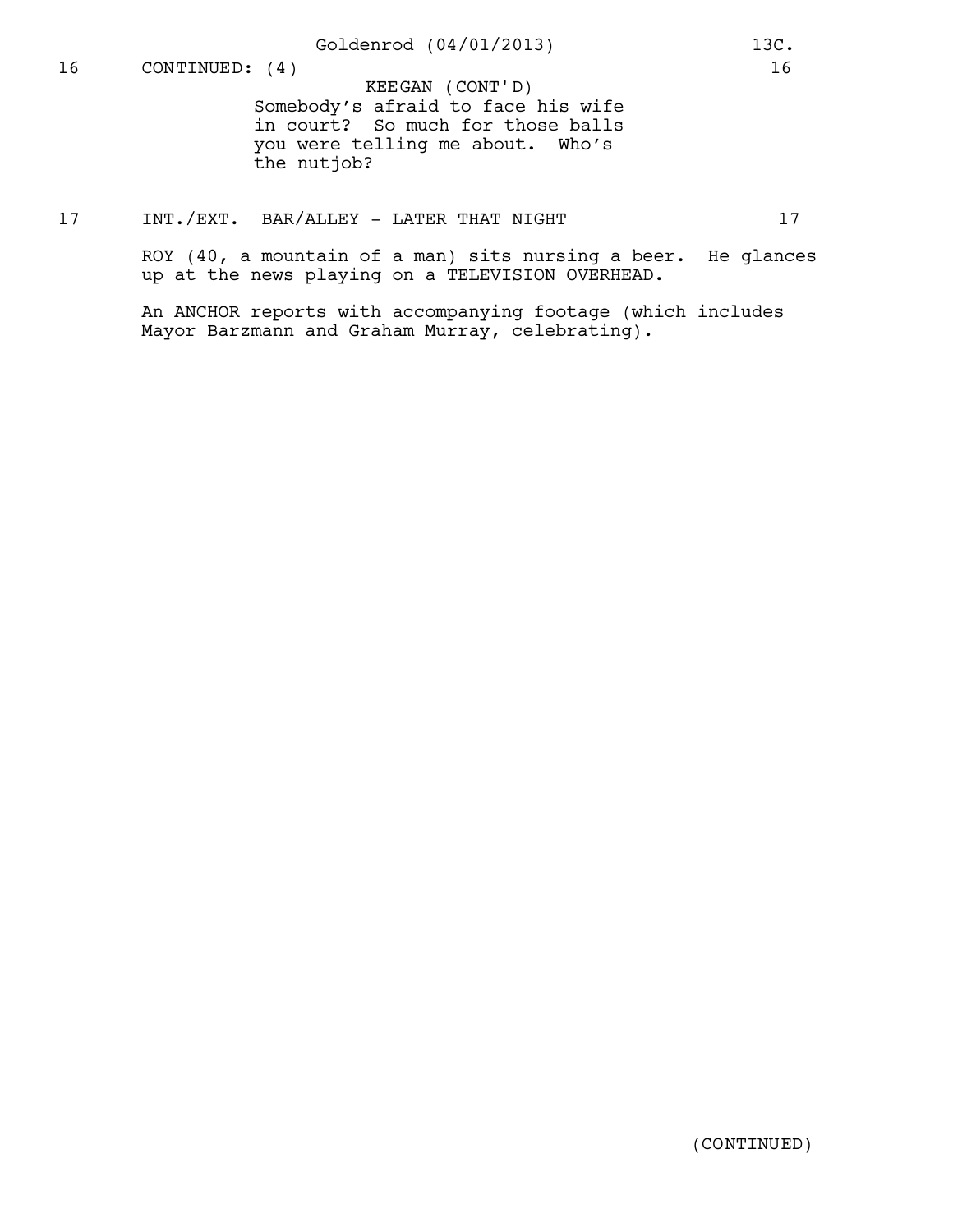ANCHOR (V.O.) City Hall so far remains in a state of stunned silence after the arrest of the Mayor's top economic advisor, Graham Murray, for both murdering and eating the remains of a young accountant, Paul Wilson. Murray, seen here with the Mayor on election night three years ago, was not only said to be the chief architect of the city's financial rescue plan, he's also an extremely close confidant to Mayor Barzmann. A memorial service was held for Paul Wilson this morning in Pasadena -

(FOOTAGE of Paul Wilson's funeral - including the arrival of his parents and his sister.)

> KEEGAN (entering) They're playing my song.

ROY You're defending the cannibal?

KEEGAN

Any advice?

ROY Wear long sleeves. They say he's brilliant at picking the stock market. Maybe you should ask him for a couple of tips.

KEEGAN (motions to the bartender) Maybe I will. Can I get a scotch on -

ROY No time. Come on.

Roy pushes away from the bar and walks through a back room, into an alleyway. Keegan nods grimly and follows:

> ROY (CONT'D) You going to Billy's thing Thursday night?

> > KEEGAN

Yeah.

(CONTINUED)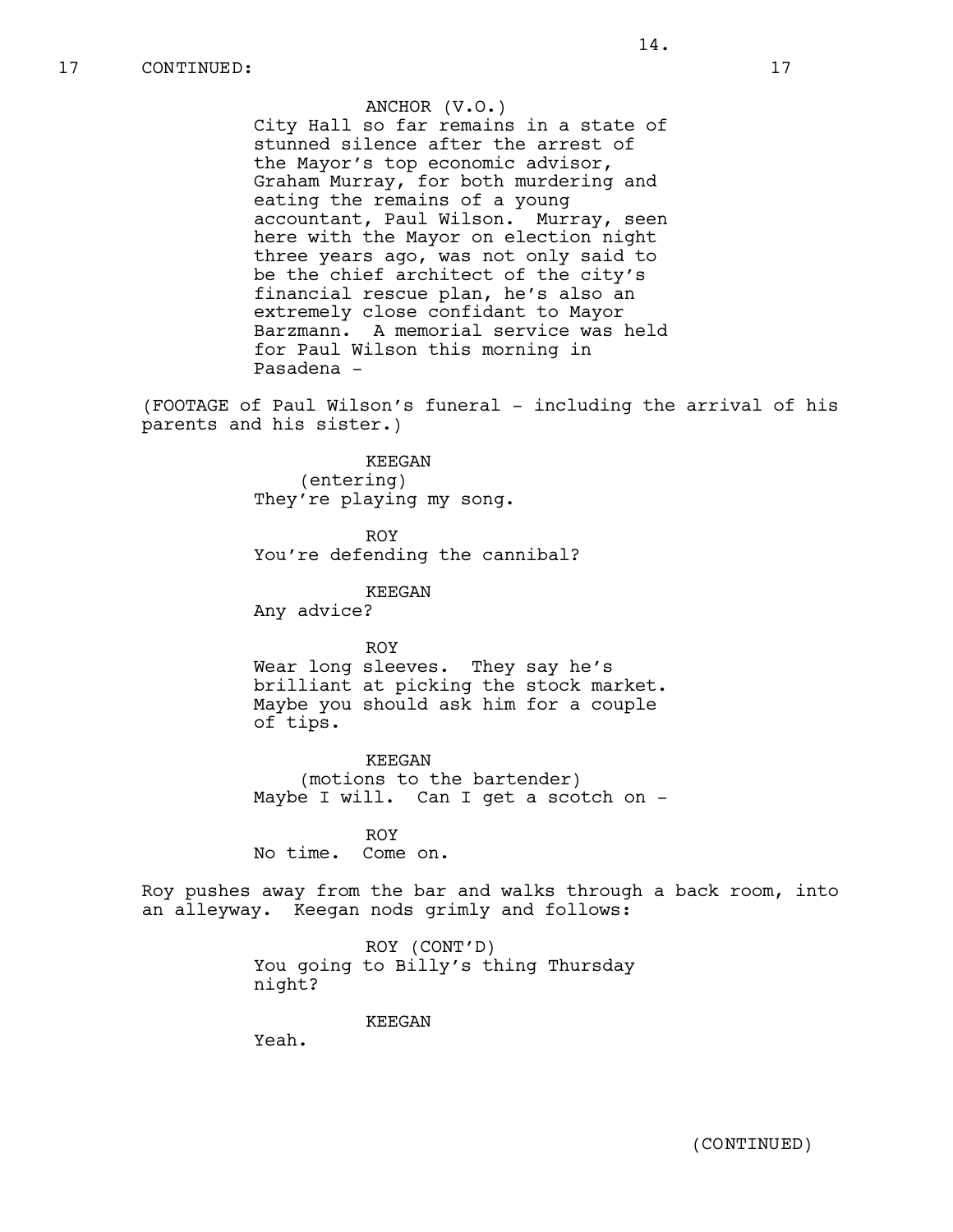ROY You wanna split a present?

KEEGAN

I guess.

ROY He likes those fancy English TV shows. I was thinking the *Downtown Abbey* box set maybe.

15.

KEEGAN

*Downton*.

ROY

Huh?

KEEGAN It's *Downton Abbey*. Not *Downtown*.

They're in the alley now. Roy turns to face Keegan.

ROY Funny, I didn't realize that ... You're sixty-seven thousand in the hole, Key. Victor says he's gonna need half by the end of the month.

This is bad news - but before Keegan can react - Roy punches him hard in the gut. Keegan doubles over. He reaches out, gasping trying to convey an urgent thought before Roy strikes anew.

> KEEGAN Roy - big favor - there's a chance I may need root canal, so if you could stay away from this side of my -

Roy smashes Keegan in the jaw - on that side. The pain arcs like lightning through Keegan's body and he falls to the ground.

> ROY See you Thursday night. You need a ride?

Keegan nods and Roy strolls away. Keegan stays on the ground, blood trickling out of his mouth. He coughs and spits out a tooth. He picks it up and looks at it. Then he feels his jaw. It's fine. No more pain. He smiles. Finally - a break.

CUT TO BLACK:

END OF ACT ONE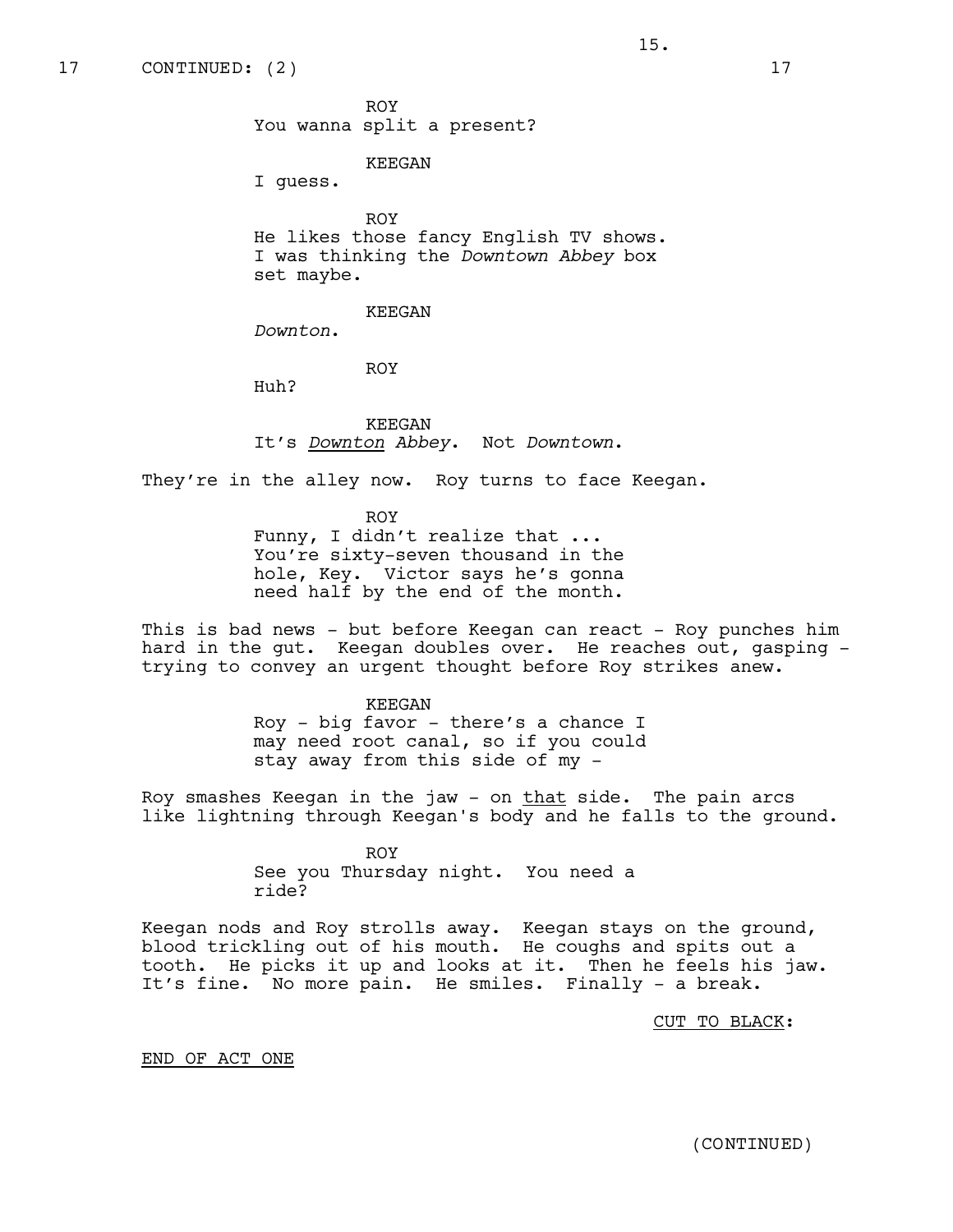17 CONTINUED: (3) 17

ACT TWO

FADE IN:

18 EXT. DOWNTOWN LOS ANGELES - THE NEXT DAY 18

Keegan gets off a bus and joins the city's masses as they pour into office buildings.

16.

19 INT. OFFICE – MOMENTS LATER 19

Keegan walks into an office that's unexpectedly impressive. He discovers LEANNE ZANDER, 28, his extremely put-upon yet nononsense assistant, packing boxes and on her cell.

He throws a bag on the floor and a newspaper on a stack of newspapers.

> KEEGAN Have you seen those affidavits I drafted Friday night?

LEANNE (into cell) Oh that's fantastic. I'm so thrilled.

KEEGAN Why are you packing?

LEANNE We're homeless again.

KEEGAN

What?

LEANNE Mr. Stein's coming back earlier than expected. (into phone) So what's the due date?

### KEEGAN

You're kidding me. They've only been gone four days. He said I could use the office for a month. What happened to the second honeymoon?

LEANNE Oh so a Sagittarean then. Lovely. (to Keegan) (MORE)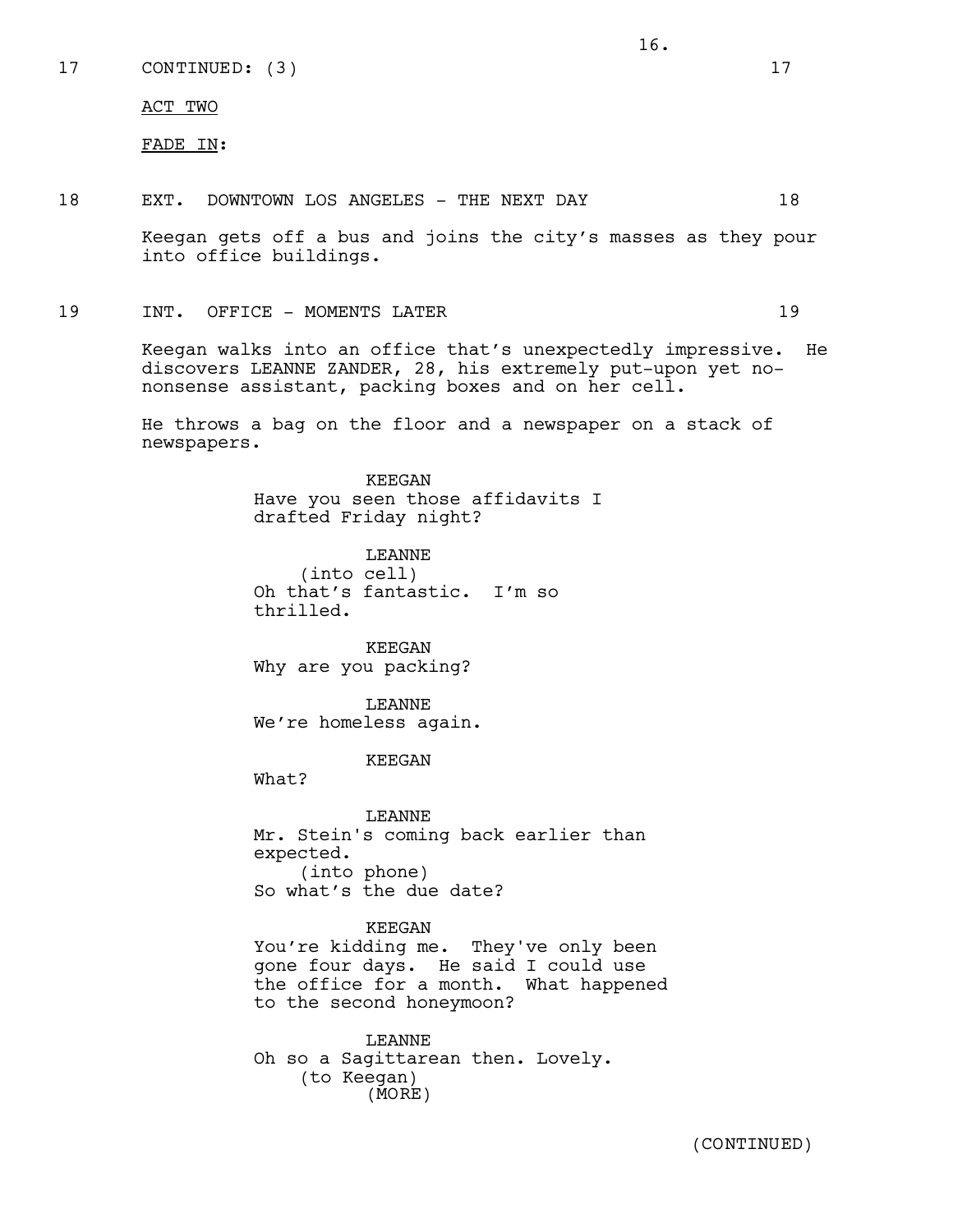LEANNE (CONT'D)

They were skiiing, first day on the slopes, Mrs. Stein fell and broke her leg. Second honeymoon over.

KEEGAN What the hell was she doing skiing? - the woman's the size of a small shed.

LEANNE

(into phone) You have Harry at ten - No sorry -(to Keegan) You have Harry at 10.

KEEGAN I know. That's why I need the affidavits.

LEANNE You have a high range DUI at 11. Verbal assault at 12. (into phone) Look can I call you back? (to Keegan) Break and enter at 3.

KEEGAN Aggravated?

LEANNE Yes I am, Key. (enjoying this a little) And there's a rumor - I don't know if this is true - but somebody saw Margaret in the lobby today.

KEEGAN (a little thrown) She's gone. She left town.

LEANNE Just keep your eyes open, that's all I'm saying.

KEEGAN Margaret doesn't scare me.

Keegan ponders this then starts digging through the boxes and collects assorted papers.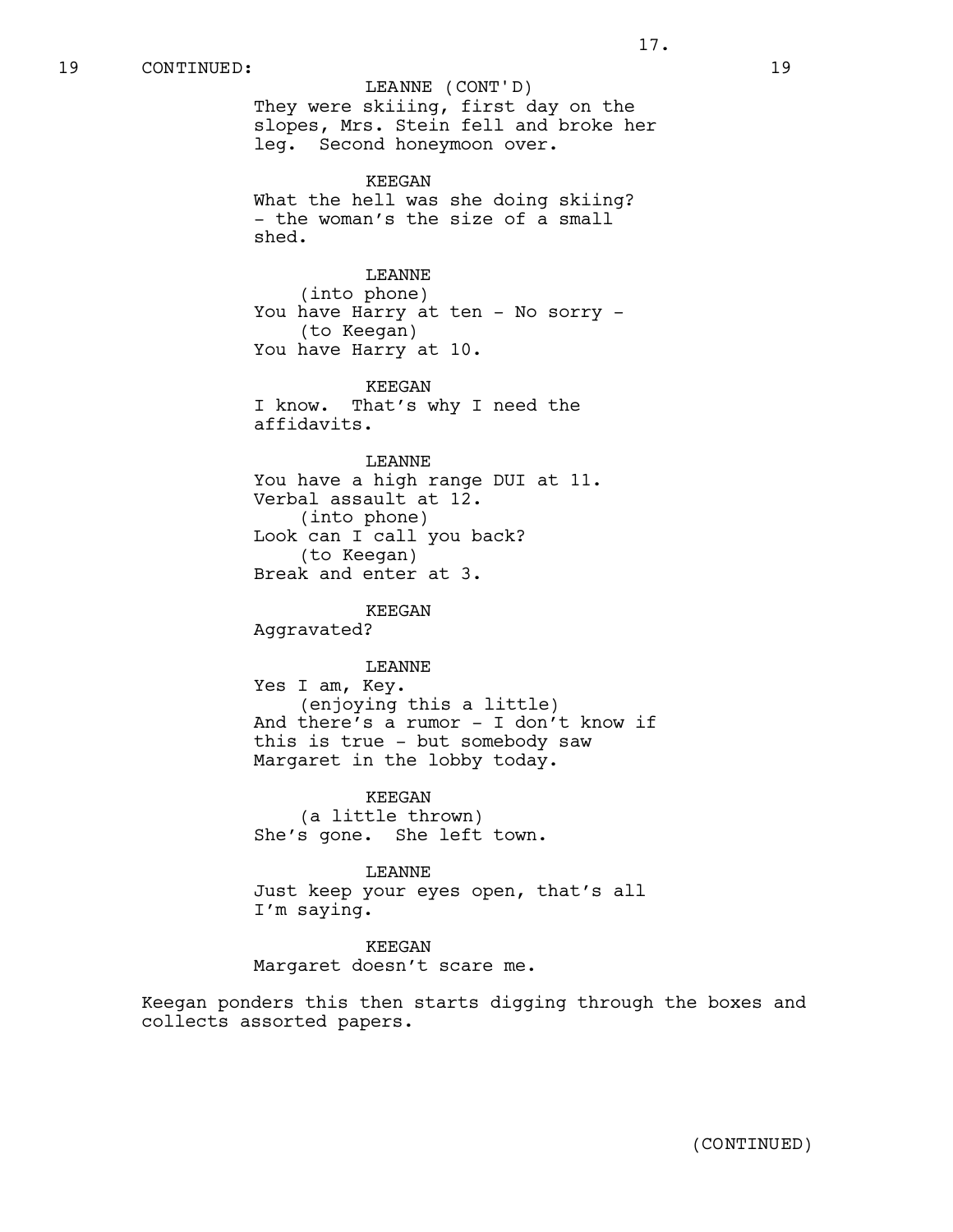LEANNE Then why do you have a restraining order against her? (off the bag) Is that your laundry?

KEEGAN (feigning offence) What are you talking about?

## LEANNE

(calm but extremely firm) I see the bag, Key. I thought we'd talked about this. Don't you remember talking about this?

KEEGAN (a little scared) That is not my laundry.

LEANNE Then what is it?

#### KEEGAN

(a beat) Listen can you dig up whatever information you can find on cannibals.

LEANNE No problem. I smoked so much of it at

university, I can tell you anything -

KEEGAN

Not cannabis, Leanne. Cannibals. People who eat people. Get me everything you can lay your hands on. I need a history - indictments, PSIs - (a beat)

KEEGAN (CONT'D) Hey, is it true Bill Hocking's wife stabbed him this weekend?

LEANNE With a knitting needle. Just missed his heart.

KEEGAN Is he in the hospital?

LEANNE Cedars. Intensive care.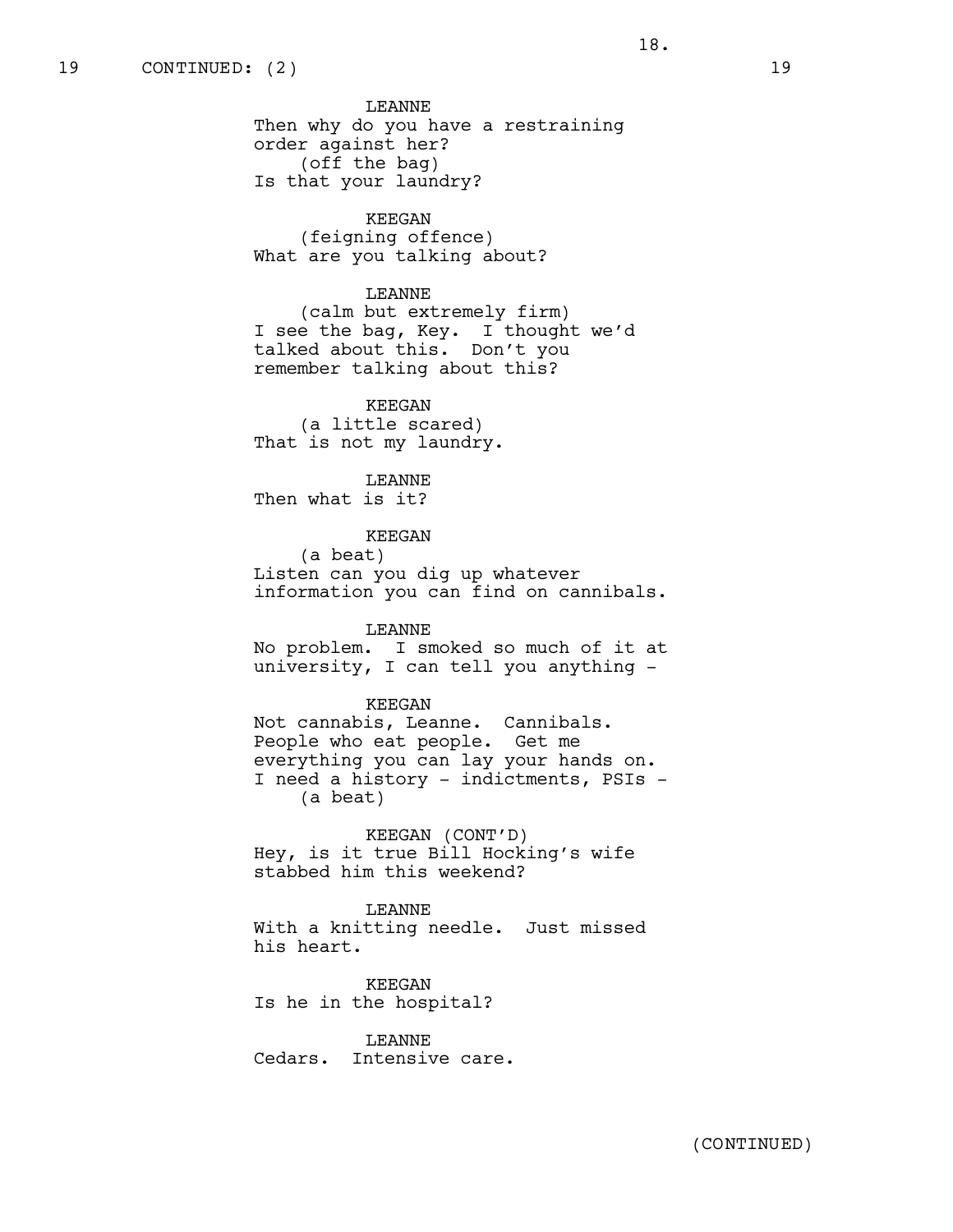KEEGAN Then his office must be free. Check it out. Slip his secretary a few bucks.

Leanne gives him a "you're kidding me" look as she exits.

KEEGAN (CONT'D) Her name's Tatjana!

# 20 INT. FEDERAL COURT - LATER 20

DAVID POTTER, 43 is on his feet, representing the IRS. His round-rimmed glasses have earned him the nickname (bestowed by Keegan) Harry - as in Harry Potter. Keegan sits at his side.

An older JUDGE sits on the bench. He doesn't like Keegan.

We presume Keegan is there, representing a client but ...

JUDGE Yes, Mr Potter.

DAVID Your Honor, the Government asks yet

again that the defefendant comply with  $*$ our subpoena or be held in contempt. The IRS has been more than patient.

JUDGE I agree, Mr. Potter. Mr. Deane?

David sits. Keegan stands.

KEEGAN Your Honor, may I once again object to this witch hunt?

JUDGE You may not.

#### KEEGAN

This is what heppens to decent<br>Americans when a massive, petty \* \* \* \* Americans when a massive, petty<br>
bureaucracy is able to stifle their<br>
\* bureaucracy is able to stifle their  $*$ <br>mirit spirit.

JUDGE No, it isn't.  $\star$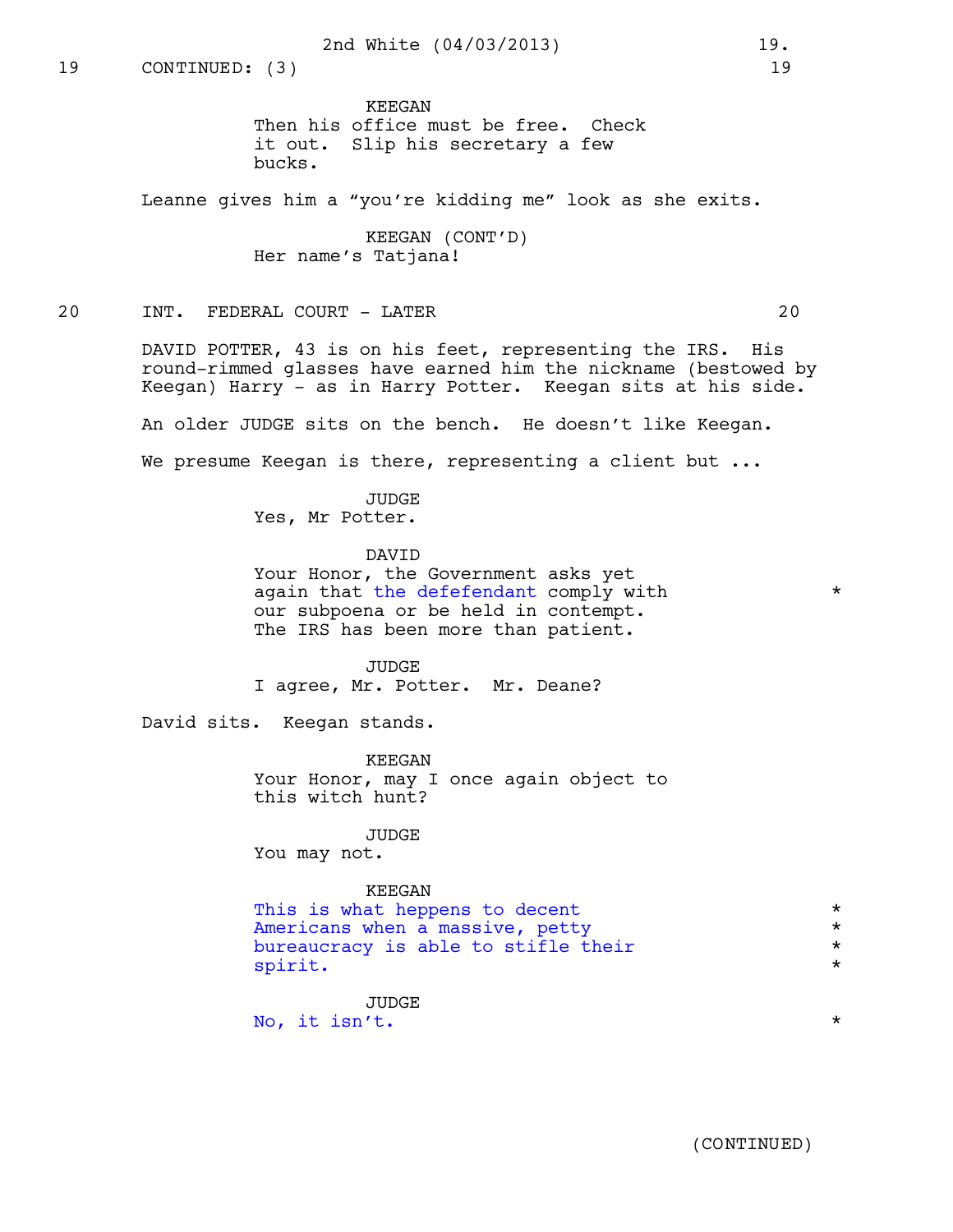| <b>KEEGAN</b>                     | $\star$ |
|-----------------------------------|---------|
| Your Honor, as you and Mr. Potter | $\star$ |
| are well aware, owing to the      | $\star$ |
| outcome of previous proceedings   | $\star$ |
| against me. The IRS has already   | $\star$ |
| levied my bank accounts and is    | $\star$ |
| currently garnishing seventy      | $\star$ |
| percent of my income.             | $\star$ |
|                                   |         |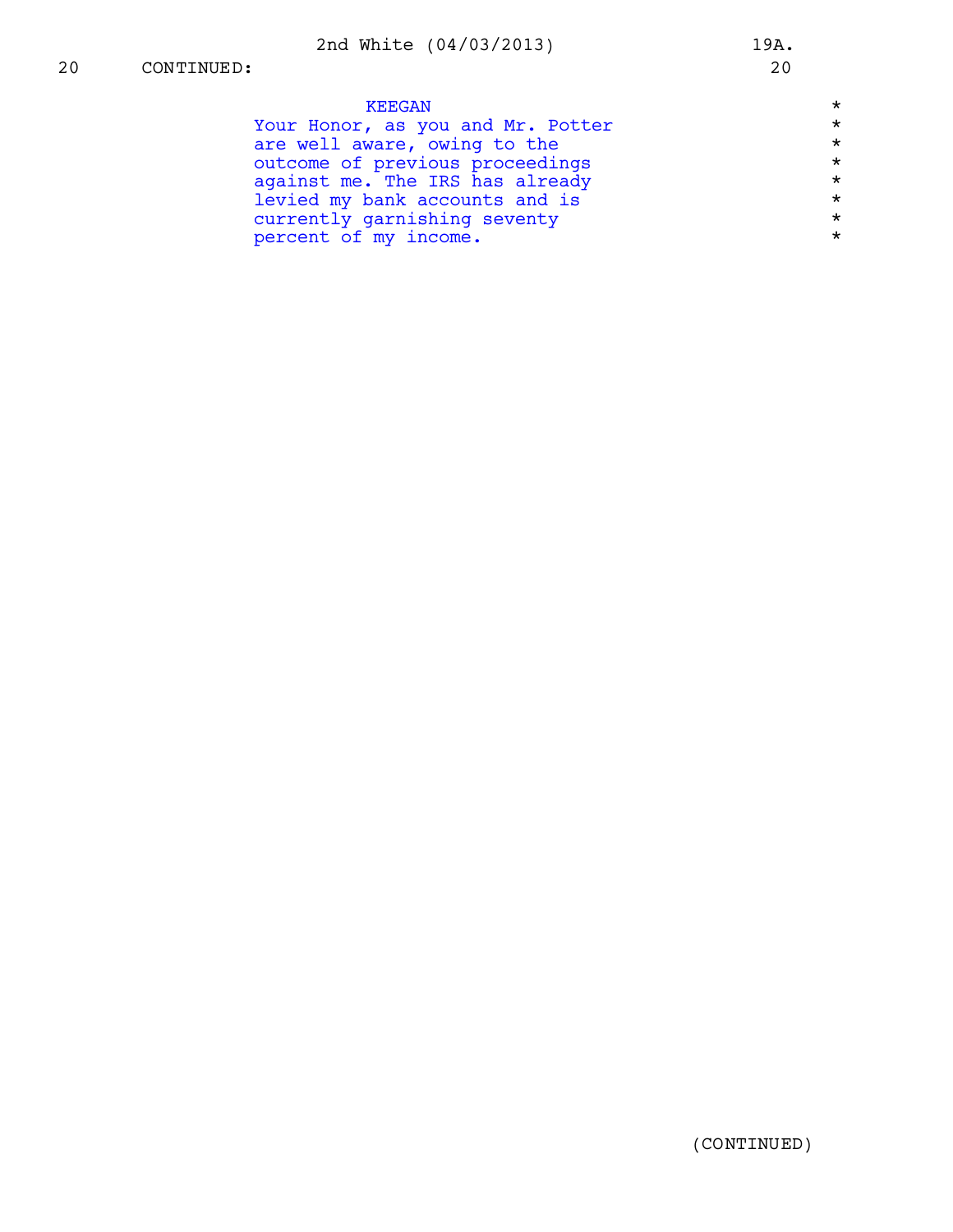\*

JUDGE Mr. Deane, do you have anything further to add before I hold you in contempt?

# KEEGAN

I have three affidavits here, Your \*  $\frac{1}{2}$  Honor, supporting my claim that my  $\star$ <br>financial records were rain damaged financial records were rain damaged. \* One from the President of the moving company involved, and two from the relevant staff members.

Keegan hands copies of the affidavits to David and the judge.

## JUDGE

Mr. Deane, these would appear to be in Spanish.

### KEEGAN

Yes. Unfortunately, as Your Honor can see, they were signed only yesterday. I haven't had time to have them translated. So in order to facilitate said translation, I would like to ask your Honor for a continuance.

David drops the documents onto the table, exasperated. The Judge can only nod his head in odd admiration.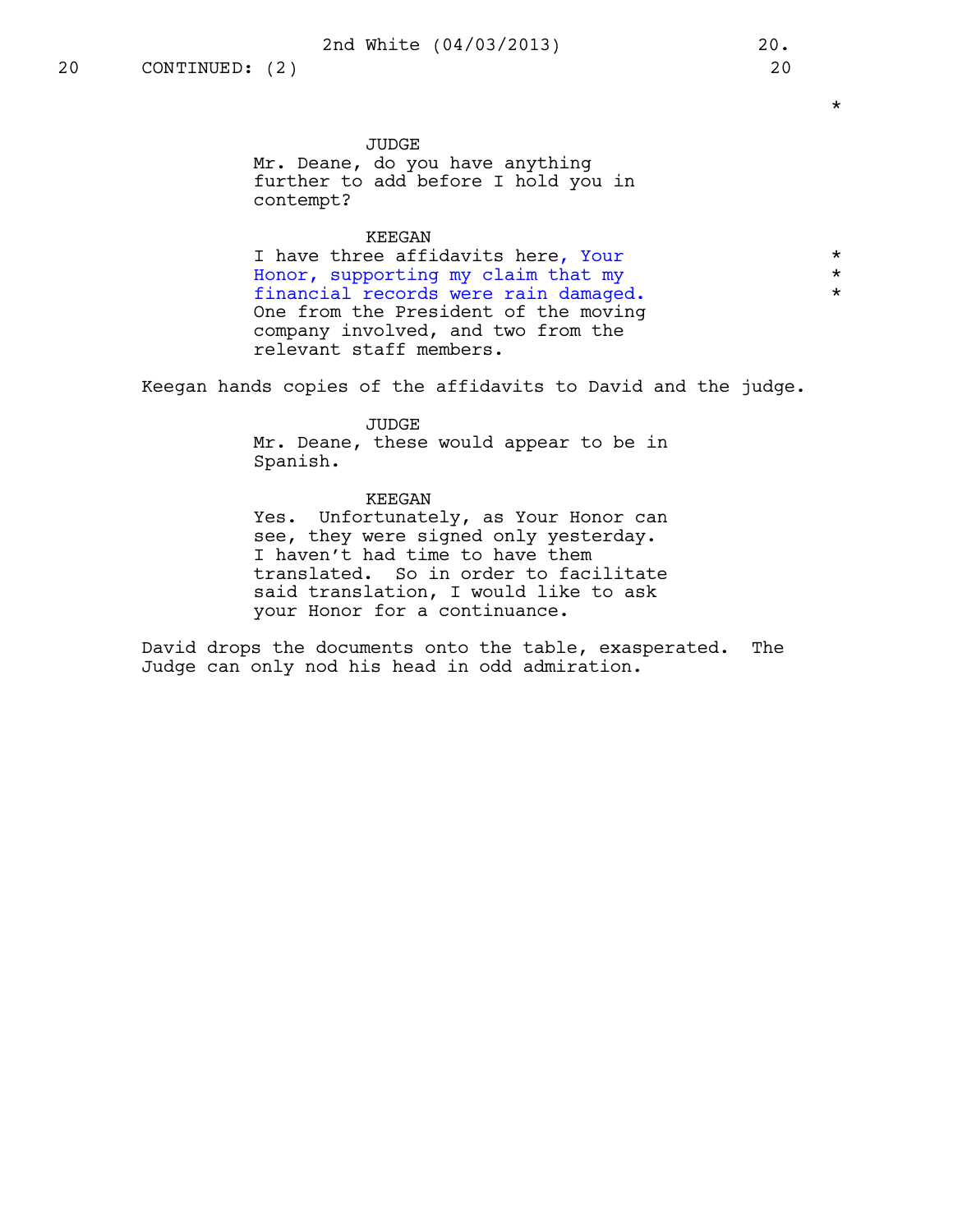# 21 INT. FEDERAL COURT - HALLWAY 21

Keegan and David walk towards the elevator.

KEEGAN What's up, Harry?

DAVID

Movers and rain damaged boxes. How long do you really think you can keep this going, Keegan?

KEEGAN

Harry, there's nothing I'd like more than to have those boxes back. They would exonerate me in an instant.

DAVID

Yeah, right. And will you lay off the Harry crap. It's starting to get around.

KEEGAN Oh come on. David Potter's nice but a little boring. Harry Potter stands out.

DAVID Be thankful I don't have my wand with me ...

The elevator doors open.

DAVID (CONT'D) ... because you know where I'd like to stick it right now.

KEEGAN Harry, I'm flattered but for the last time I just don't roll that way. You'll have to keep your magic wand to yourself.

David seethes as the doors shut.

22 EXT. DOWNTOWN BOOK SHOP - LATER 22

Keegan passes by a second hand book shop and sees a heavily loved edition of the T.S. ELIOT OMNIBUS in the window. He smiles and enters the shop.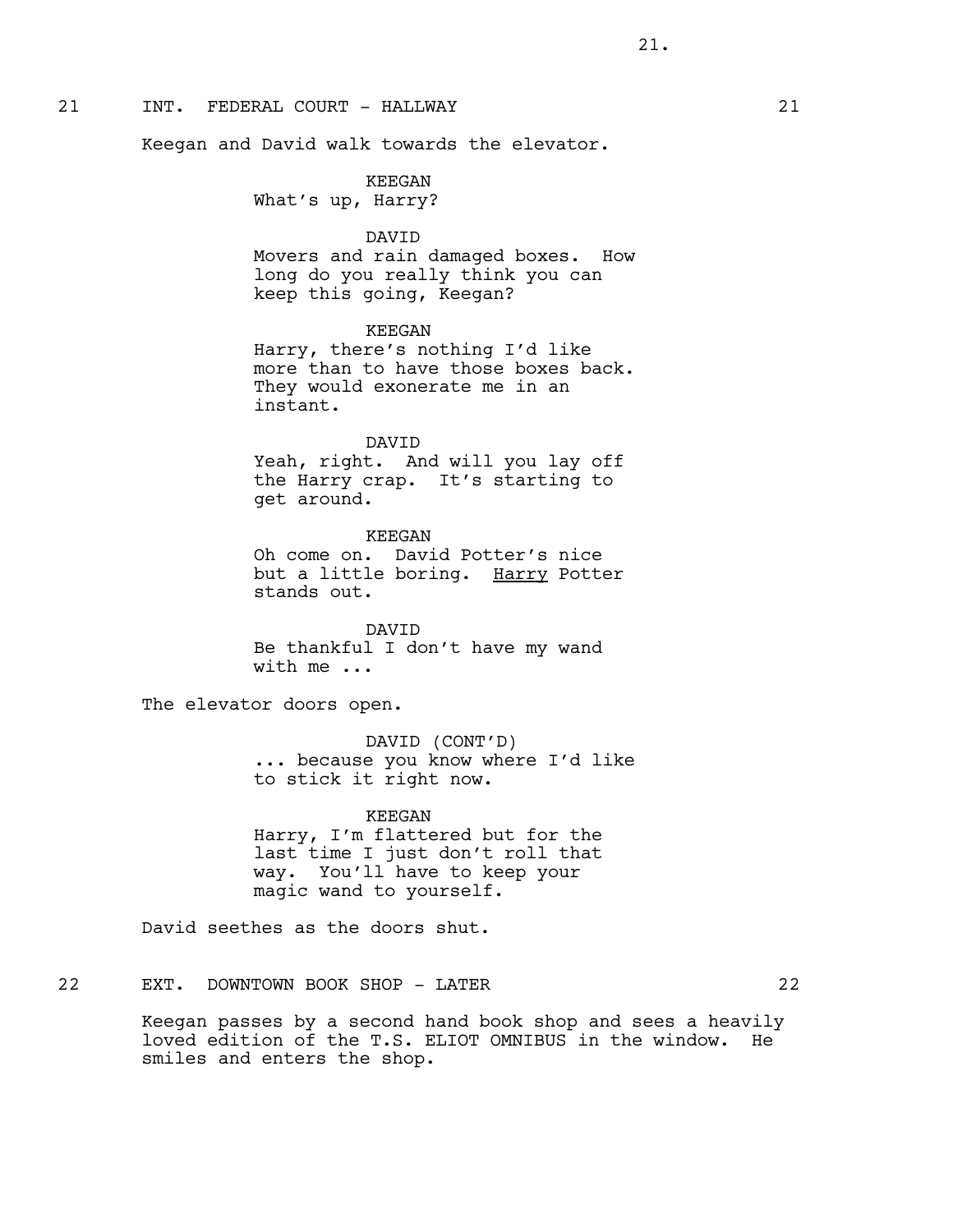# 23 INT. DOWNTOWN BOOK SHOP - MOMENTS LATER 23

The STORE CLERK is wrapping up Keegan's purchase. His cell rings and he answers it.

KEEGAN

Yeah?

LEANNE (V.O.) You need bail?

KEEGAN I got a continuance.

# INTERCUT WITH:

24 INT. OFFICE - AT THE SAME TIME 24

Leanne is on the phone.

LEANNE Lazarus, back from the dead yet again. You're not gonna believe this, Key. I checked everywhere. Cannibalism - it turns out - is not a crime.

The Store Clerk indicates that Keegan's credit card has been declined. Not really a surprise, Keegan starts dragging cash out of his pockets.

> KEEGAN You're kidding.

LEANNE Nope. Nothing on the books - state or federal.

KEEGAN (his mind spinning) So the actual charge in these cases must be murder, right?

### LEANNE

Right.

By now Keegan is handing cash to the STORE CLERK.

KEEGAN What do you know? Cannibalism isn't a crime.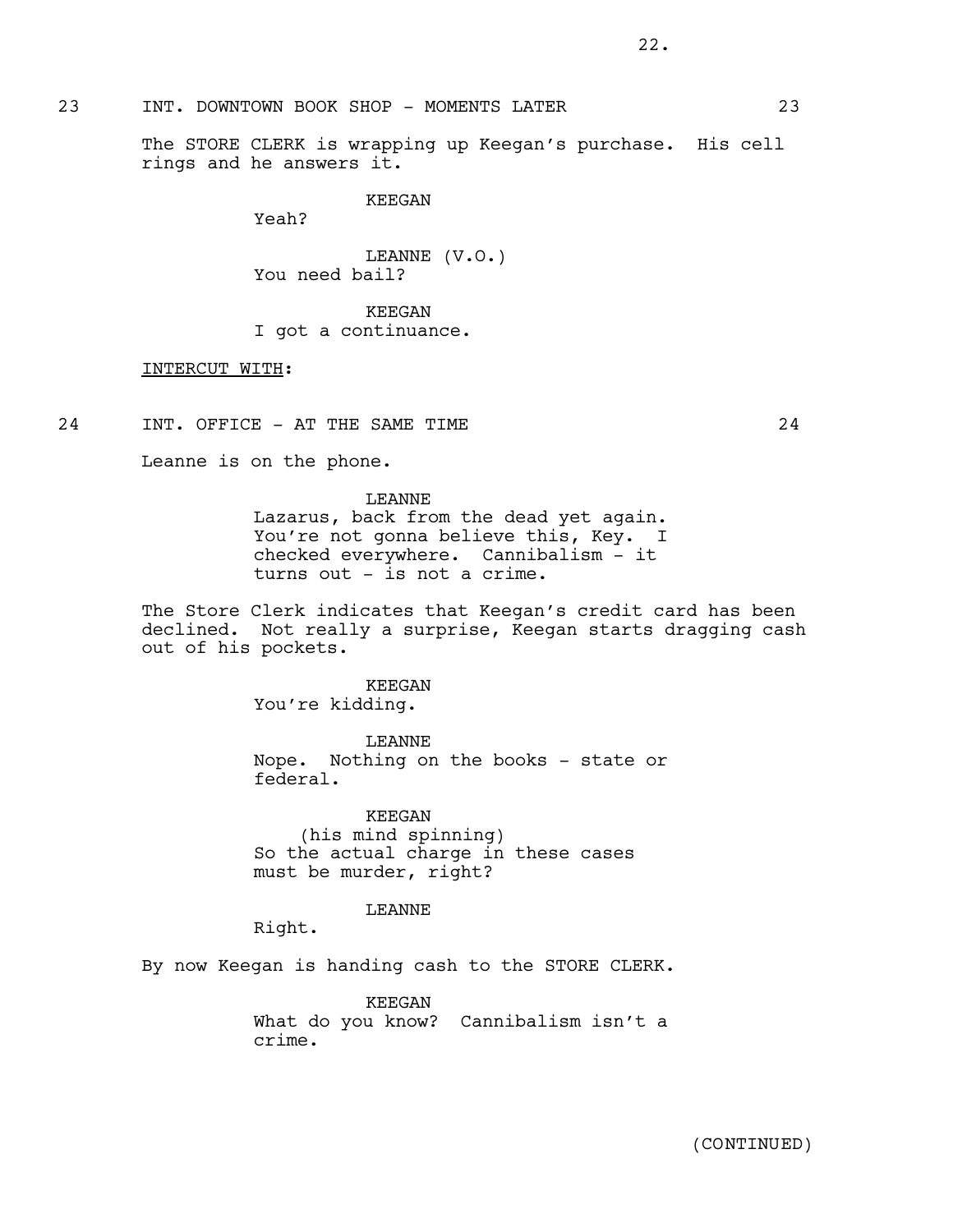We notice a WOMAN'S OUT OF FOCUS SILHOUETTE has been watching Keegan through the window.

Keegan suddenly senses someone is watching him and turns but she is gone.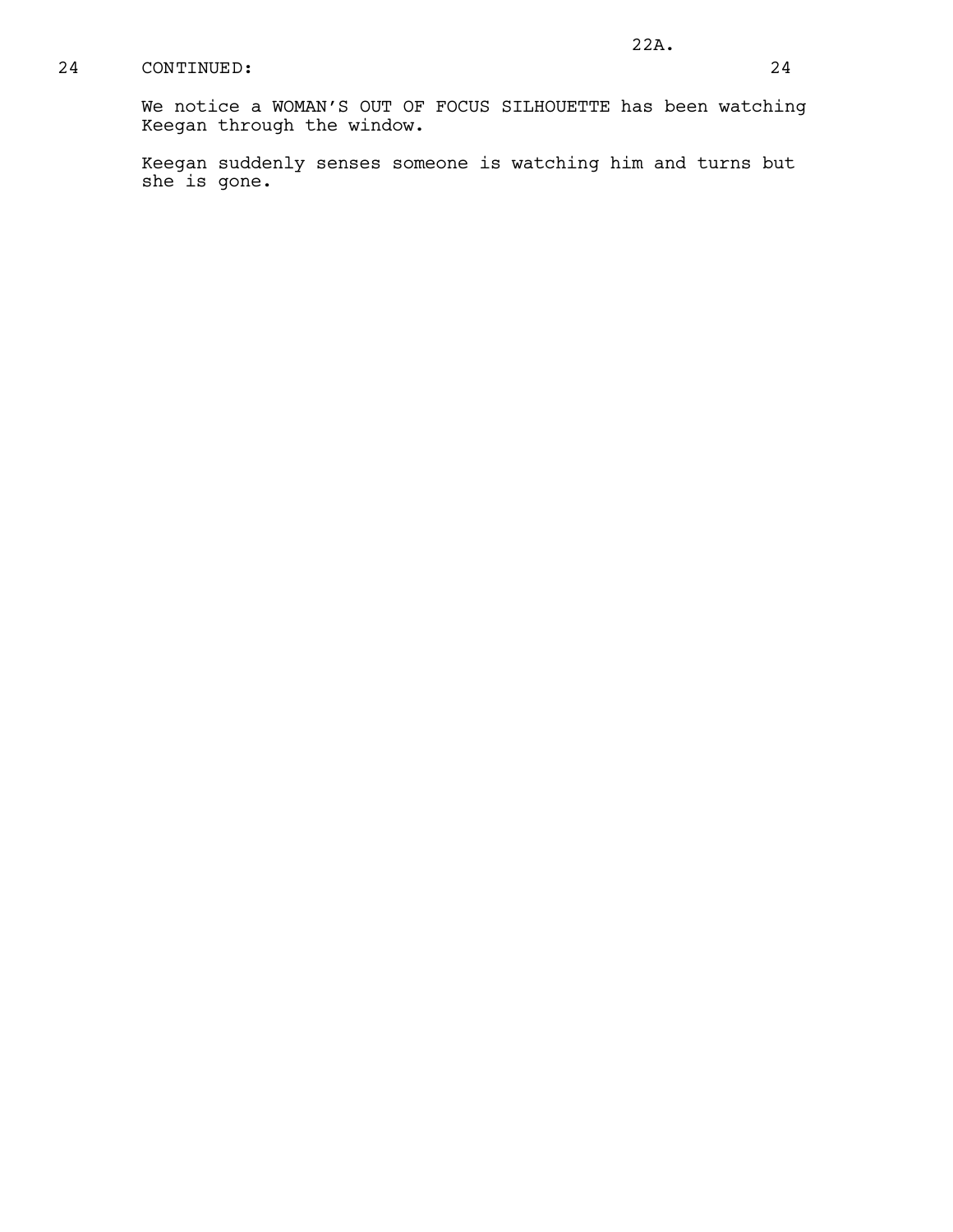## 25 INT. MAYOR'S OFFICE - AT THE SAME TIME 25

MARCUS What do you mean it's not a crime?

Marcus is being briefed by RICK, 44, the District Attorney, and Scarlet, one of his deputies. Several AIDES hover nearby, ready to put out fires.

# RICK

Don't sweat it, Marcus.

### MARCUS

Don't sweat it? Is that your considered advice? We're in an election year and it turns out that I've entrusted the city's finances to a cannibal - and you tell me not to sweat it? I was 8 points ahead! Now I'm what?

A POLITICAL AIDE checks his Blackberry.

POLITICAL AIDE

Down 6.7.

MARCUS

Down 6.7!

POLITICAL AIDE Down 6.8. 6.9.

MARCUS I get the idea! So what's the plan, geniuses?

VERY JUNIOR DA GUY (nervous) Well, there's section 7052 of the Health and Safety Code.

Everyone looks to him. Marcus becomes dangerously calm.

MARCUS The Health and Safety Code?

VERY JUNIOR DA GUY It deals with ... human remains. There's a felony charge ...

Everyone in the room knows this was the wrong thing to say.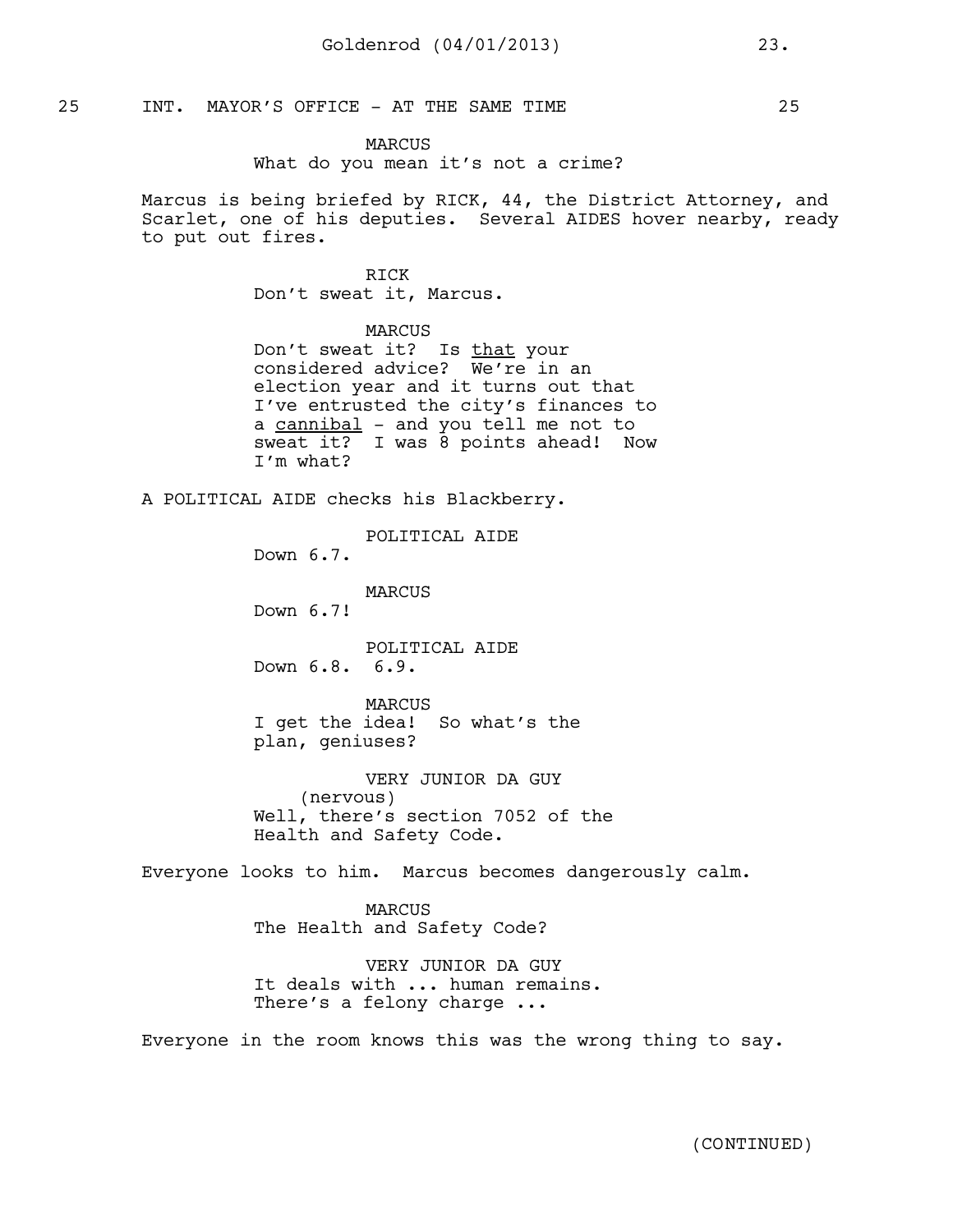# 25 CONTINUED: 25

#### **MARCUS**

I am not going out there to tell the world's media that we can get this lunatic on a Health and Safety issue!

#### SCARLET

Marcus, we really believe this will go away very quickly. We'll get him on the murder charge, he'll plead insanity -

#### MARCUS

He'd better. Because if this thing drags on and becomes a full blown trial I will become a very unfunny political joke.

# 26 EXT. MIKKI'S BUILDING - LATER 26

His book purchase in hand, Keegan presses Mikki's buzzer.

FEMALE VOICE (over speaker) Hello?

KEEGAN Surprise. I'm actually on time for once.

FEMALE VOICE Who's this?

Keegan realizes it's not Mikki's voice.

KEEGAN I'm sorry - I was looking for 513.

FEMALE VOICE

This  $is$  513.

KEEGAN Is Mikki there?

FEMALE VOICE Who's Mikki?

Keegan is bewildered. He pulls out his phone and speed dials someone (presumably Mikki). No answer. The line is dead. Even more bewildered, he presses the buzzer for the penthouse.

JULES (O.S.)

Hello?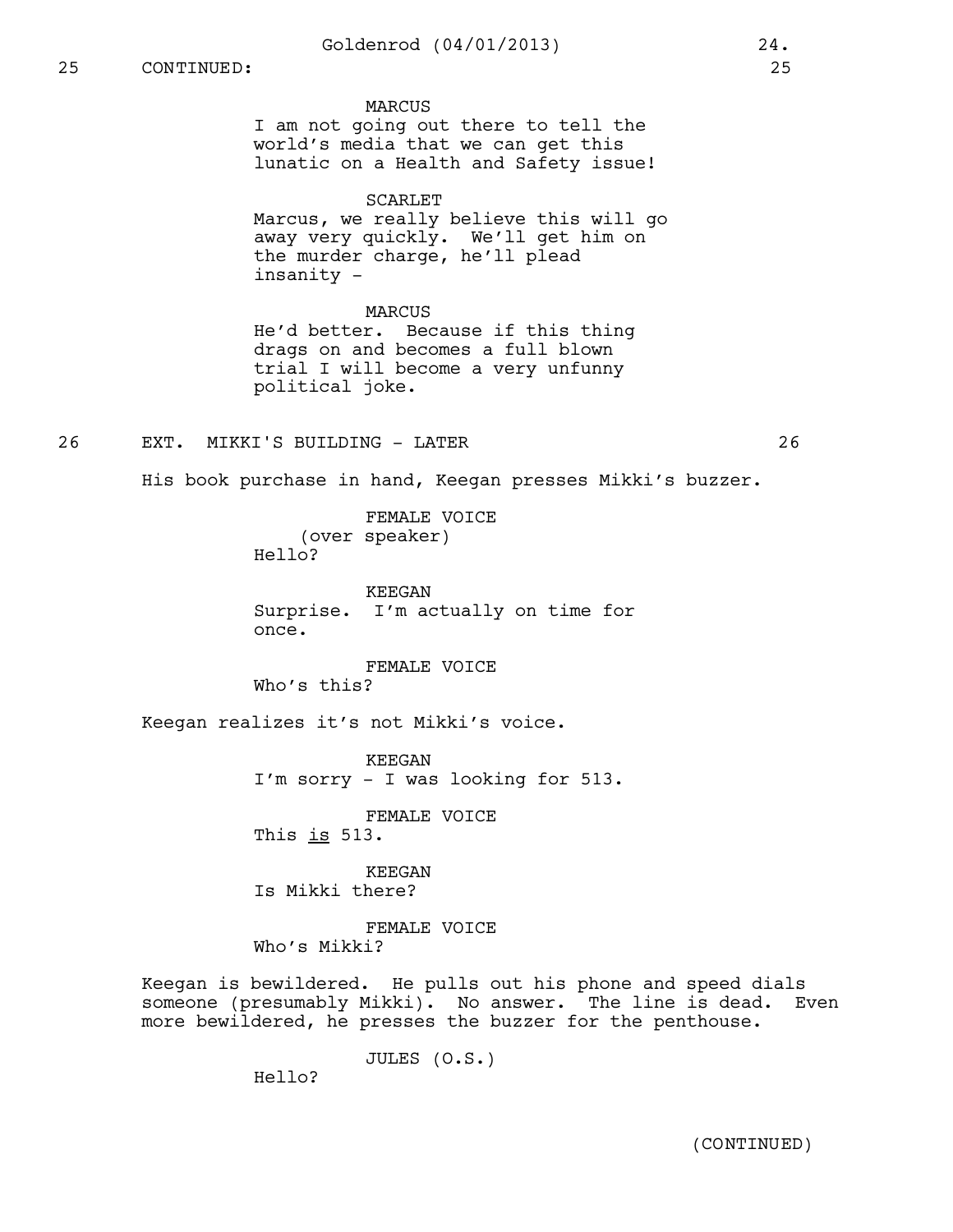26 CONTINUED: 26

KEEGAN Jules, it's Key.

27 INT. MIKKI'S BUILDING - PENTHOUSE - MOMENTS LATER 27

Keegan paces angrily in the company of Mikki's employer, her madam - if that's the word - JULES, 40 - an overweight African-American man in a voluminous caftan. The penthouse is lavishly and tastefully decorated. TWO DOGS sit on dog beds along one wall.

Jules is cooking up a storm throughout the following:

JULES Key, I swear to you, I'm just as upset as you are. These girls are like family - and when one of them retires and moves on -

KEEGAN Retires? What are you talking about?

JULES The smart ones, they set a financial goal. Once they reach it, they're gone.

KEEGAN No, that can't be it -

JULES Speaking of finances, you owe me

for your last five sessions. Jules needs some green, Mr. Deane.

KEEGAN She would have said something to me about this. She wouldn't just leave.

JULES What can I say? I have a couple of new girls; if you like -

KEEGAN I want her new number.

JULES I can't do that.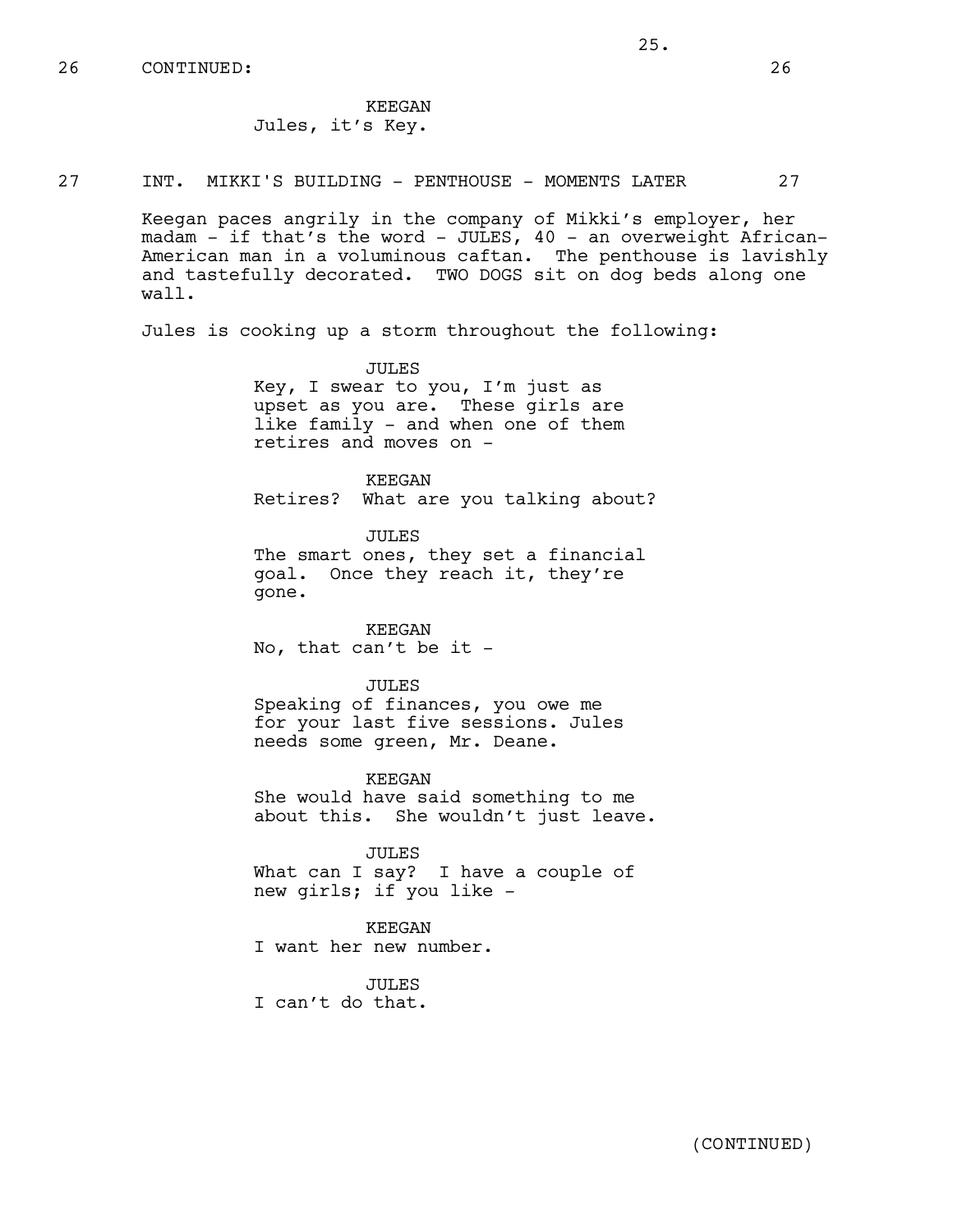KEEGAN Listen, I need to talk to her. I - I just want to know she's okay. All right?!

JULES

She's okay.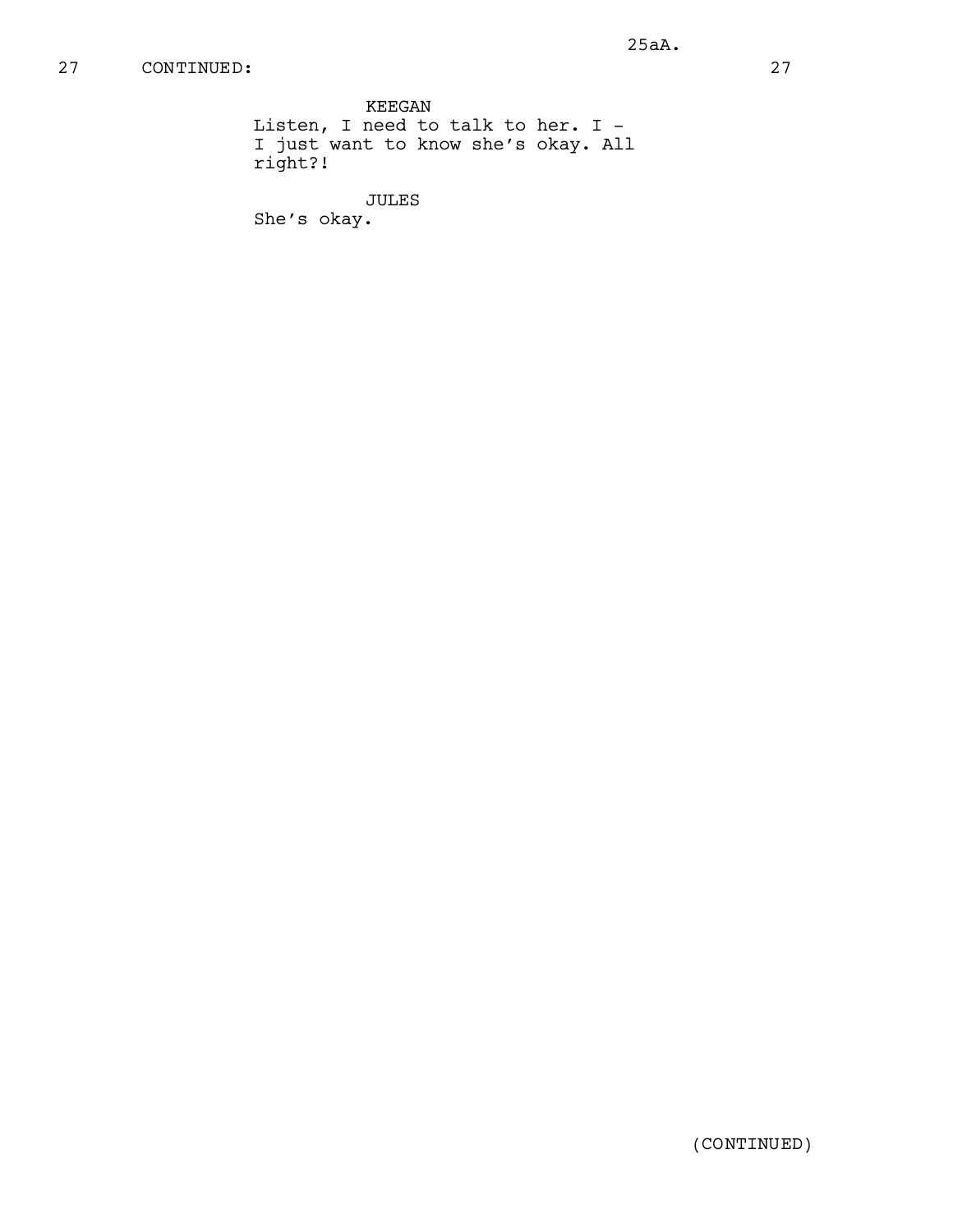KEEGAN (advancing on Jules, roaring) Give me her damn number now!

# JULES

Step back, brother! This ain't no ninety-five pound skinny bitch Heidi Fleiss you're dealing with. You want the dogs on you? Keep bringing the disrespect.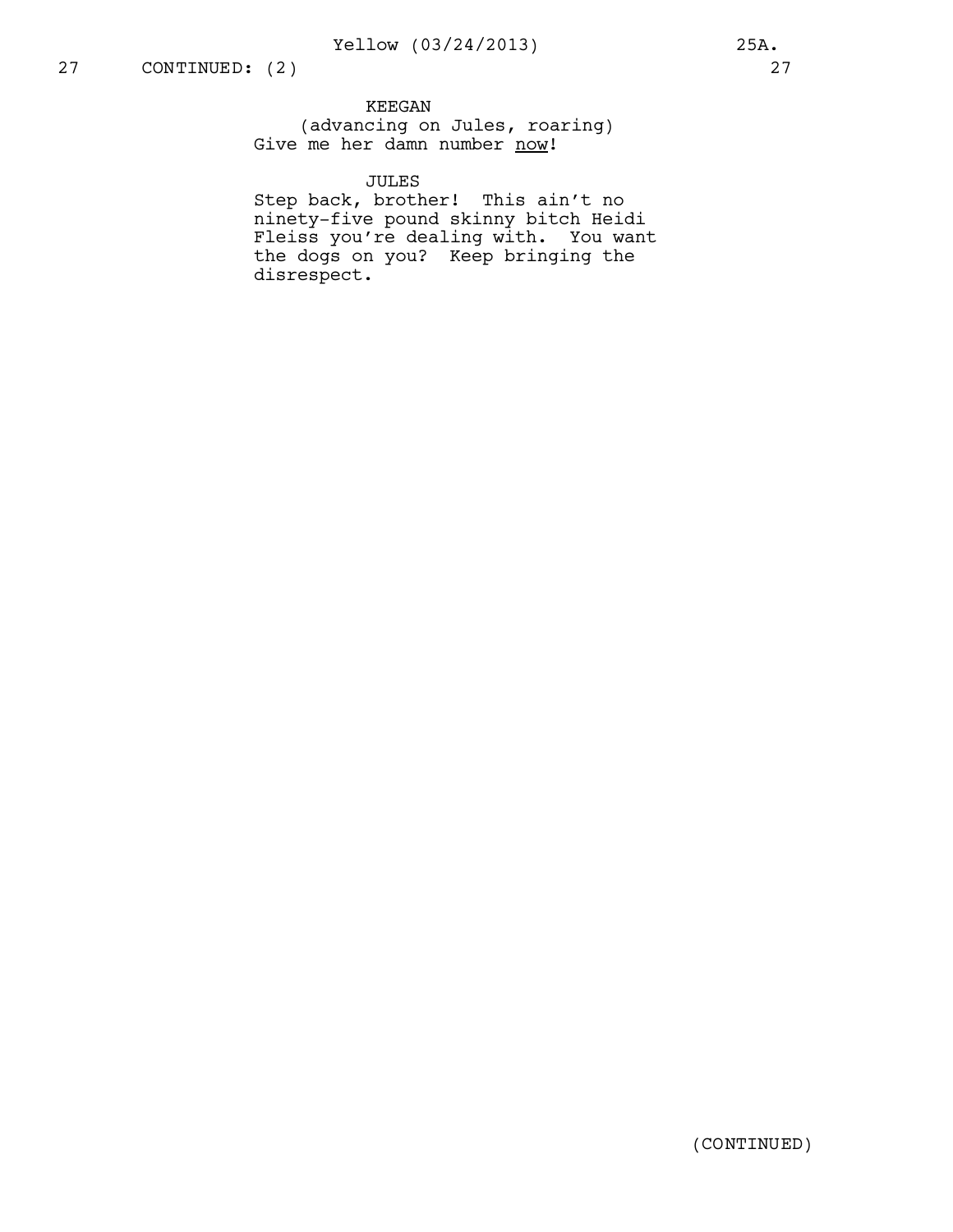KEEGAN (quietly, intense) I need her number. Please, Jules.

JULES Don't work that way. She has your number. If she wants to talk, she'll use it. Now unless you're thinking about a new girl, I suggest you run along.

A wave of sadness overcomes Keegan. It's a wave he doesn't understand. He turns for the door and slowly makes his way out.

Jules starts dishing out the food into three elaborate bowls which we now realize are "personalized" dog plates

> JULES (CONT'D) Oh Key honey.

He turns back, hopeful ...

JULES (CONT'D) Be smart for a change. Forget about her

FADE OUT.

END OF ACT TWO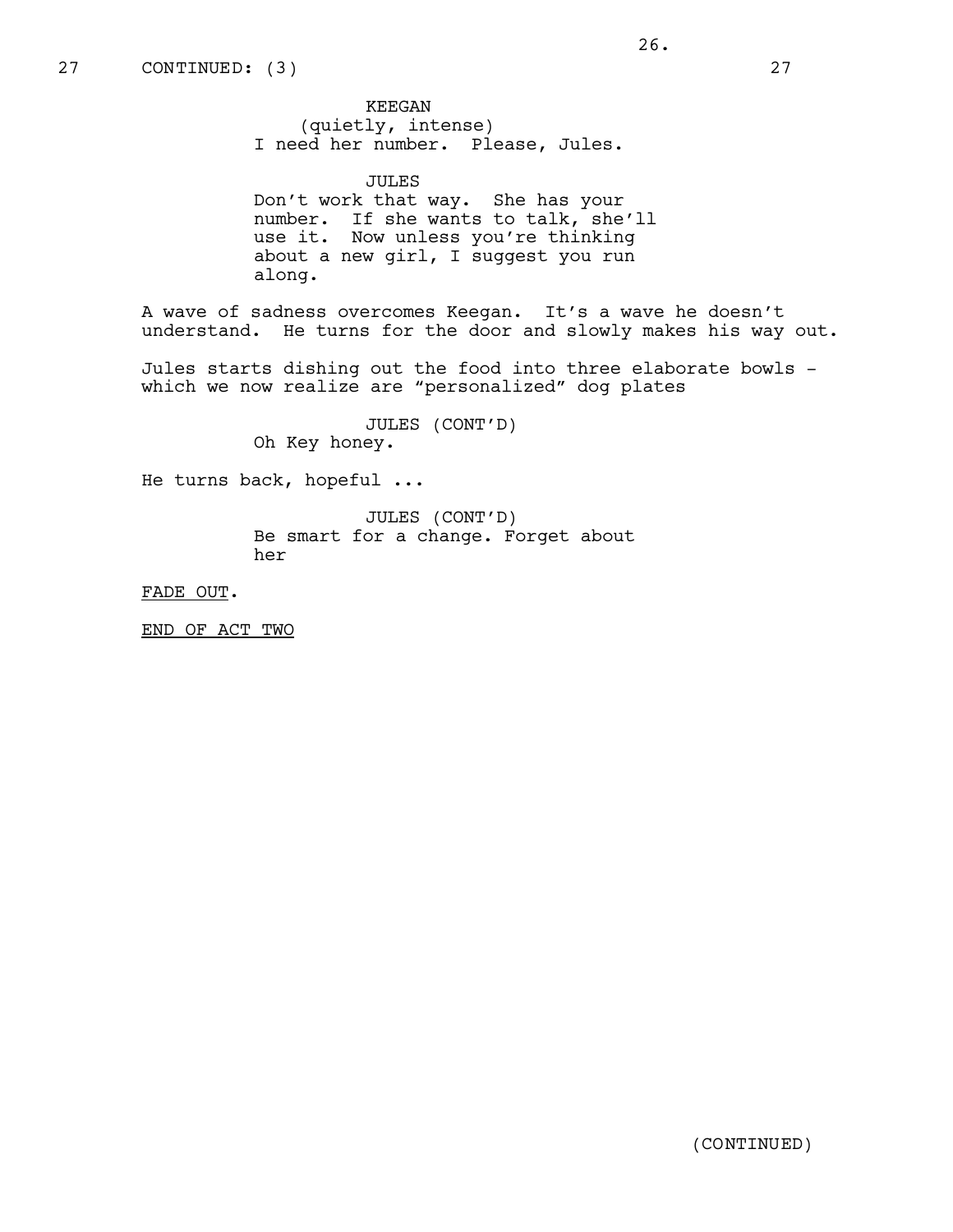27 CONTINUED: (4) 27

ACT THREE

FADE IN:

A28 EXT. CITY HALL – DAY A28

Establish City Hall.

28 INT. CITY HALL - PRESS BRIEFING ROOM - DAY 28

Attempting to maintain his cool, Marcus faces the frenzied press.

# MARCUS

The city employed Dr Murray because of his considerable business skills. It was a decision you all applauded at the time. When you remember the dire financial circumstances I inherited from the previous administration, the economic turnaround we have achieved in this city is nothing short of a miracle! (pointing) Yes, Dennis.

PRESS #1

Is it true Dr Murray was best man at your wedding?

MARCUS

What does that have to do with our economy?!

PRESS #2 Did he do the catering?

Marcus seethes. The Press dissolve into LAUGHTER which bleeds into the next scene ...

29 INT. LA COUNTY JAIL - DAY 29

GRAHAM MURRAY, 50, distinguished even in his shackles, is led by GUARDS to meet Keegan

30 INT. LA COUNTY JAIL - MOMENTS LATER 30

Graham is centered. He doesn't seem crazy. Distracted, Keegan is there in body only. He can't stop thinking about Mikki.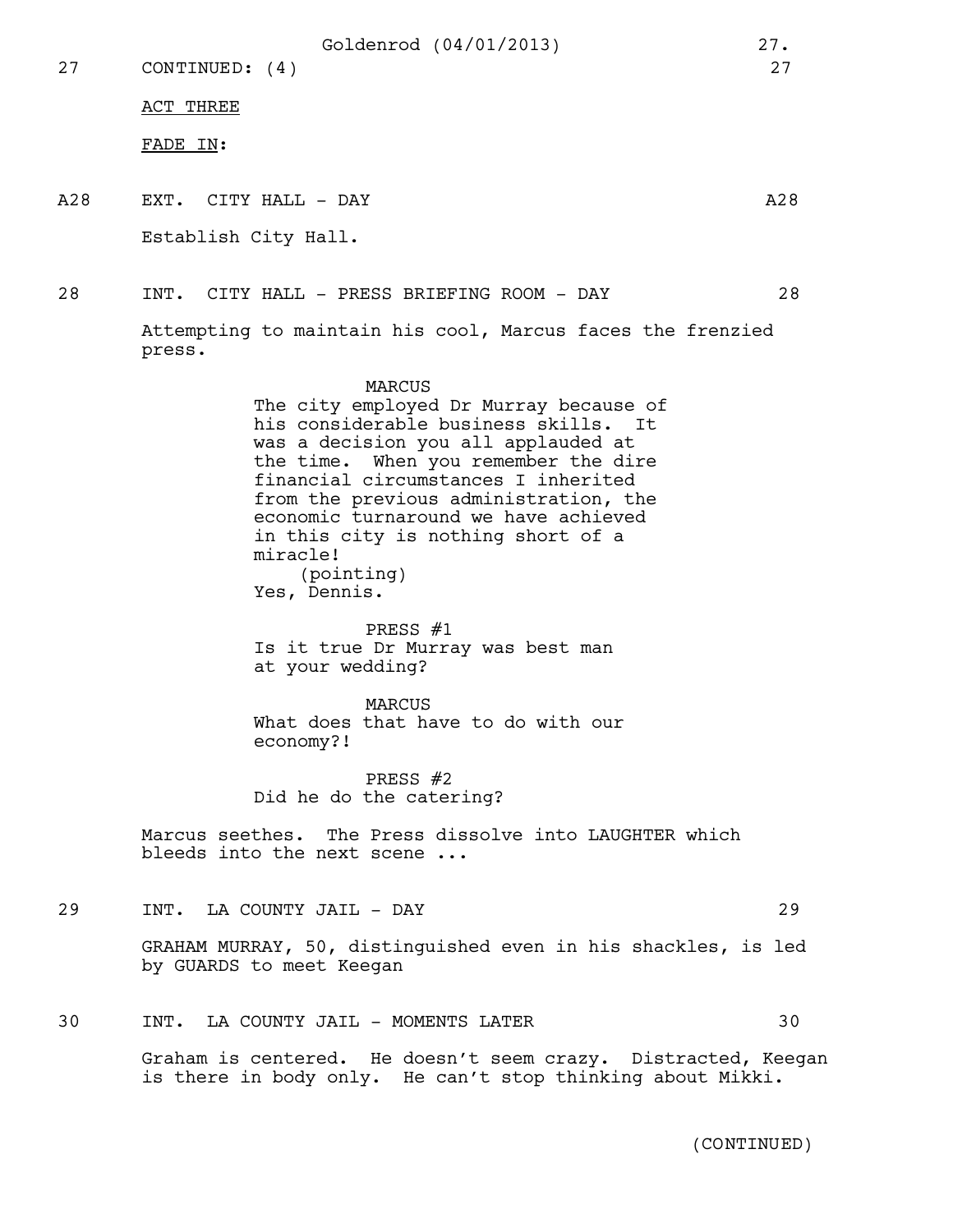GRAHAM It's a practice as old as time itself. In some societies, it's a cultural norm. (MORE)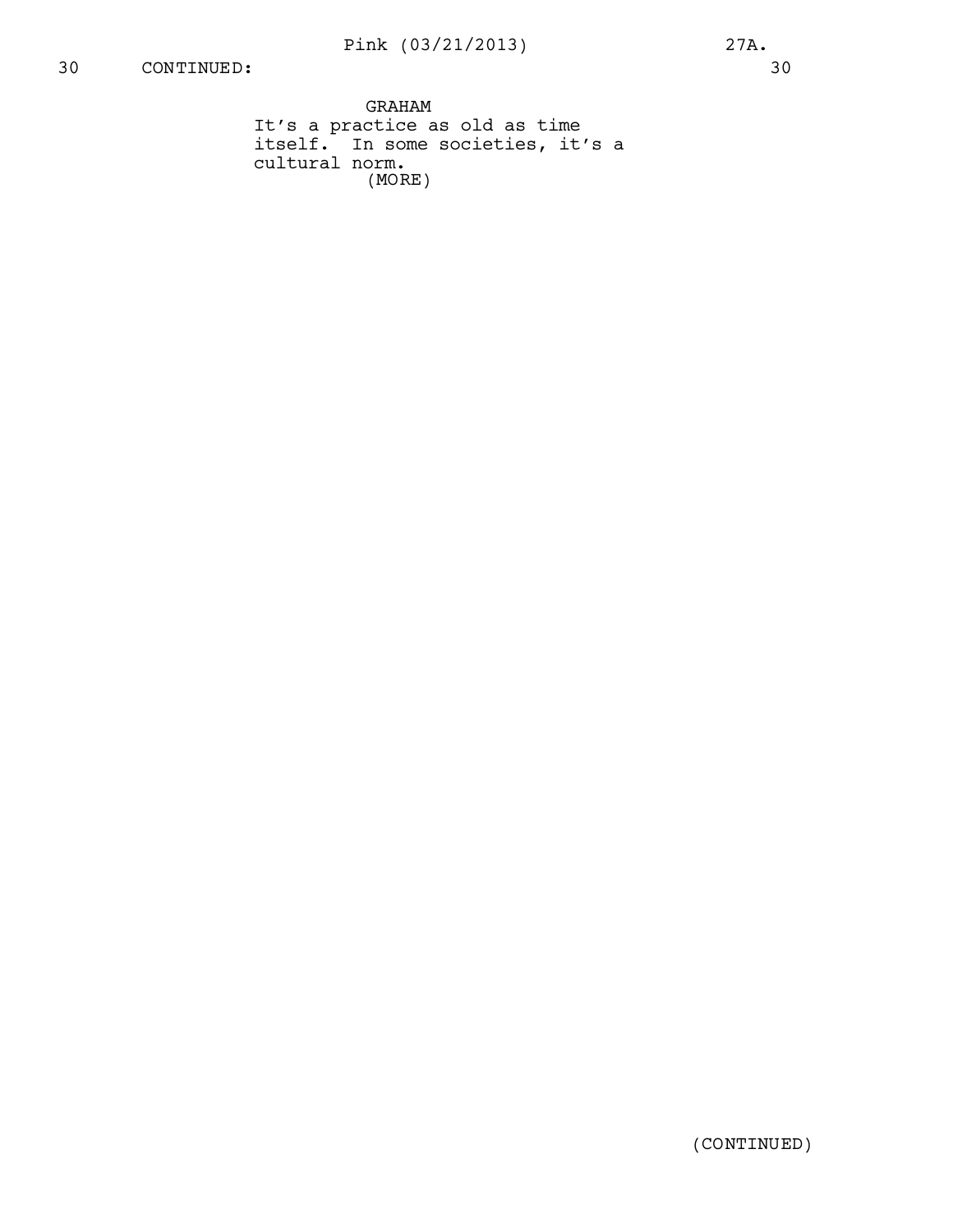Certain tribes eat the remains of the dead as part of their grieving process ... Mr Deane? GRAHAM (CONT'D)

KEEGAN So you ate him.

#### GRAHAM

I did.

KEEGAN You want to mull that over for a second?

GRAHAM I ate Paul Wilson.

KEEGAN

Okay so I'm gonna have to fill out some forms here. I'll be as quick as I can. I don't want to keep you.

Keegan prepares for the tedium; picks up pen etc.

KEEGAN (CONT'D) So, you are aware the charge is murder.

# GRAHAM

I'm not a murderer, Mr Deane, I'm an economist.

KEEGAN

(patronising) Okay.

#### GRAHAM

I'd been led me to believe that you were tenacious; that you were prepared to vigorously defend what many may consider indefensible. But that seems not to be the case because I'm betting the next words out of your mouth will suggest a plea of "not guilty by reason of insanity".

No response from Keegan.

GRAHAM (CONT'D) Do you want to take that bet, Mr Deane? (MORE)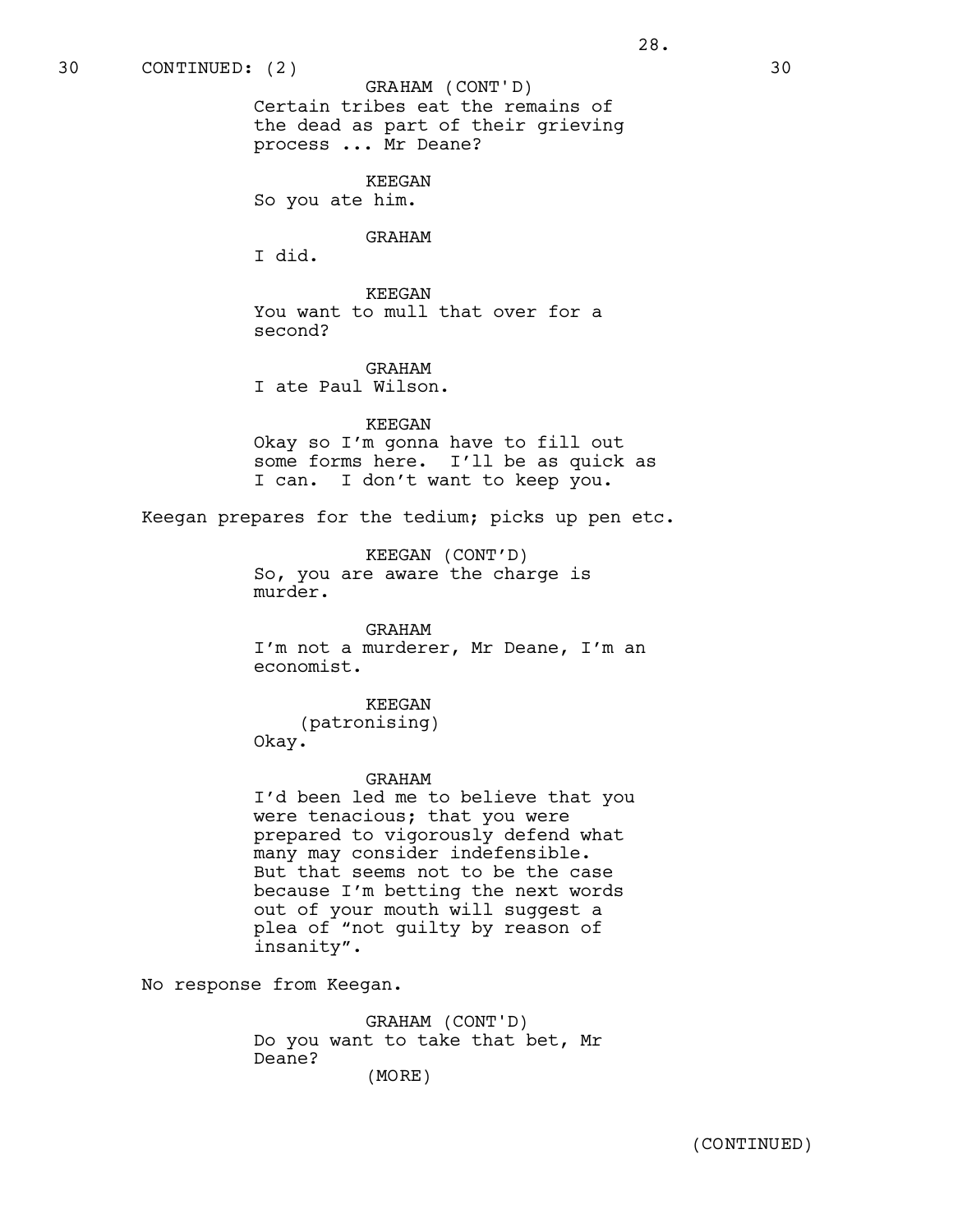(smiles) I'll give you 20 to 1. GRAHAM (CONT'D)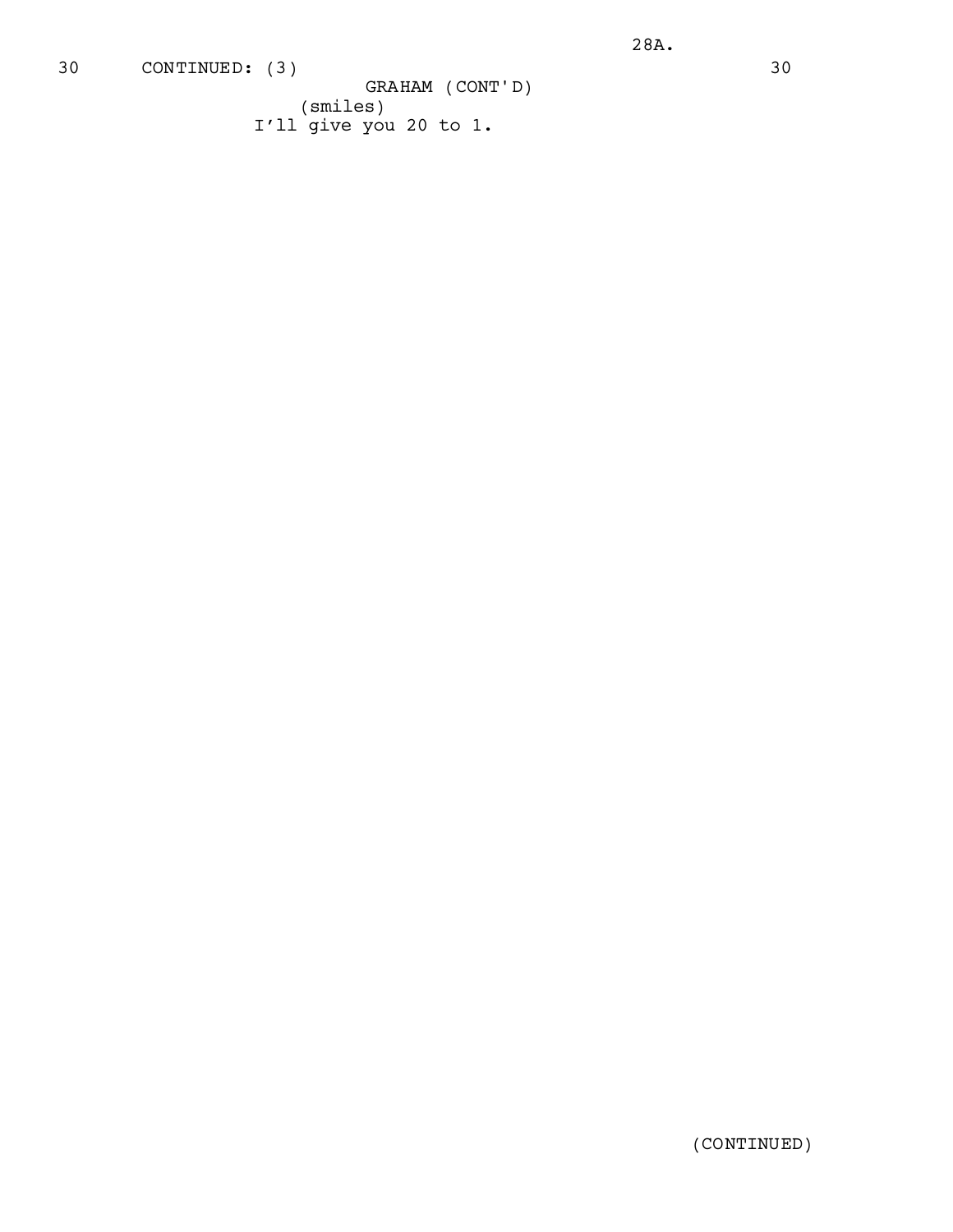KEEGAN Why don't you tell me exactly what happened?

GRAHAM I'll give you odds 5 to 1, I'm betting I'll be found guilty.

KEEGAN

Okay.

GRAHAM

Okay what?

KEEGAN I'll take that bet at 5 to 1.

Graham nods.

# GRAHAM

(almost amused) Okay ... We met in an online chat room. I posted a question: *Is there anyone out there who wants to be eaten?* Paul was one of the yes's.

#### KEEGAN

One of the yes's?

# GRAHAM

He was an accountant. Turned out he was a bit of a fan, actually. He'd followed my career with interest. We discussed the market for a while -

#### KEEGAN

The market? I see. You didn't happen to give him any stock tips by any chance?

GRAHAM What would he want with stock tips? I mean, given the circumstances -

KEEGAN

All right. We'll put a pin in that for now. Go on.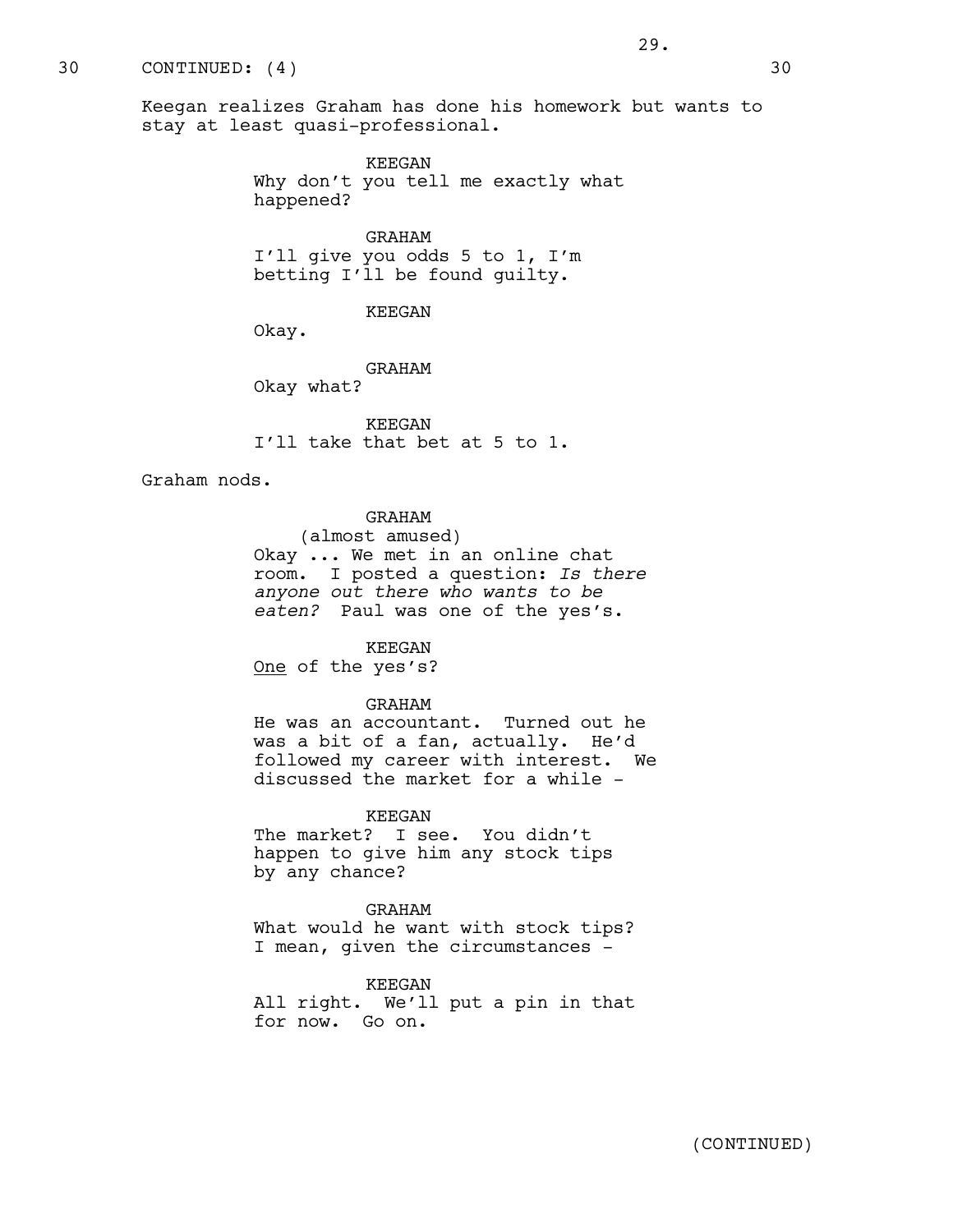GRAHAM We had a couple drinks then he went off to take the pills.

KEEGAN The pills? What pills?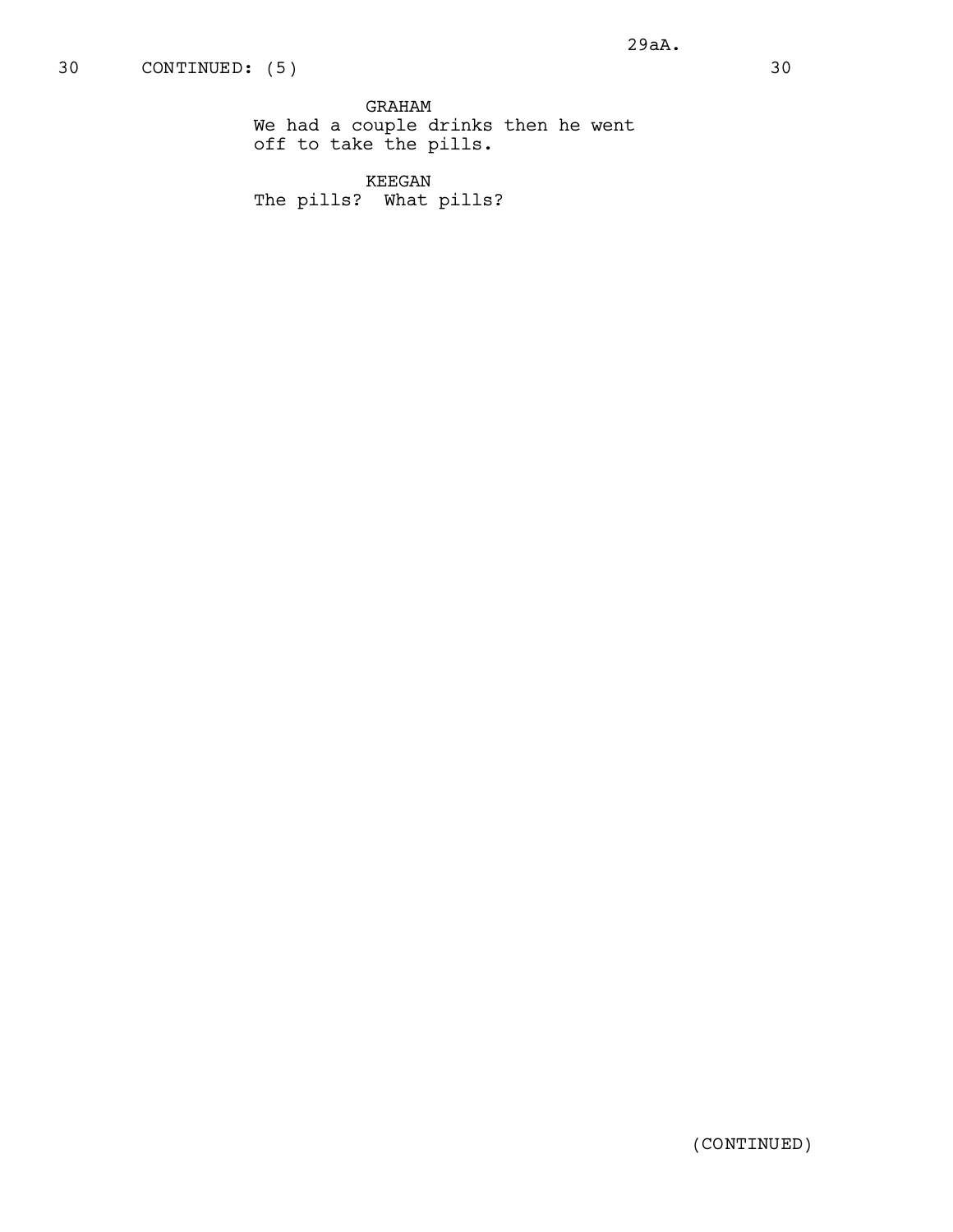# GRAHAM

The pills that killed him. An hour later he was dead - and then I went about my business. Nobody was murdered, Mr Deane. Paul Wilson committed suicide.

Keegan leans forward, suddenly very interested in this case.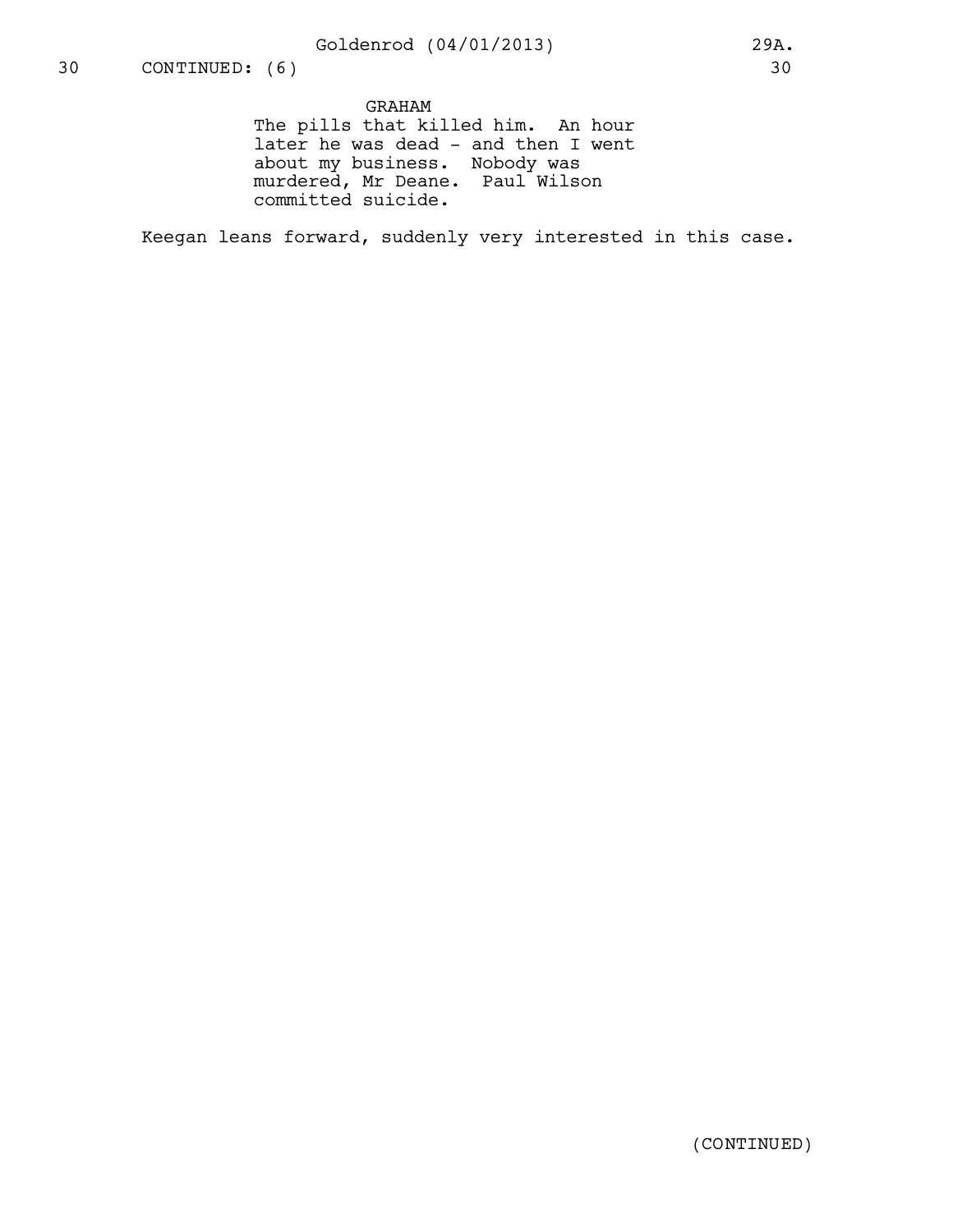That's interesting, Dr. Murray, but because you ingested the victim, there's no way of proving it.

#### GRAHAM

Oh, I can prove it. Paul Wilson can tell you himself. He made a video confession. The lenses on these new phones are really quite amazing.

# KEEGAN

(suddenly rivetted) You're telling me that he recorded a confession on his phone?

GRAHAM Yes. He even filmed himself taking the pills.

KEEGAN What happened to the phone?

GRAHAM It's in my desk at home. At least it should be - unless the police took it.

His mind now alive with possibilities, Keegan stands.

#### GRAHAM (CONT'D)

Please will you do me a favor. My wife Annie - she hasn't been here to see me - I'm worried this business may have upset her a little. Please tell her I'm sorry if I've caused her any distress.

KEEGAN I'll talk to her.

GRAHAM Every family has their ups and downs.

Keegan turns to leave then turns back:

KEEGAN If you had given Paul a stock tip, what would it have been?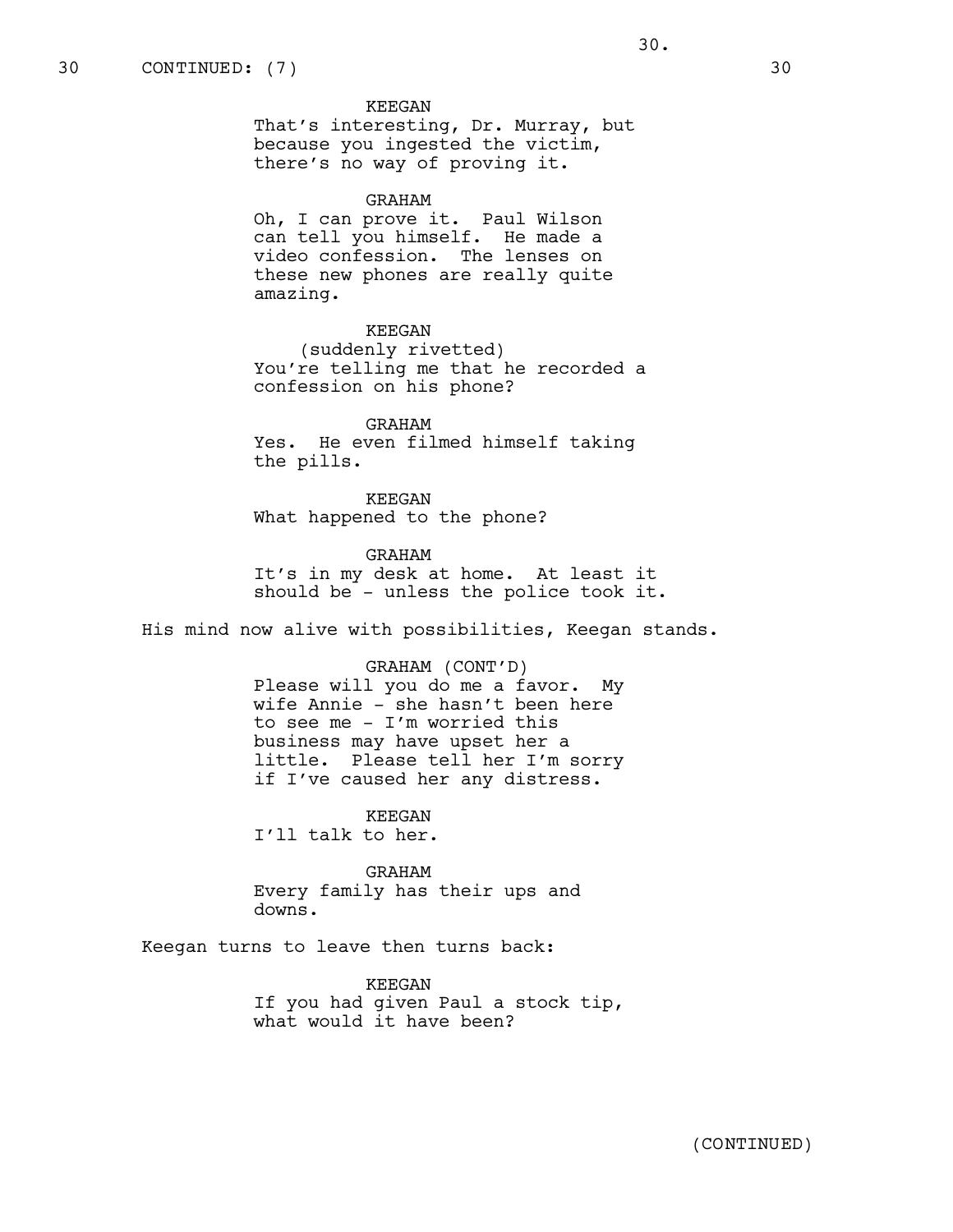#### GRAHAM

Australian iron ore. Growth in China means they'll be needing steel.

# KEEGAN

Makes sense.

# 31 EXT. MURRAY HOUSE - LATER THAT DAY 31

It's a grand house. The street has been invaded by media. A cab pulls up and out steps Keegan. The reporters swarm from every side and surround him. Keegan comes alive, looking every inch the successful defense attorney.

Questions are hurled at him ...

# KEEGAN I have no comment at this stage ladies and gentlemen. Maybe something later ...

32 INT. CITY HALL - MAYOR'S OFFICE - AT THE SAME TIME 32

ON THE TELEVISION IN THE OFFICE, MAYOR BARZMANN WATCHES Keegan make his way through the press ...

His eyes widen with rage and fear. He turns off the TV, picks up his phone and calmly puts buds in his ears.

CUT TO:

Scarlet, entering Marcus' office to find him vigorously conducting an invisible orchestra outside his window - the city of LA. Whatever the music is, she can't hear it. It's all in his head.

When Marcus notices her, he pulls the buds out of his ears and looks to her.

> SCARLET Ben gave the case to Key.

No response from Marcus. He just nods.

SCARLET (CONT'D) He needed some time. He's still dealing with his father's death.

Marcus bursts into rich laughter. Scarlet fails to see the joke.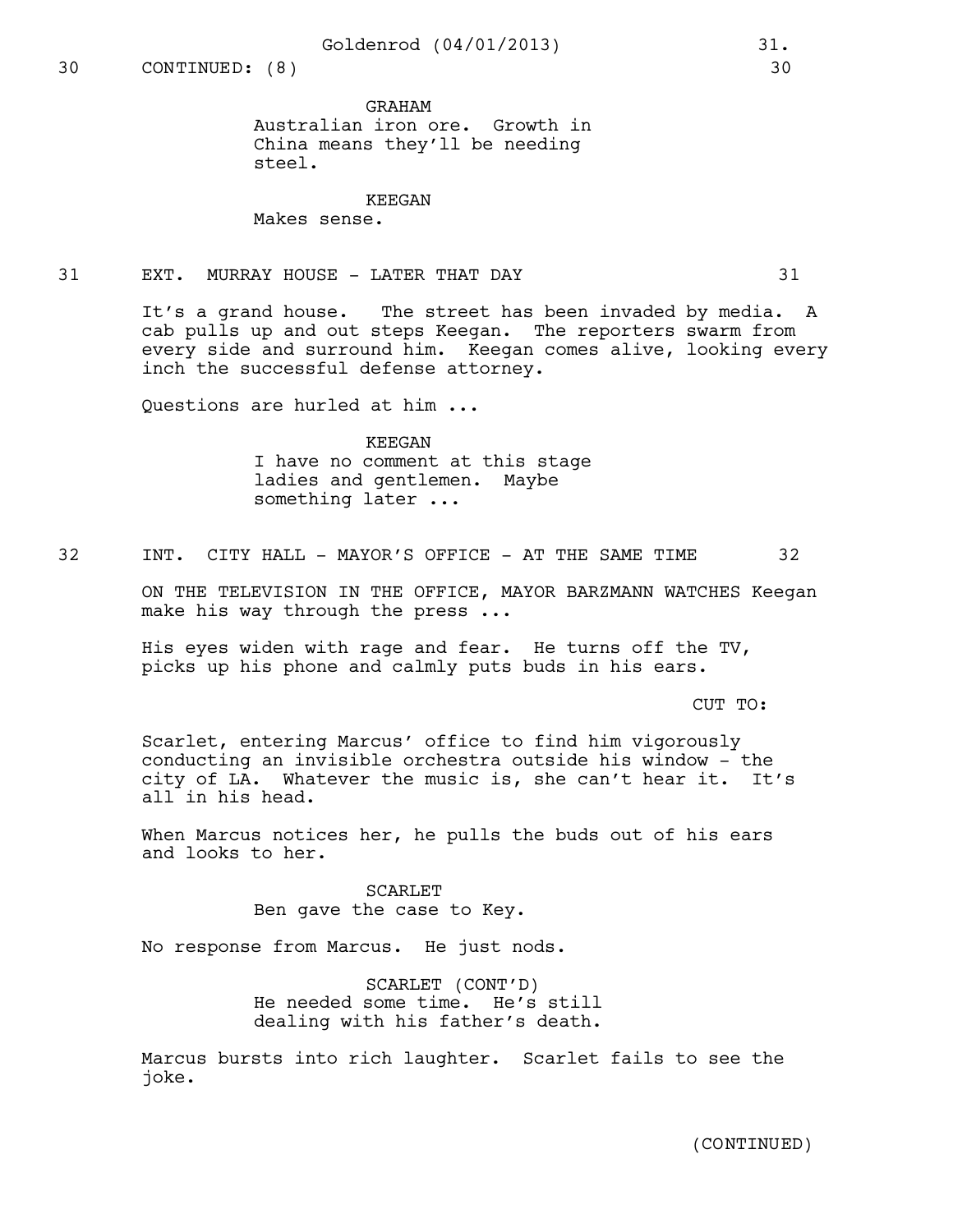# MARCUS

I'm sorry ... I'm sorry but of all the lawyers in all the court rooms in this city Ben had to give this case to Keegan Deane. The grotesque turns into farce yet again. But that's politics I guess. Our only political hope Scarlet was to get this thing behind us as soon as feasibly possible. Now a human hand grenade has been thrown in the mix.

# SCARLET

Keegan doesn't change anything. It's still murder and an insanity plea. There won't be a trial.

They share a look.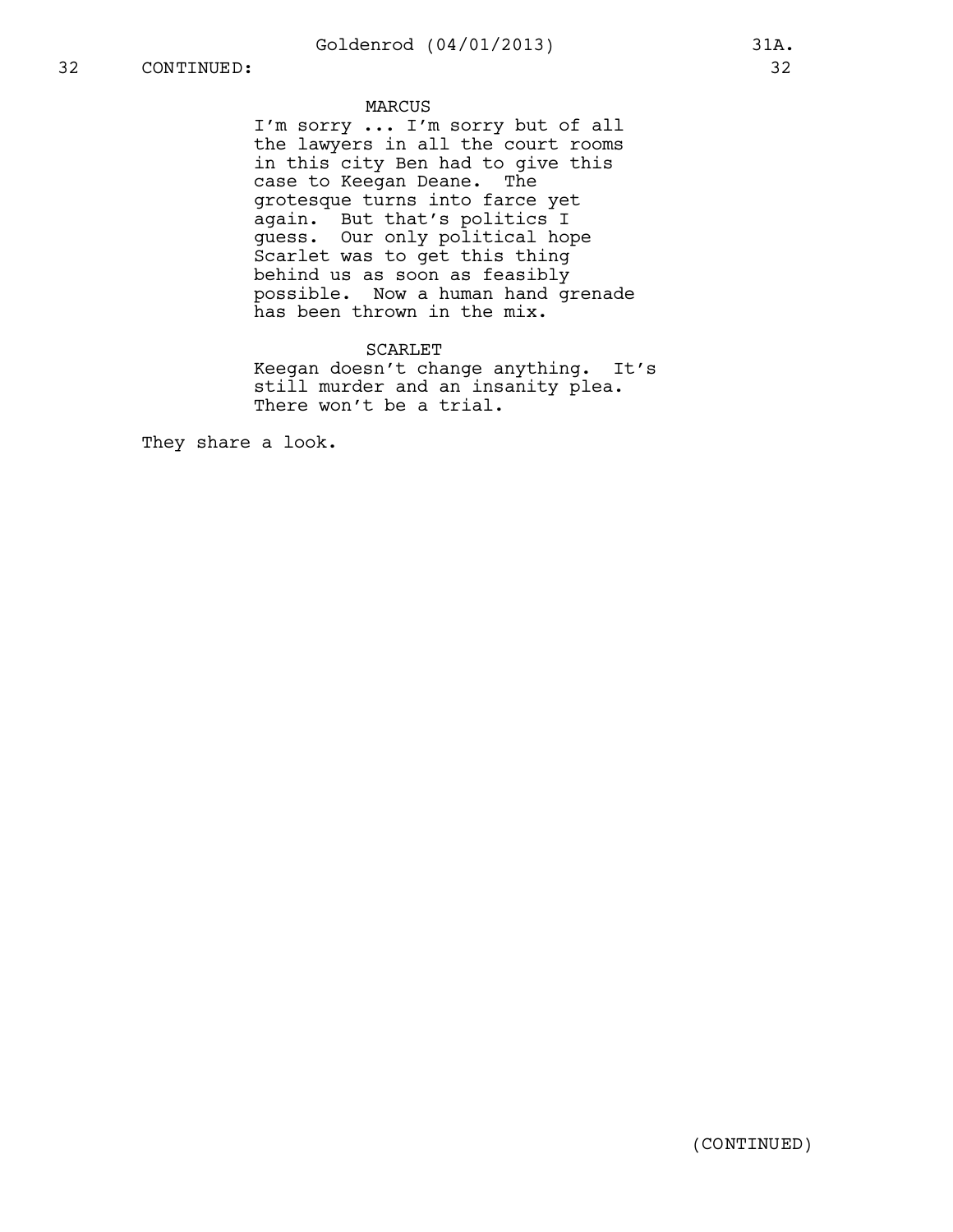MARCUS I sincerely hope not. Tell me - are you still thinking of running against Ed for DA this year?

SCARLET

(caught out) I ...

# MARCUS

Ed knows. You're in deeper water right now than you think, Scarlet. And the sharks are starting to smell blood. The question is whose?

33 INT. MURRAY HOUSE - LATER 33

ANNIE MURRAY (48) exhausted, looks out at the throng of news vans and press before she draws the curtains.

> ANNIE There has to be something better they could be doing with their time, don't you think?

She turns and sits down.

ANNIE (CONT'D) You think you know someone.

# KEEGAN

I beg your pardon.

ANNIE After 14 years of marriage, you think you know someone. And now ...

#### KEEGAN

I'm sorry.

#### ANNIE

Yes well, what can I do for you, Mr Deane?

KEEGAN Your husband told me about something in his desk.

ANNIE The phone, you mean.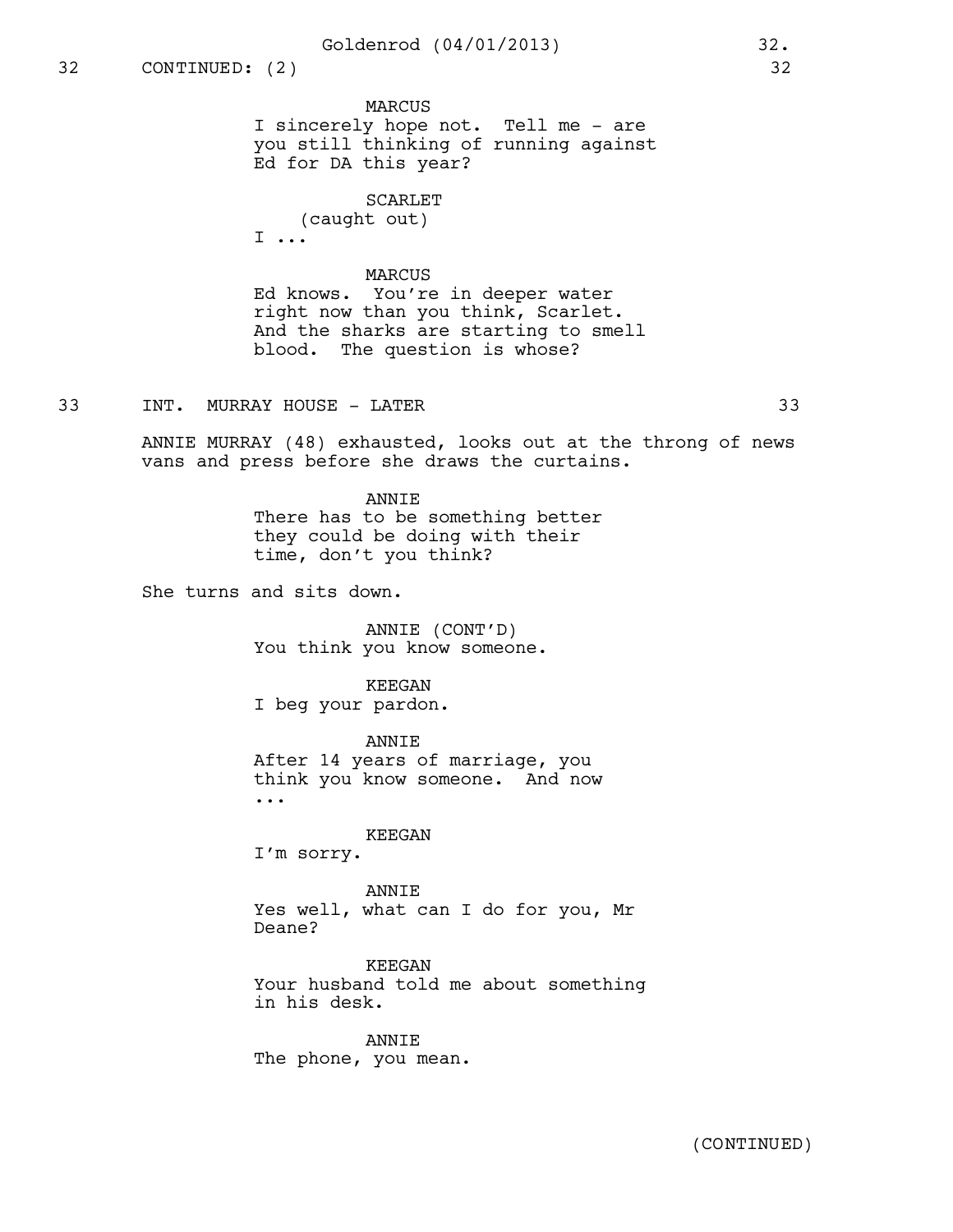33.

KEEGAN (surprized, this is a break) Yes, he did. You found it? ANNIE Yes. KEEGAN May I see it? ANNIE No. KEEGAN May I ask why? ANNIE Because I destroyed it. Keegan nods, trying not to show his panic. KEEGAN Did you see the video? ANNIE (a beat, then starting to crumble) It was just so tragic and so awful. I couldn't bear the thought of anyone else seeing it ... I need this nightmare to be over. KEEGAN I understand, but your husband is facing a murder charge. Did Paul Wilson overdose? Annie nods. KEEGAN (CONT'D) Why haven't you told the police? ANNIE What difference would it make? It would just drag things out. My husband is insane. He's going to spend the rest of his life locked away anyway.

(a sudden look of horror) You're not - thinking of mounting a defense, are you?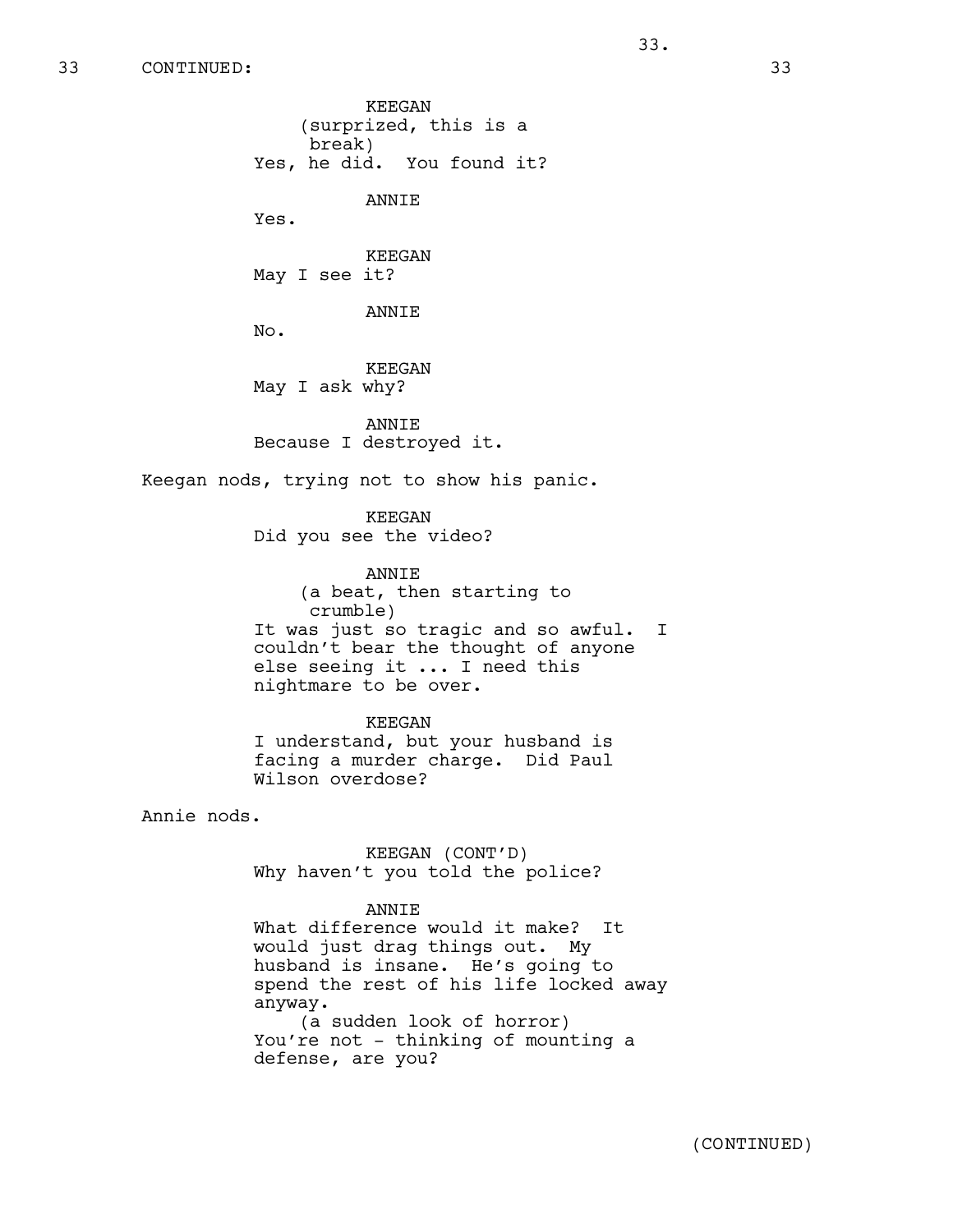# ANNIE

You requested 10 minutes of my time and you've had them. Please don't contact me again. I will not testify for Graham under any circumstances. And if asked - I'll deny everything I just told you.

She gets up and walks out of the room. Keegan is absolutely thunderstruck - and left without a plan of attack.

FADE OUT.

END OF ACT THREE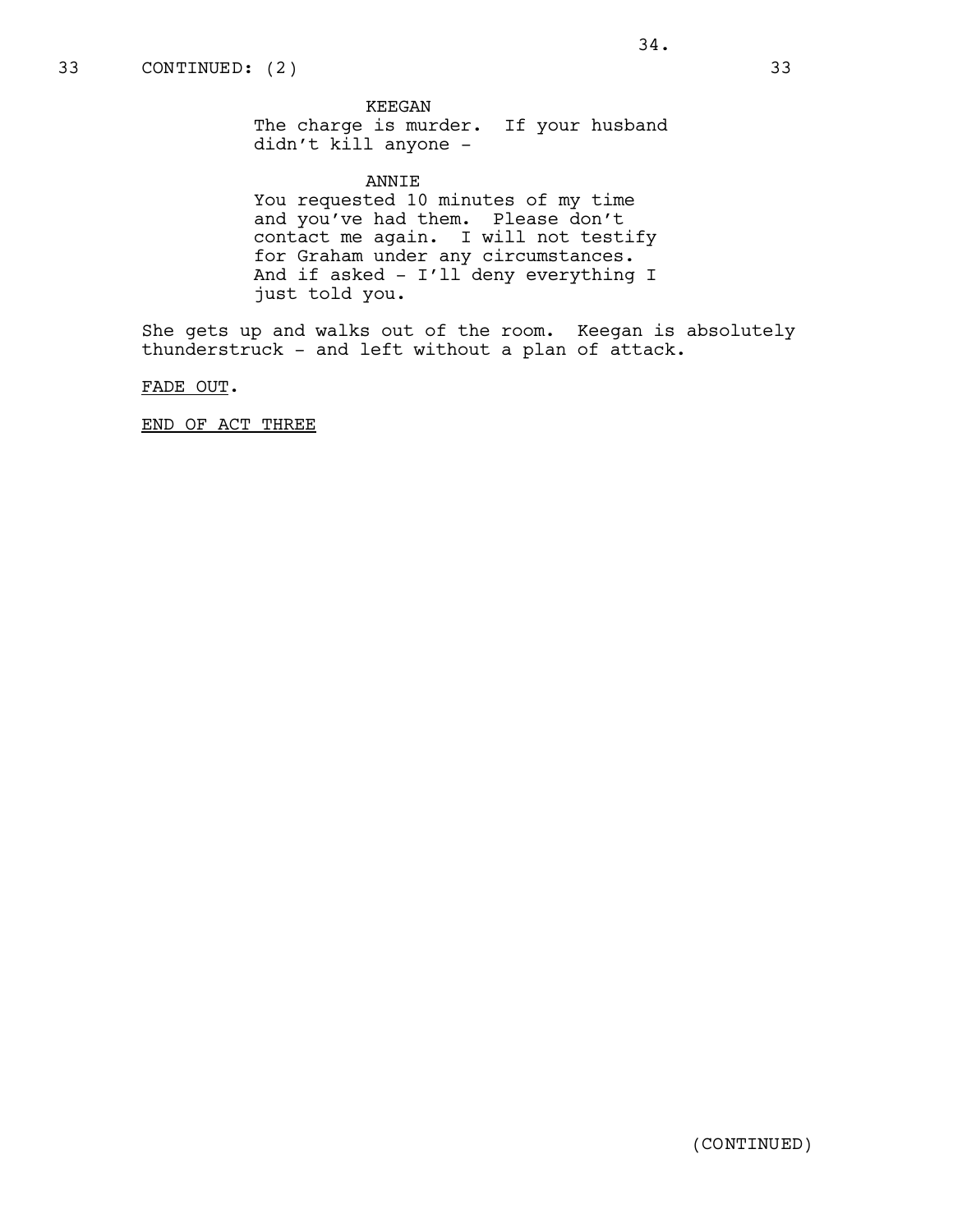ACT FOUR

FADE IN:

34 INT. BEN AND SCARLET'S HOUSE - THAT NIGHT 34

Ben and Scarlet are having a quiet dinner to celebrate his aunt's birthday. Frances is in attendance, along with her sister, the birthday girl, and a FEW other MEN and WOMEN of a similar age. It's all very civilized.

The doorbell rings.

BEN

I'll get it.

Ben proceeds through the living room and answers the front door, which is visible from the dining room. He opens the door and finds Keegan standing with a kid of about twenty wearing a pizza delivery hat and shirt.

> KEEGAN Hey, Ben. Am I interrupting anything? BEN

If I said yes, would that have any impact on you at all?

#### KEEGAN

Not really.

BEN Then come in. My mother's here, as well as some other people who won't like you.

KEEGAN This is Mike -

#### PIZZA KID

Mark.

KEEGAN Mark - he gave me a lift here. Do you have a spare twenty on you?

Ben stares for a beat, then reaches for his wallet.

35 INT. BEN AND SCARLET'S - KITCHEN - MOMENTS LATER 35 Keegan, Ben and Scarlet have a heated dispute in the kitchen.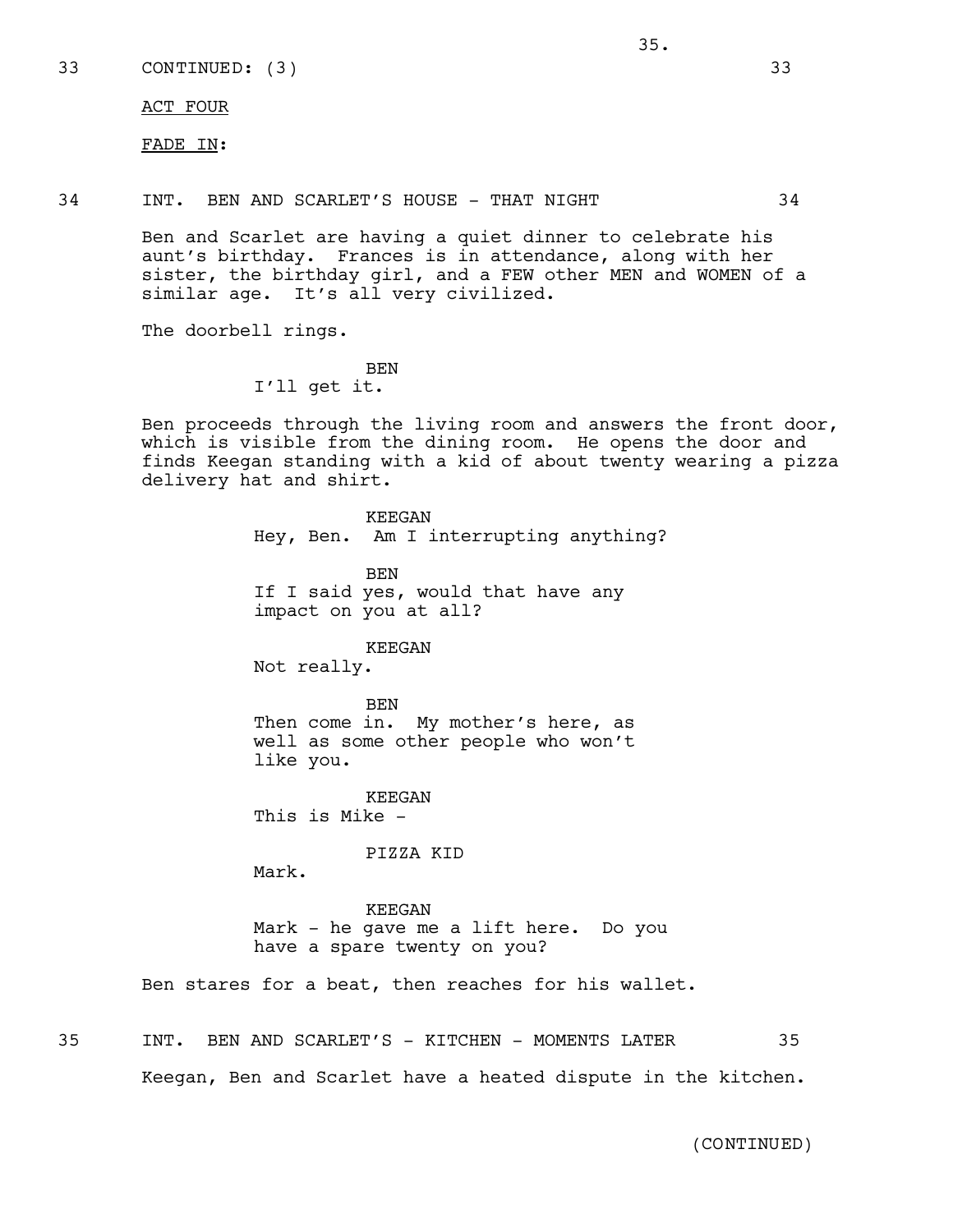(sotto) You are unbelievable. You burst in here and expect me to drop everything, including a murder charge because the killer's wife remembers some convenient evidence.

# KEEGAN

She is not lying. Believe me!

BEN Are you back on coke?

# KEEGAN

I'm here as a professional courtesy. There was no murder. This changes things.

#### BEN

What does?! The video confession that you haven't seen, which was recorded on a phone that no longer exists?! Give me a break!

# SCARLET

We have statements from all his family members and a list of friends and business colleagues half a mile long. Paul Wilson had no reason to commit suicide!

# BEN

He was about to be made a partner in his firm. He just bought a mountain bike -

#### KEEGAN

A mountain bike? - that's a sign the guy wasn't suicidal? Maybe he was planning to ride it off a cliff!

# SCARLET

He was telling his friends about a trip to Greece next summer.

#### KEEGAN

Oh did he tell those same friends about the cannibal themed website he went on where he said he wanted to be eaten?!

Frances pipes up from the dining area.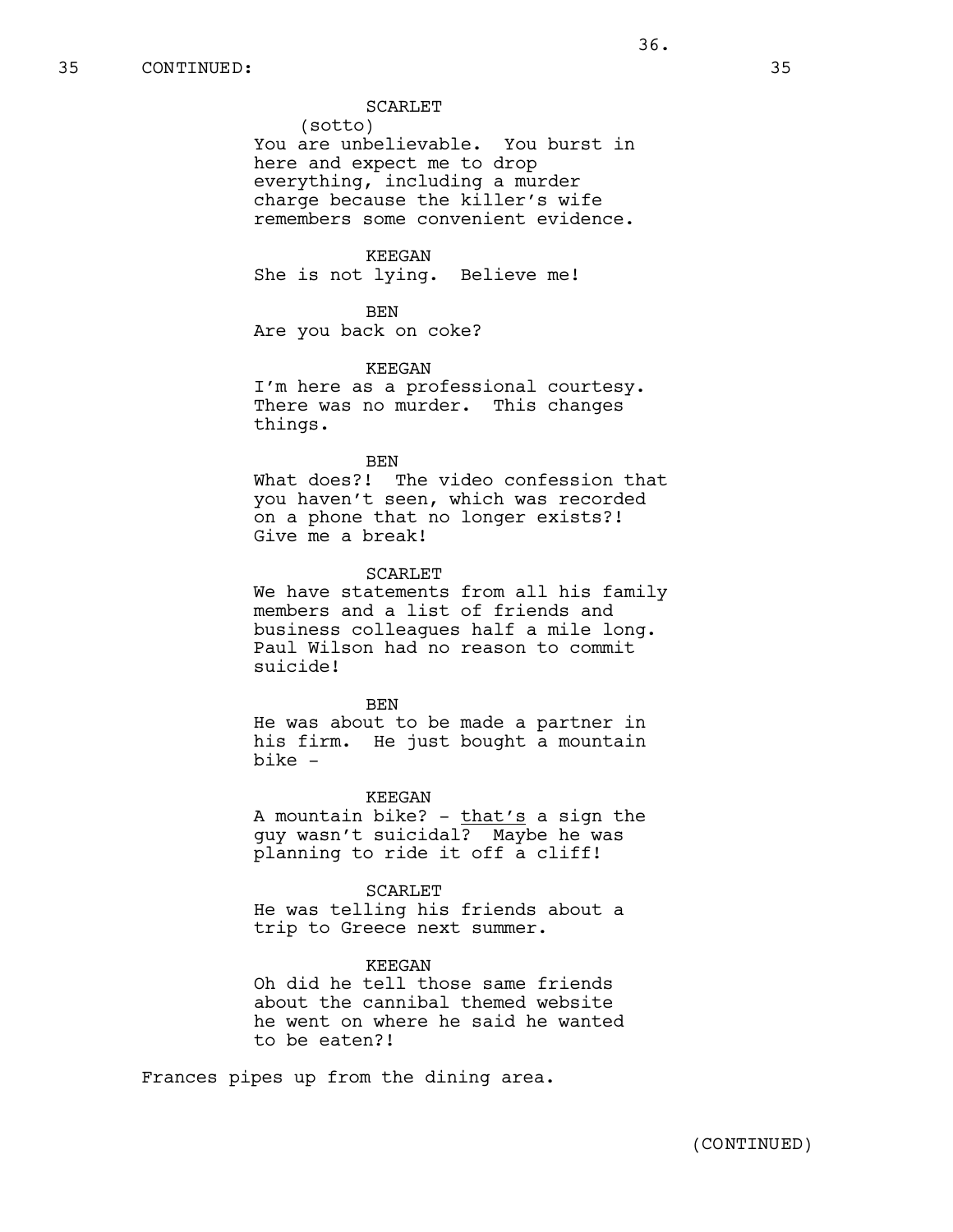FRANCES Enough! We're trying to enjoy our meal!

Keegan yells back into the other room.

#### KEEGAN

I am sorry, Frances! I didn't want to interrupt your plate of chicken; I'm just trying to save a man's life!

Ben and Scarlet roll their eyes. Frances stands and approaches.

# FRANCES

SAVE a man's life?! Don't make me laugh. This case is one more example of your love of self-promotion, self interest and quick cash!

#### KEEGAN

Am I out of my mind here?! Or is this some sort of legal Twilight Zone? The charge is murder yet my client didn't kill anyone. Call me old fashioned but I thought I might be doing my job if I defended that charge. Is there a lawyer in the house?!

#### FRANCES

If there is, Keegan, it can't be you. You say you're wanting to save your client's life? Everyone knows the longer you wait to mount an insanity plea - the more likely it is your client will wind up facing the death penalty. My youngest grandson knows that!

BEN Are you two having fun?

FRANCES

You will be dis-barred if your client gets death in these circumstances ...

#### KEEGAN

You'd love that Frances, wouldn't you?

FRANCES It's what's keeping me alive.

BEN Maybe it's time, Key?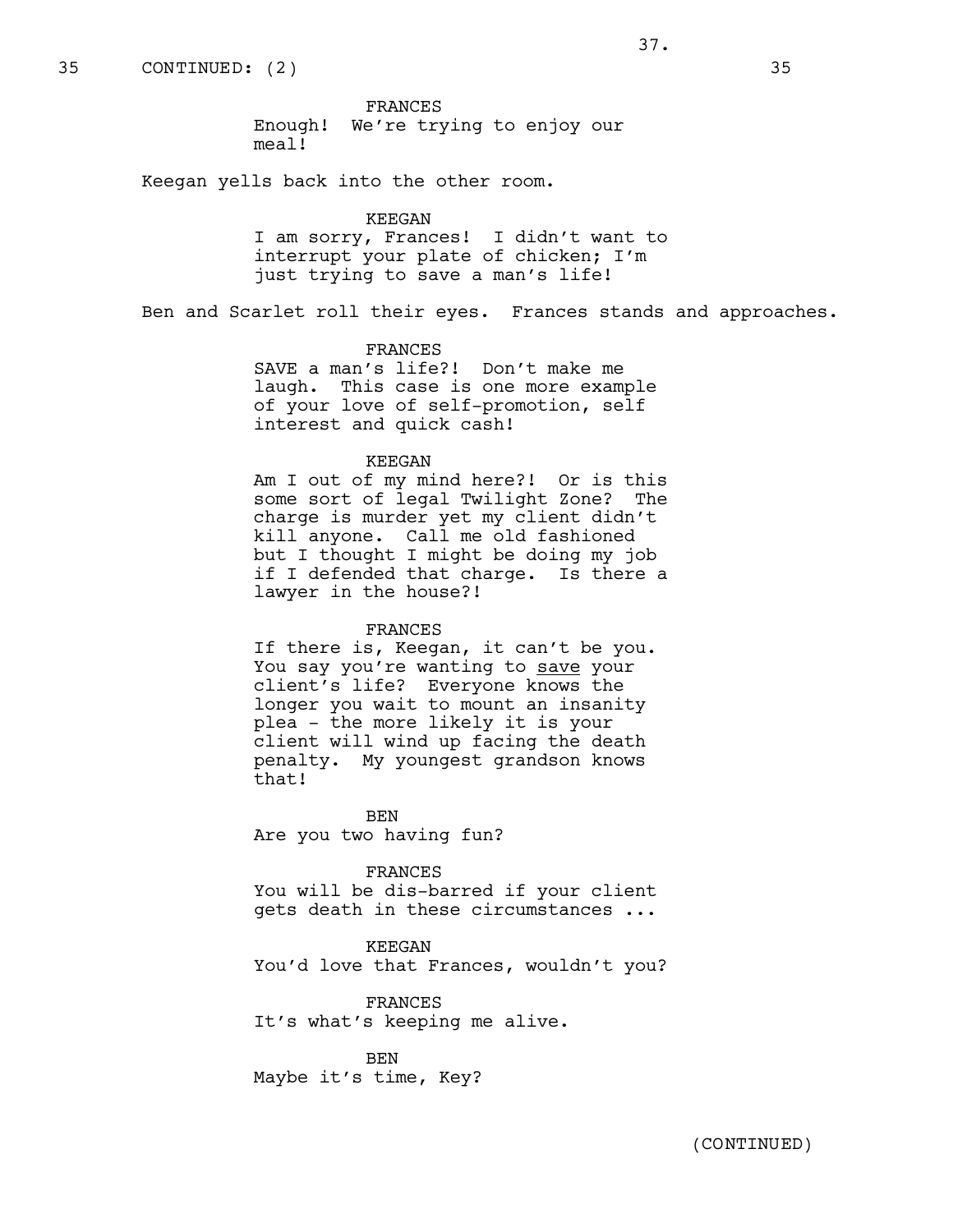KEEGAN You know why she hates me, Benji? It's because she knows she doesn't scare me.

FRANCES The hell I don't.

# KEEGAN

You want to know what's scary, Cruella? I'm half a year behind in alimony. My bookie sends a nice man to beat the tar out of me every couple of weeks. There's this woman who almost stabbed me to death; I'm told she's back in town and house hunting. And I've got the IRS so far up my ass, it may only be a matter of time before I end up in jail. And with this face girlfriend, my dance card's gonna be awfully full ... Whatever else Graham Murray has done is irrelevant according to the law, he is charged with a crime he didn't commit which is why I'm gonna win this case even if it means keeping you alive ...

He turns to go, then turns back with a smile.

KEEGAN (CONT'D) Oh, and by the way. It's true. We do taste like chicken.

One of the old ladies drops her fork. The birthday girl covers her mouth with her napkin. Keegan exits - his work here done.

# A36 EXT. KEEGAN'S APARTMENT - WINDOW NIGHT A36

Low angle establisher.

Keegan's light comes on.

# 36 INT. KEEGAN'S APARTMENT - NIGHT 36

Keegan lies in bed, unable to sleep. He turns on a light and picks up the book of Eliot, then opens it. After a moment, his phone beeps. There's a message from an unidentified caller: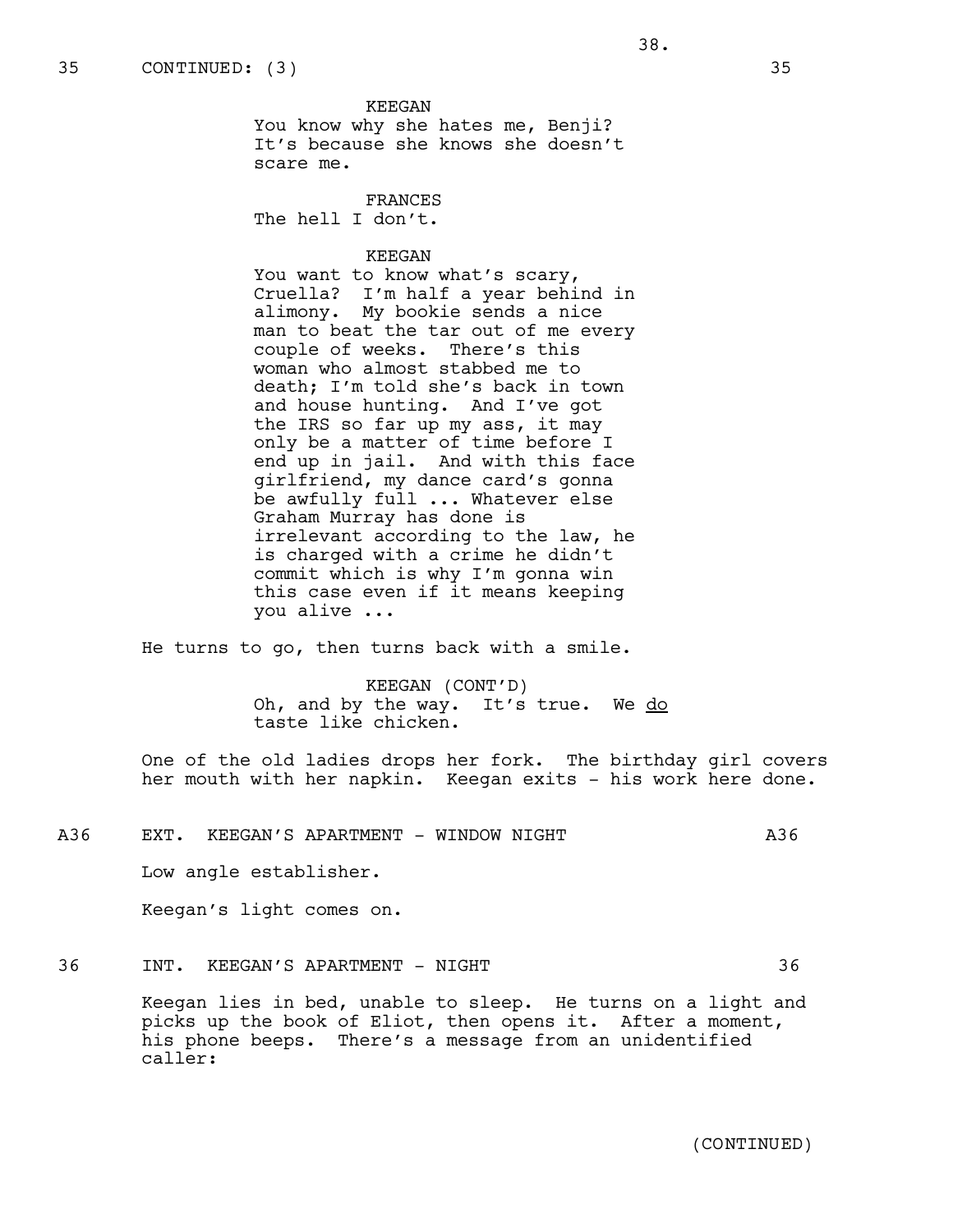# 36 CONTINUED: 36

*Hey Key, I see you're up. Still having trouble sleeping? Xxx*

His eyes widen. He gets out of bed and goes to his window: but he sees no one.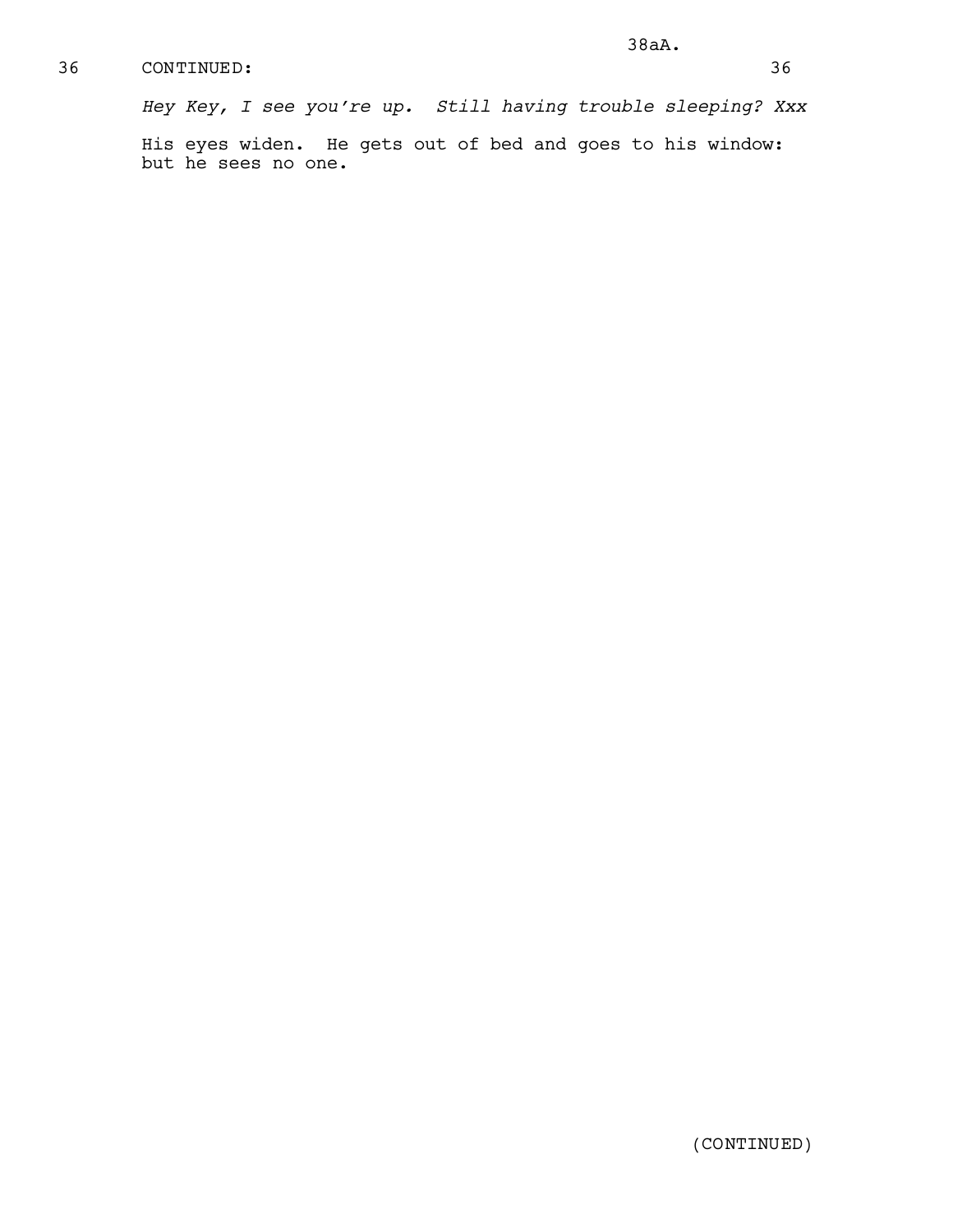# KEEGAN

Margaret ...

He turns out his light and sits in the dark, a little afraid.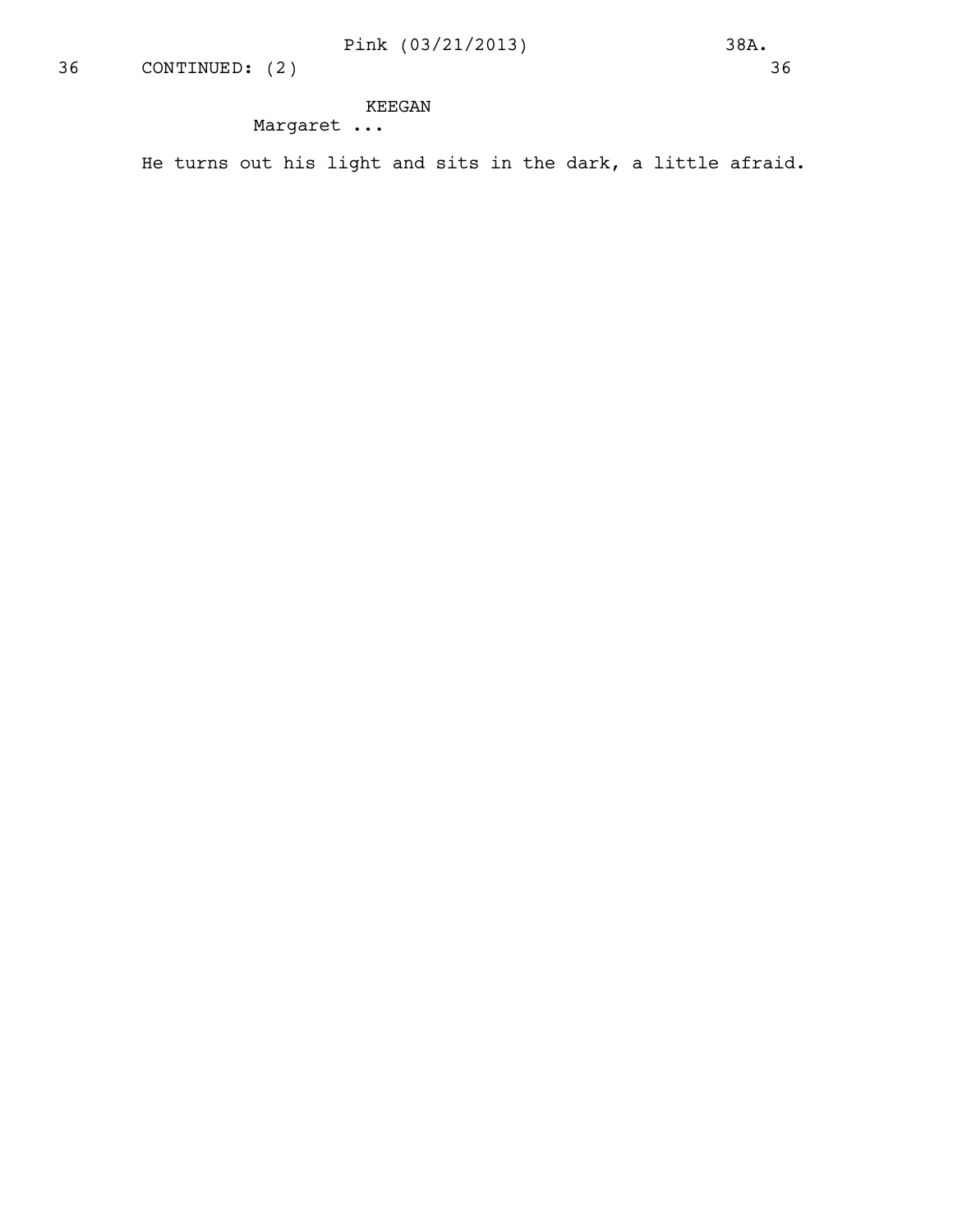Looking like he didn't sleep a wink, Keegan sits on the couch opposite MADDY, 41, very attractive and nurturing.

#### KEEGAN

Four years. Four years together and she just vanishes without so much as a - "so long." Like I was just some -(a beat, hard to say) Like I was no different than all the others.

MADDY It's more common than you'd think.

KEEGAN

What?

# MADDY

Falling in love with a prostitute. You thought you'd finally found a relationship you could control dictate all the terms - but you transgressed the established boundaries and allowed real feelings to develop.

KEEGAN The established boundaries of prostitution?

MADDY There are boundaries to every relationship, Key. Business. Marriage. Whatever. Most people are aware of them ... (a beat) Are you in love with her?

A long look between them.

MADDY (CONT'D) Do you think you might be in love with her?

The front door is heard to slam shut.

FINN (O.C.)

Mom?

MADDY In here, honey!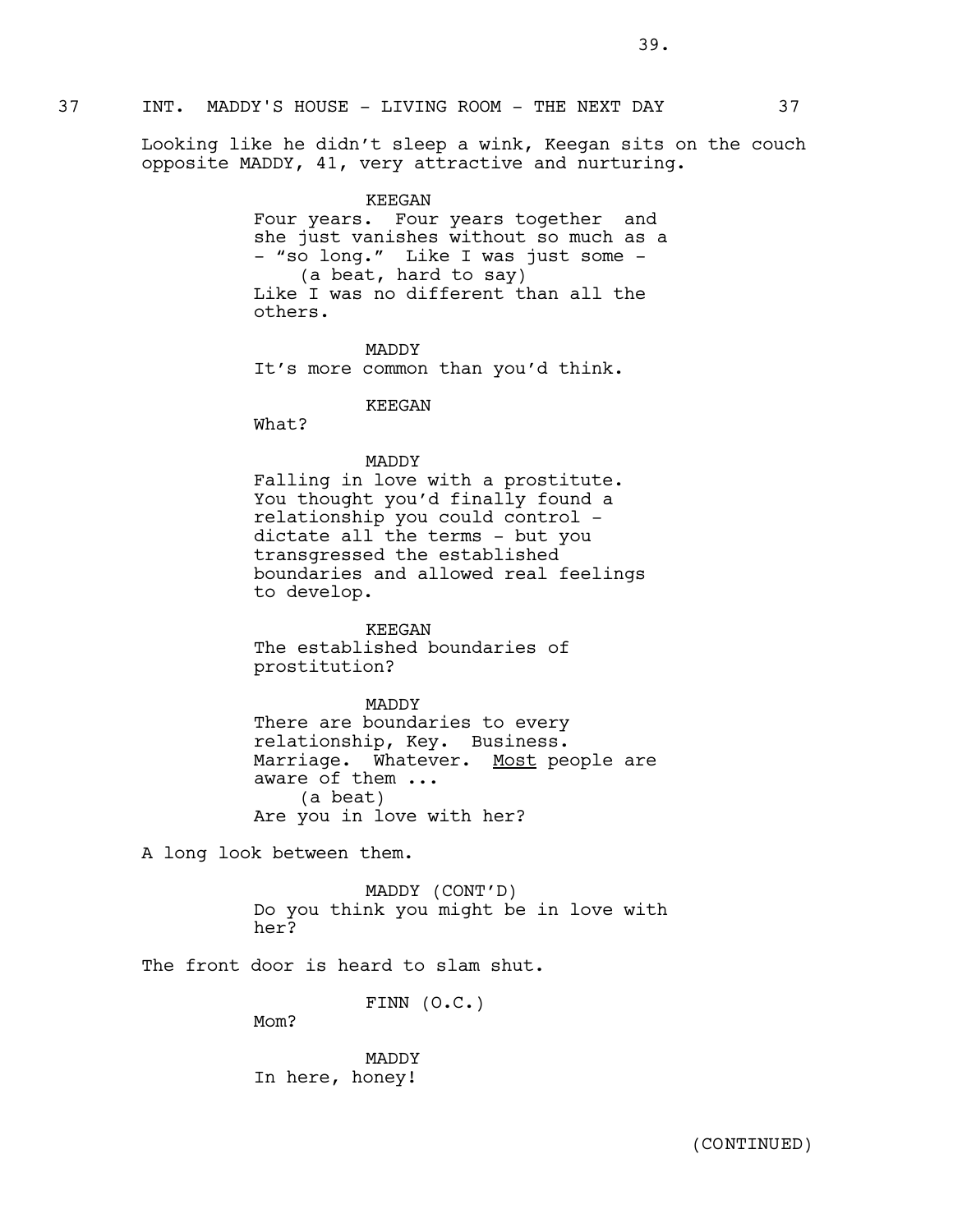37 CONTINUED: 37

FINN, 15, tall and handsome with a fine mop of hair, enters. Keegan sits up to greet him.

KEEGAN

Hey, buddy.

FINN Dad. Mom giving you another free session?

KEEGAN Nah. Just catching up.

They hug.

And now we realize - Maddy is Key's ex-wife, not his shrink.

MADDY I've got to run. You still want that ride?

38 INT. MADDY'S CAR - LATER 38

Maddy drives. Keegan's in the passenger seat.

MADDY I got another love letter from the school yesterday.

# KEEGAN

I know. I'll fix it. I promise. Things are turning round. I got a new client -

MADDY I know. I saw. Did you really think 20 years ago this is where you'd be today?

KEEGAN Hey defending a famous, rich cannibal is exactly where any defense lawyer wants to be.

MADDY

That poor boy ...

KEEGAN That poor boy?! ... At least he was dead when he was devoured. I'm being eaten alive ...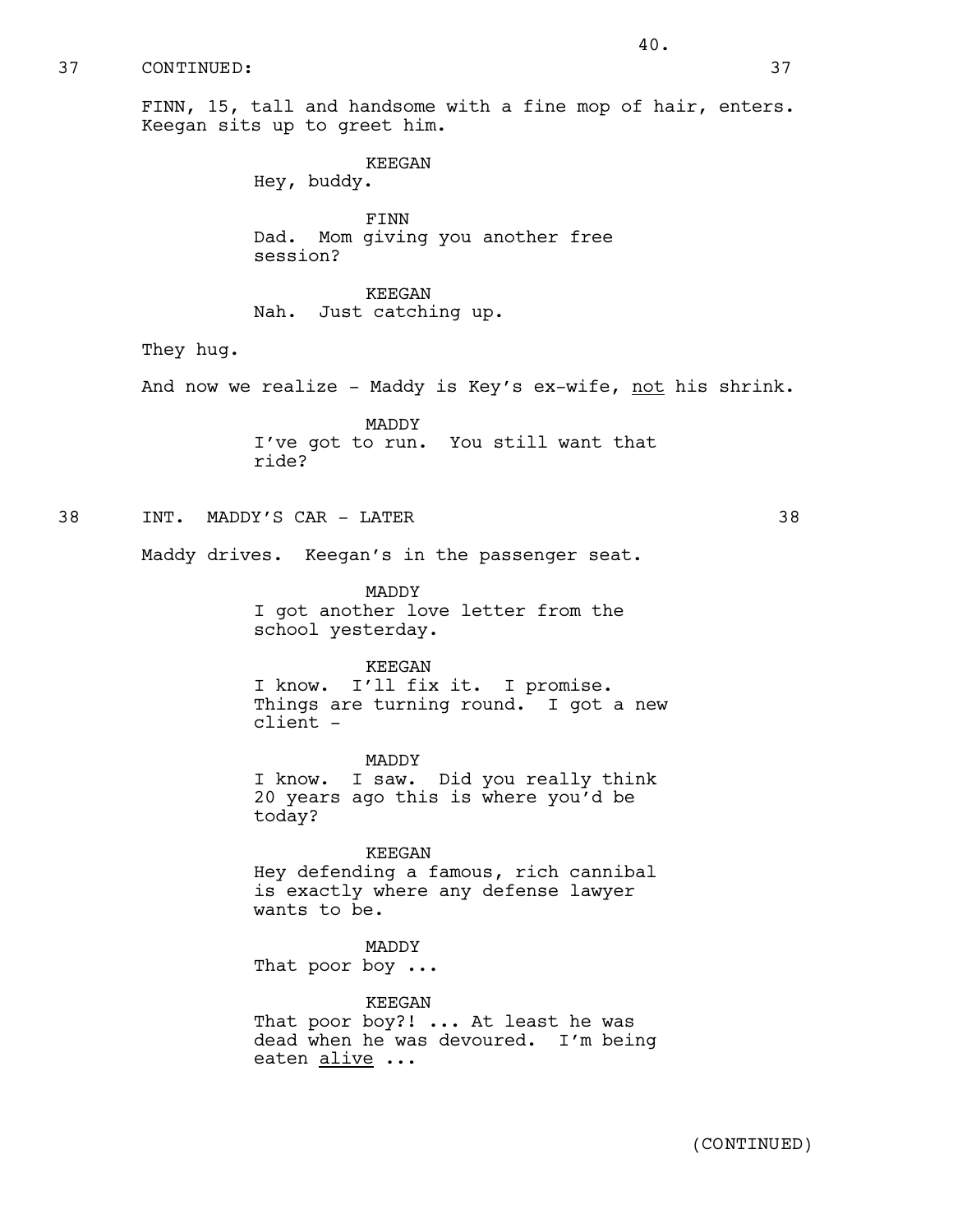# 38 CONTINUED: 38

MADDY (teasing him) Yeah, it's annoying how you have to pay for stuff.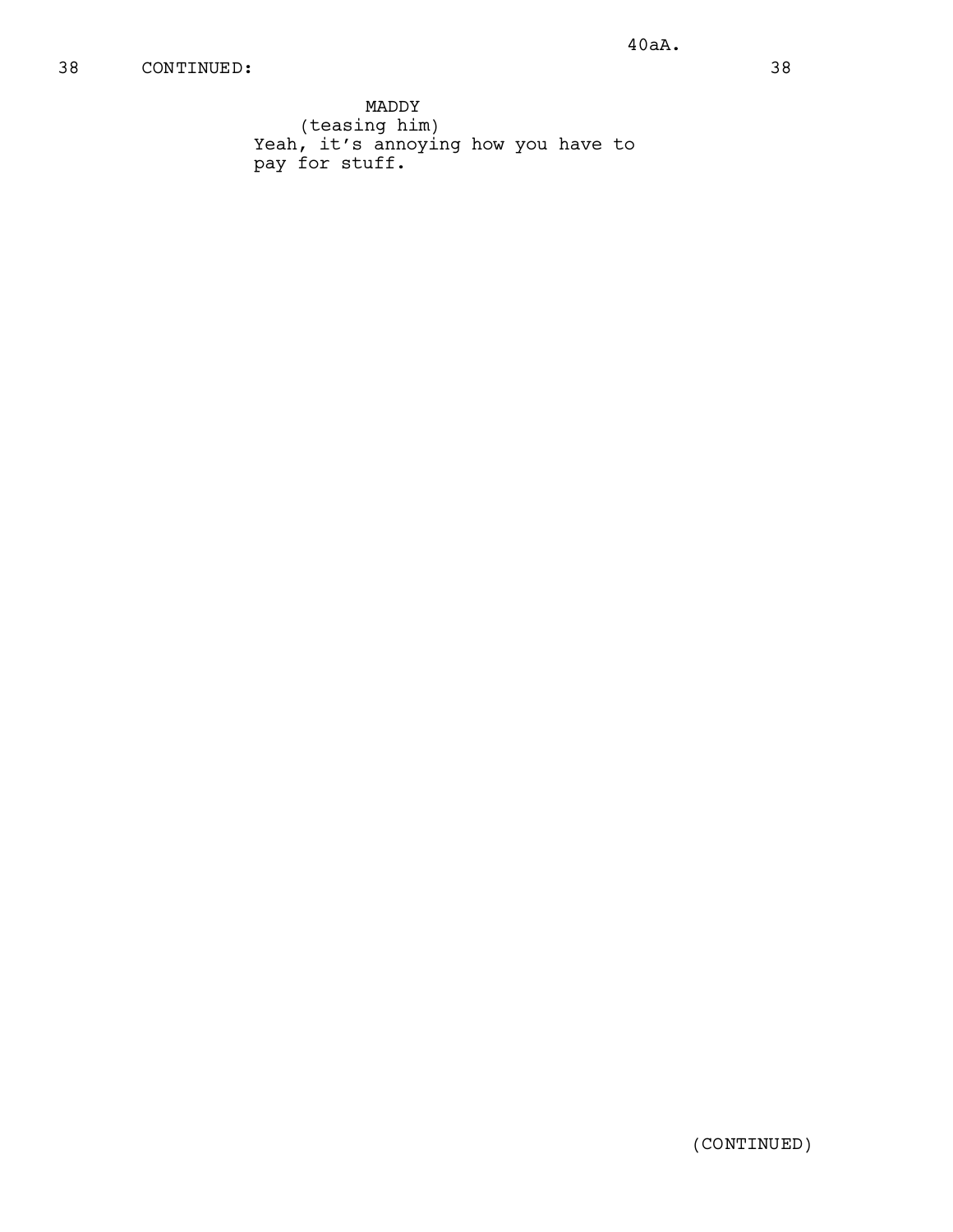KEEGAN Capitalism sucks. (new thought) Hey, I got this tip.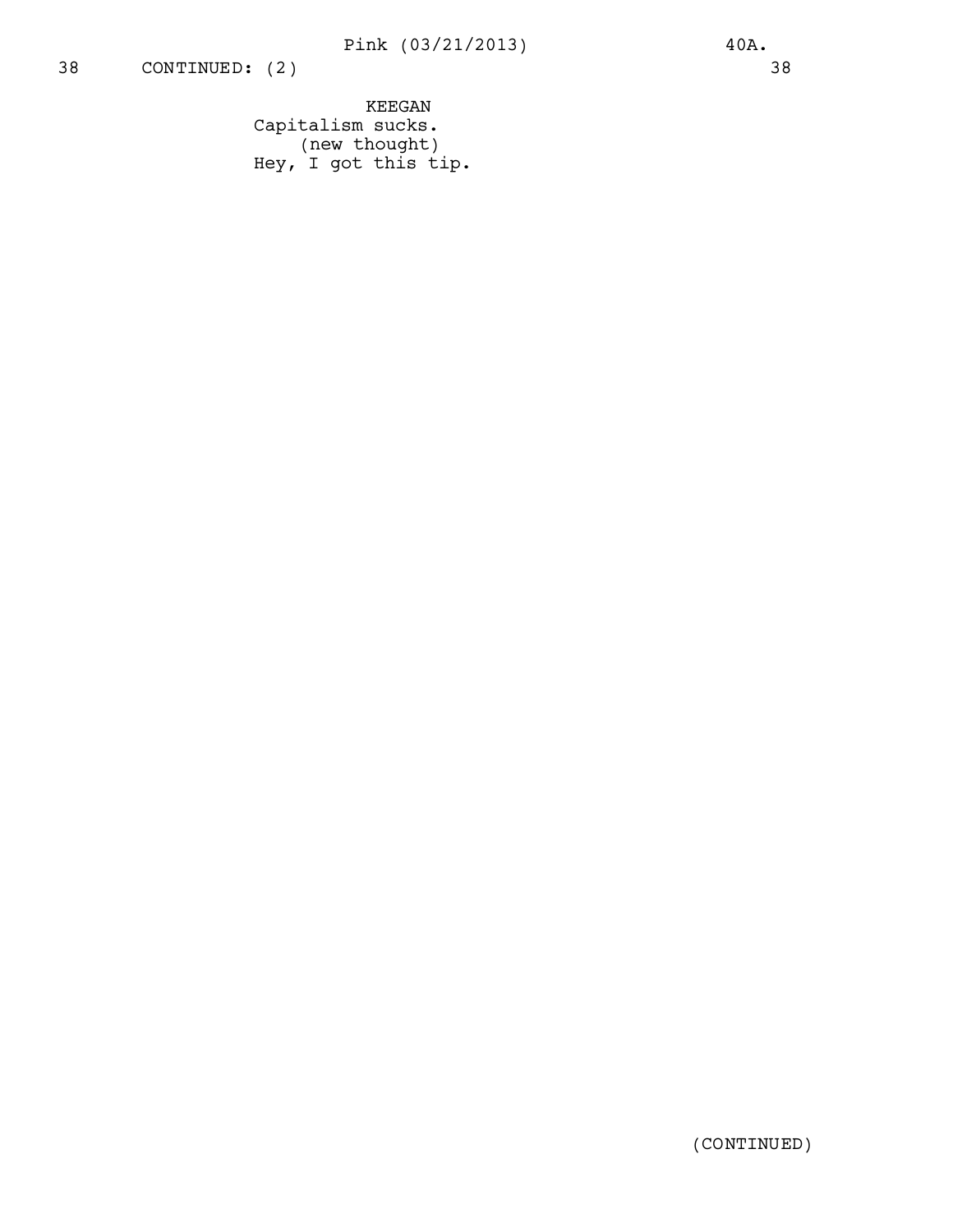MADDY

Oh please.

KEEGAN I know - I know what you're thinking but if we joined forces on this one  $Doc -$ 

41.

# MADDY

Horse? Dog? Ball team? Cock fight? You know, there's an election in Japan soon. I hear you can get great odds on the Social Democrats. What have you got for me, Key?!

KEEGAN Australian iron ore.

She bursts into lovely hearty laughter.

39 I/E. UCLA - LAW SCHOOL - LATER 39

Keegan waits outside the UCLA Law School.

After a moment, his cell rings.

KEEGAN

Yeah?

# INTERCUT:

39A I/E. KEEGAN'S NEW OFFICE - DAY 39A

Leanne is setting up their stuff in a distinctly differently themed office.

LEANNE

I've been through all Wilson's phone records. He didn't make any calls, send any texts or emails using his phone during the hour before he died.

KEEGAN Well, isn't that helpful?

LEANNE You never know. Maybe he uploaded his suicide video somewhere. Cannibal's Monthly.com perhaps. Gourmet Cannibal ...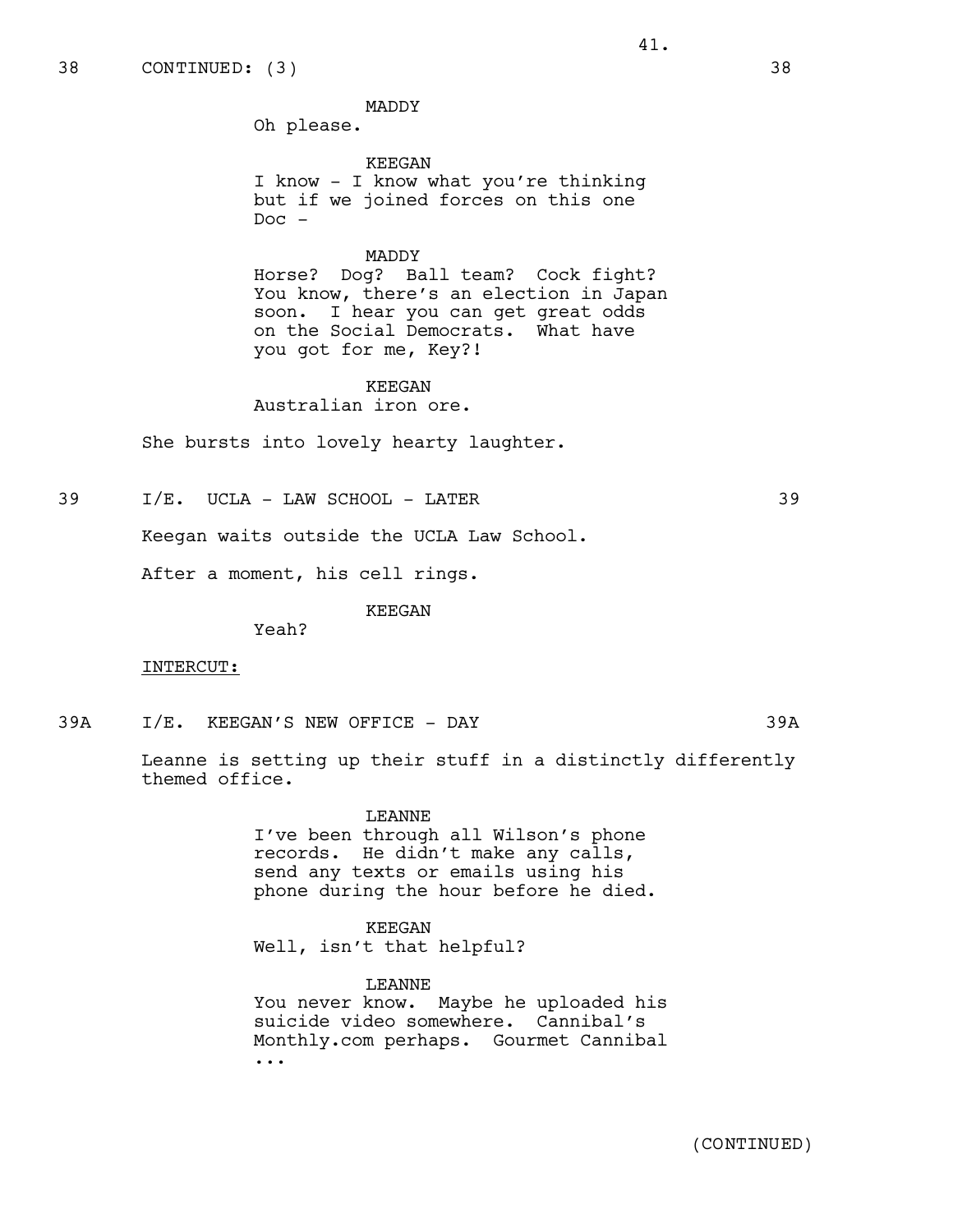KEEGAN Listen where is this so-called expert? It's after 3. His expertise clearly isn't

punctuality.

LEANNE You outside the law school?

# KEEGAN

Yeah.

LEANNE USC law school.

KEEGAN USC? You said UCLA.

LEANNE No, I didn't. Check your texts.

KEEGAN I will. And when I do -

He does so and finds, to his unending frustration, that he was wrong. Just before he is about to shower the campus with expletives -

- his eye is caught by a crowd of passing students. Can it be yes - it's Mikki! He jumps up and starts after her.

> KEEGAN (CONT'D) Mikki! Mikki!

She sees him, turns and accelerates her pace. Keegan gives chase.

41 INT. LECTURE HALL - MINUTES LATER 41

Keegan enters. He spots Mikki taking a seat in the back of the room. This isn't a good place for a confrontation. He crosses to the lectern and clicks on the microphone.

# KEEGAN

Good afternoon, ladies and gentlemen. My name is Keegan Deane and I've been asked to fill in for your usual instructor who is temporarily indisposed. So what are we discussing currently?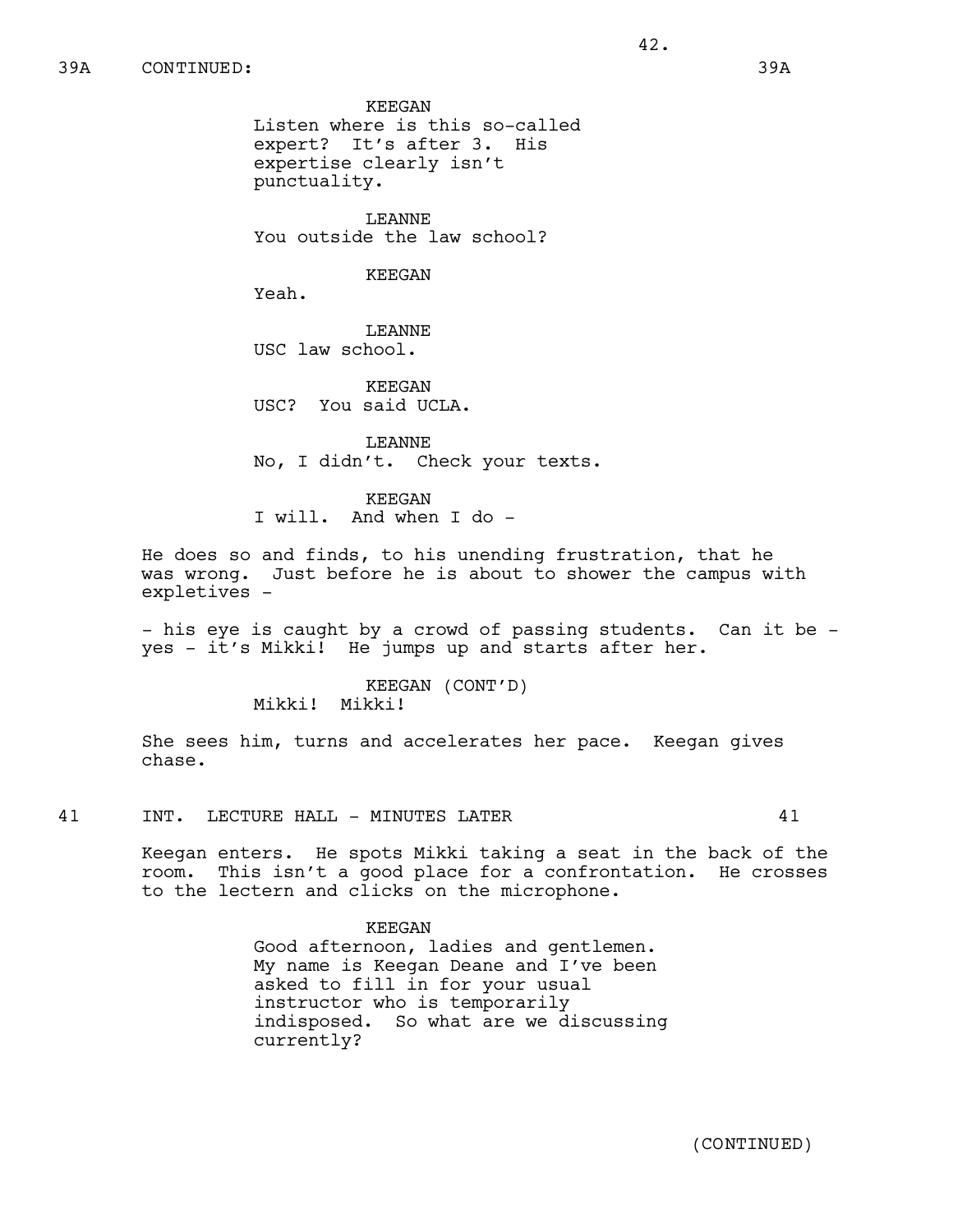**STUDENT** Deceptive trade practices.

# KEEGAN

Excellent. California Business and Professions Code. Deceptive Trade Practices and False Advertisement. These are measures designed to protect innocent and trusting purchasers - (in Mikki's direction) - from unscrupulous vendors. If in the course of a professional transaction, the party whose services you have engaged makes certain warranties - are you not as a purchaser entitled to rely on those warranties? If this professional were to say something to me like "I'll see you next Wednesday, Keegan" am I not entitled to rely on the fact I can see this professional next Wednesday?"

43.

Mikki bolts out of the room. Keegan starts after her.

KEEGAN (CONT'D) (to the students) Think about what I just told you. Pop quiz in five.

He hurries out.

42 EXT. CAMPUS - MOMENTS LATER 42

Keegan and Mikki walk together. Her face is stone.

KEEGAN You're studying law? I suppose I should be flattered.

#### MIKKI

It has nothing to do with you. My father was a lawyer before he joined the State Department. Look, I have to get back -

KEEGAN What the hell, Mikki? I mean - no goodbye? Maybe a text - "So long, sucker?" Given what we had -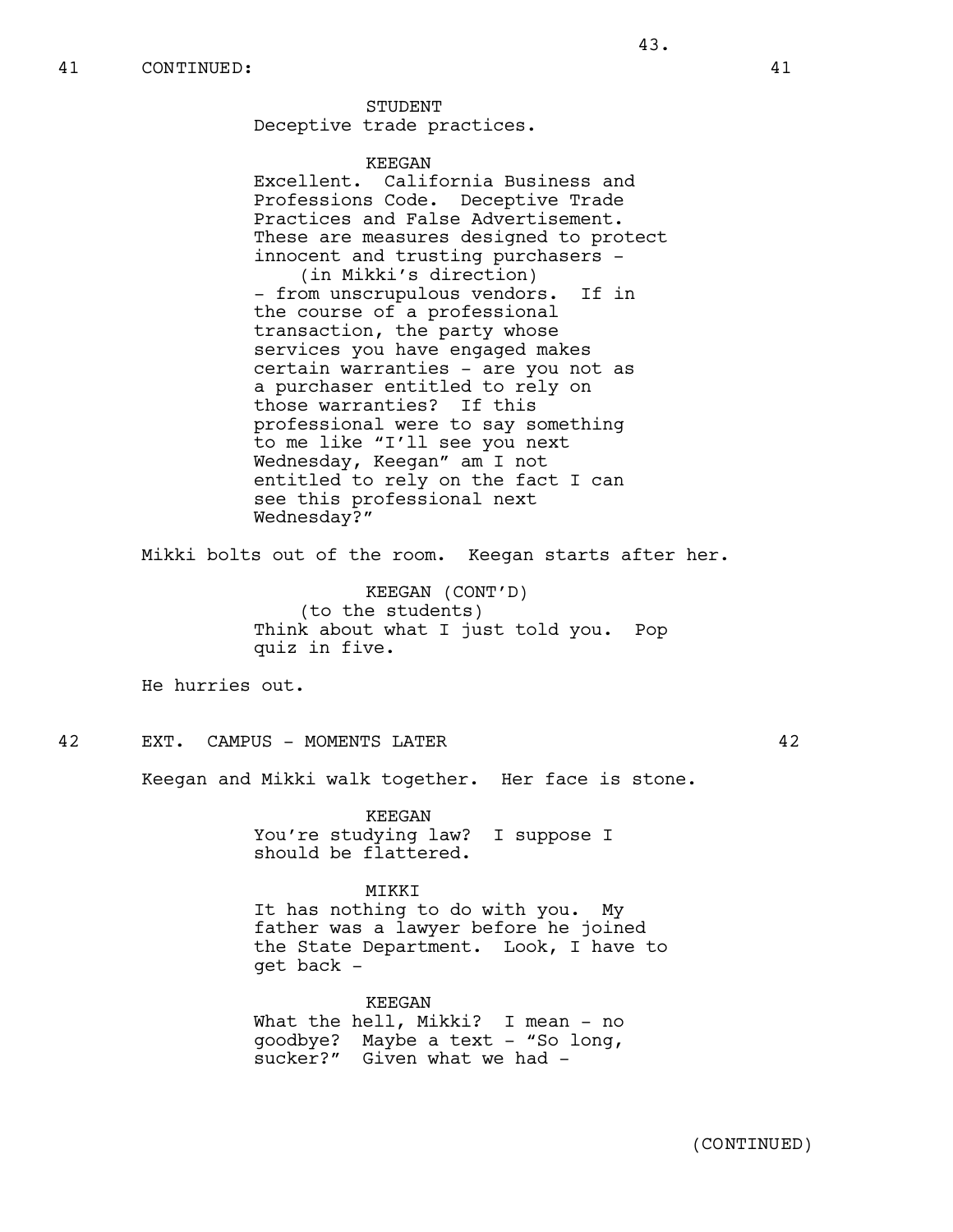MIKKI We had a business relationship.

KEEGAN No, it started that way, but -

#### MIKKI

It started that way and that's how it ended. I mean - I really can't believe you of all people are this naive.

#### KEEGAN

Okay, stop. Can you just be you - be who you are and talk to me.

#### MIKKI

This is who I am. Before this - I was who you wanted me to be. Some guys wanted me to be a nurse, a school girl, a dominatrix. You wanted me to be your friend, so I was. That was the gig. You can choose to believe whatever you want.

KEEGAN I'm not choosing to believe anything. It's an objective fact.

# MIKKI

What is?

# KEEGAN

You and I. Us. Our connection was real, Mikki. You can't just write it off as part of some exit strategy. (a beat, not easy) You can't just cut me out of your life. Not me.

She stares at him for a beat. Has he won her over?

#### MIKKI

If we happen to bump into each other in the future, I assume I can rely on your discretion?

Keegan reels at the coldness of these words.

MIKKI (CONT'D) Goodbye, Mr. Keegan.

Mikki walks away - leaving Keegan utterly lost.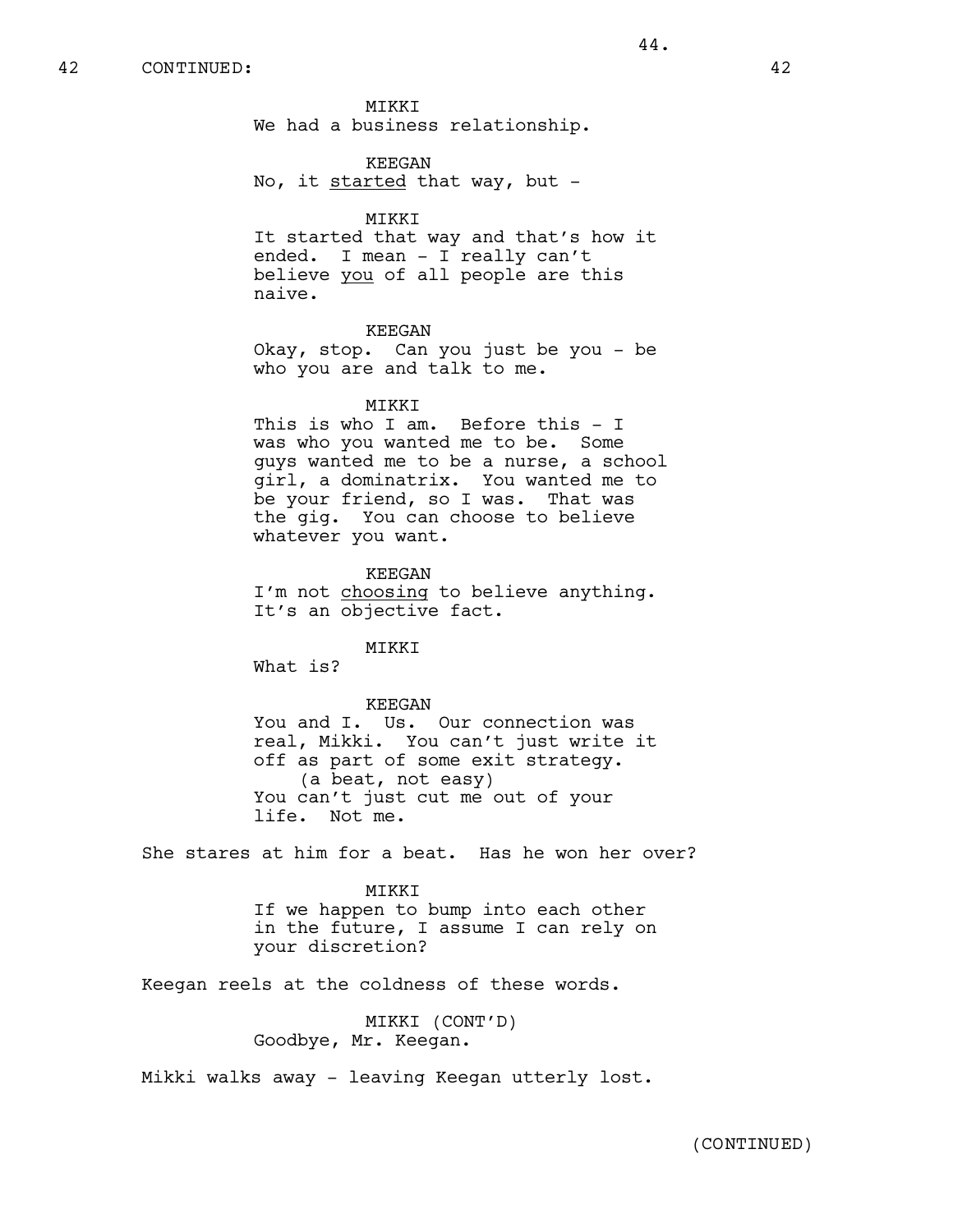FADE OUT.

END OF ACT FOUR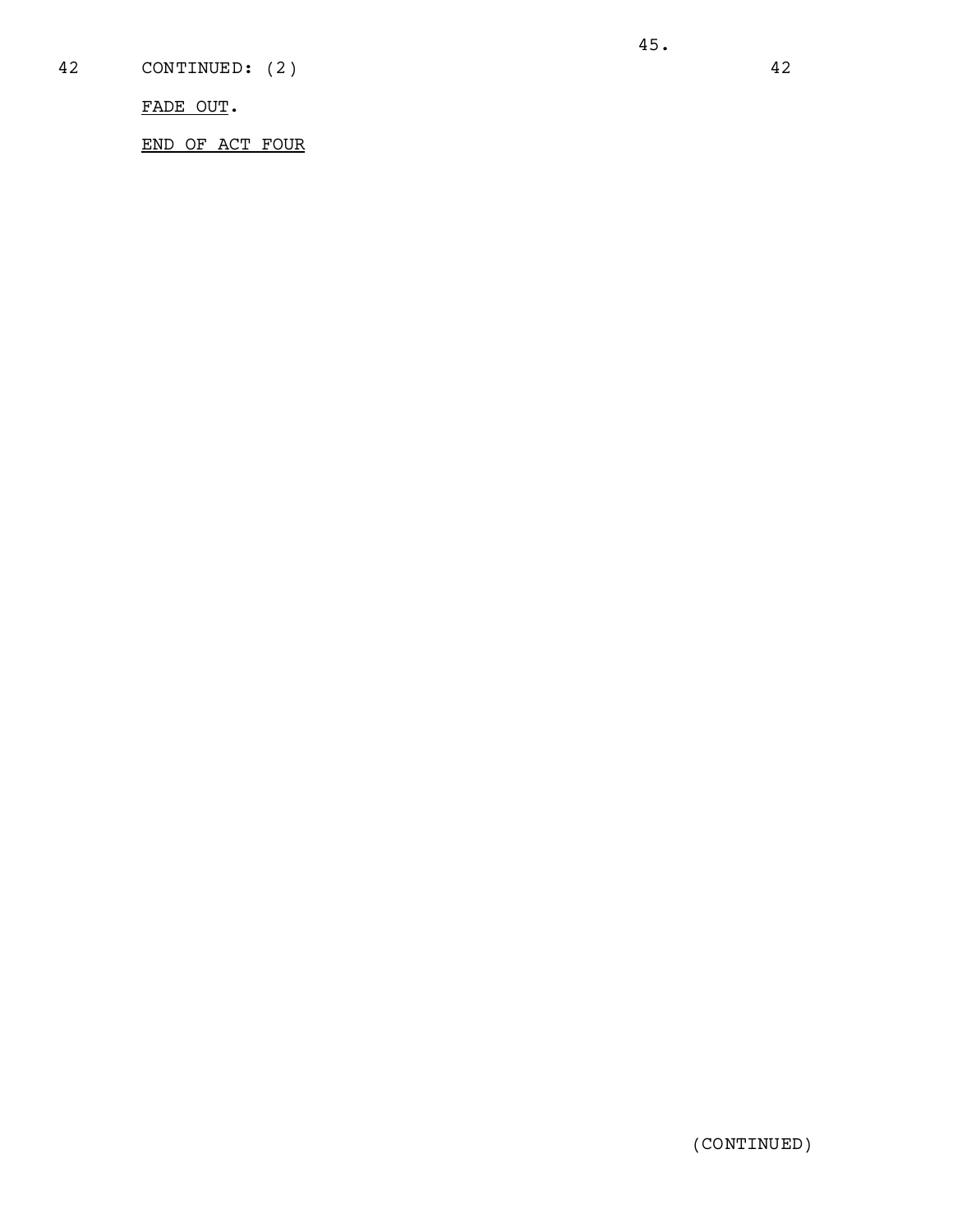42 CONTINUED: (3) 42

ACT FIVE

FADE IN:

43 I/E. BEN & SCARLET'S -- KITCHEN -- EVENING 43

46.

Post dinner, Scarlet cleans up while Keegan sits with two of the Leon children, MAX (6) and ZOE (8) (both in pyjamas) climbing all over him. He tries to summon some enthusiasm for the game but is failing miserably.

Ben enters.

BEN All right, you little monsters, time for bed.

The kids protest.

BEN (CONT'D) Come on. Say good night.

Max and Zoe hug Keegan. He hugs them back.

MAX & ZOE Good night, Key.

KEEGAN Night guys.

MAX & ZOE

Night mom.

Scarlet embraces them etc.

Keegan and Ben share a look.

KEEGAN I should probably go.

BEN I'll just be a minute. Grab yourself another glass. (exiting) Come on guys! Tooth time!

Ben exits. Keegan thinks for a moment, picks up his empty wine glass and proceeds into the kitchen where he finds Scarlet tidying. He fills his wine glass.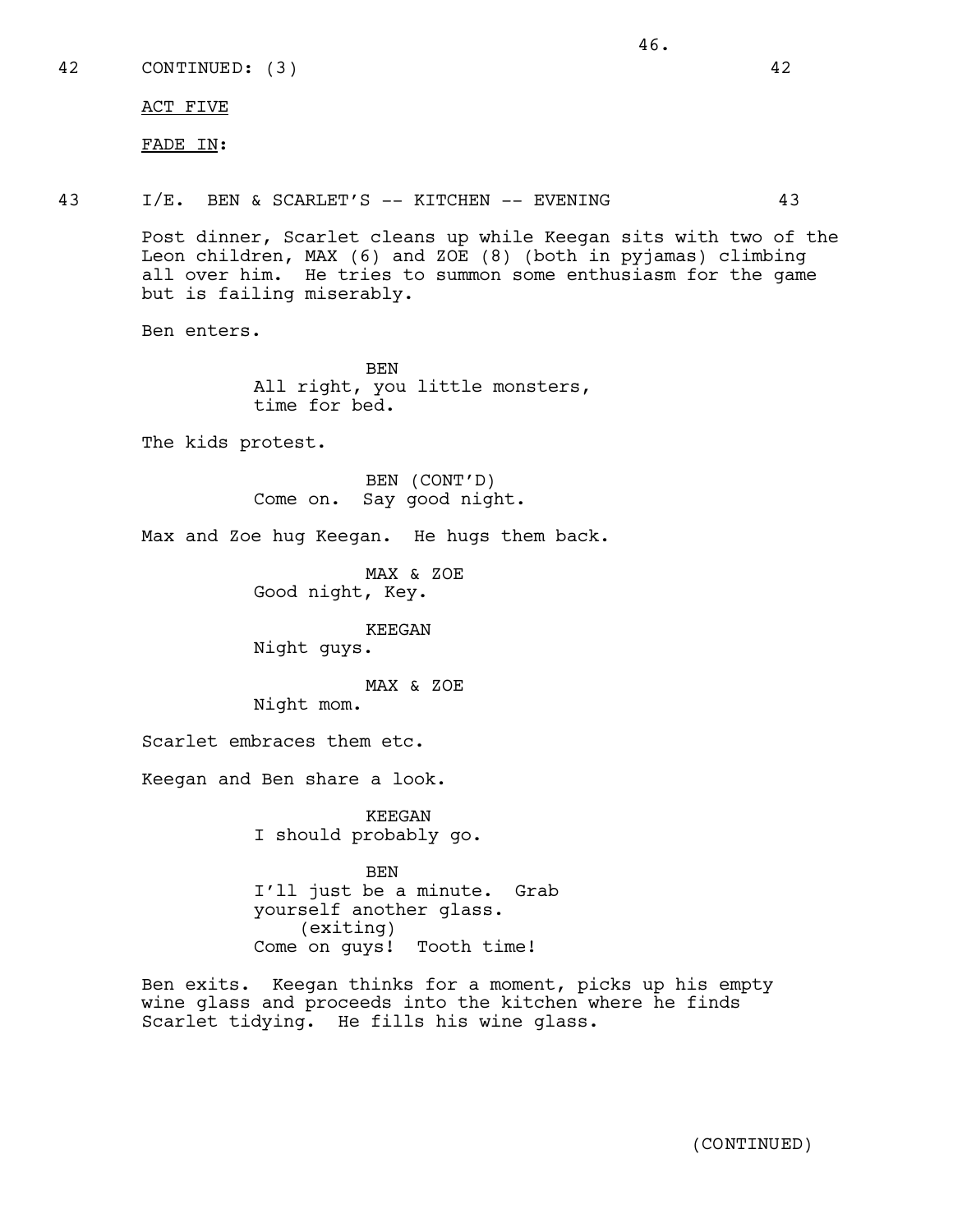KEEGAN It's probably just me, but have you noticed there's almost no certainty about anything anymore? SCARLET I'm not sure ... Oh ... (indicating a file on a bench) I printed out our amended witness list for you. Keegan opens the file, reads and sighs. KEEGAN Come on - Red. Really? Do we have to endure another blubbering mother sideshow? SCARLET (an anticipated victory) There are four mothers on the jury, Key. That gives me four guilty verdicts right there. I'd really think about changing the plea, if I were you. They share a look. SCARLET (CONT'D) You don't look good, sweetheart. As in worse than usual. KEEGAN I just bumped into Mikki. SCARLET Oh. Ben told me she flew the coop. KEEGAN Yeah, she flew, all right. She's a veritable phoenix. Burned down her old life, emerged from the ashes, 43 CONTINUED: 43

spread her wings and started anew. I should've asked her how you do that. Reinvention could really come in handy right about now.

Scarlet looks to Keegan and smiles sadly. Then her face falls and she fights back tears. She seems on the verge of hyperventilating.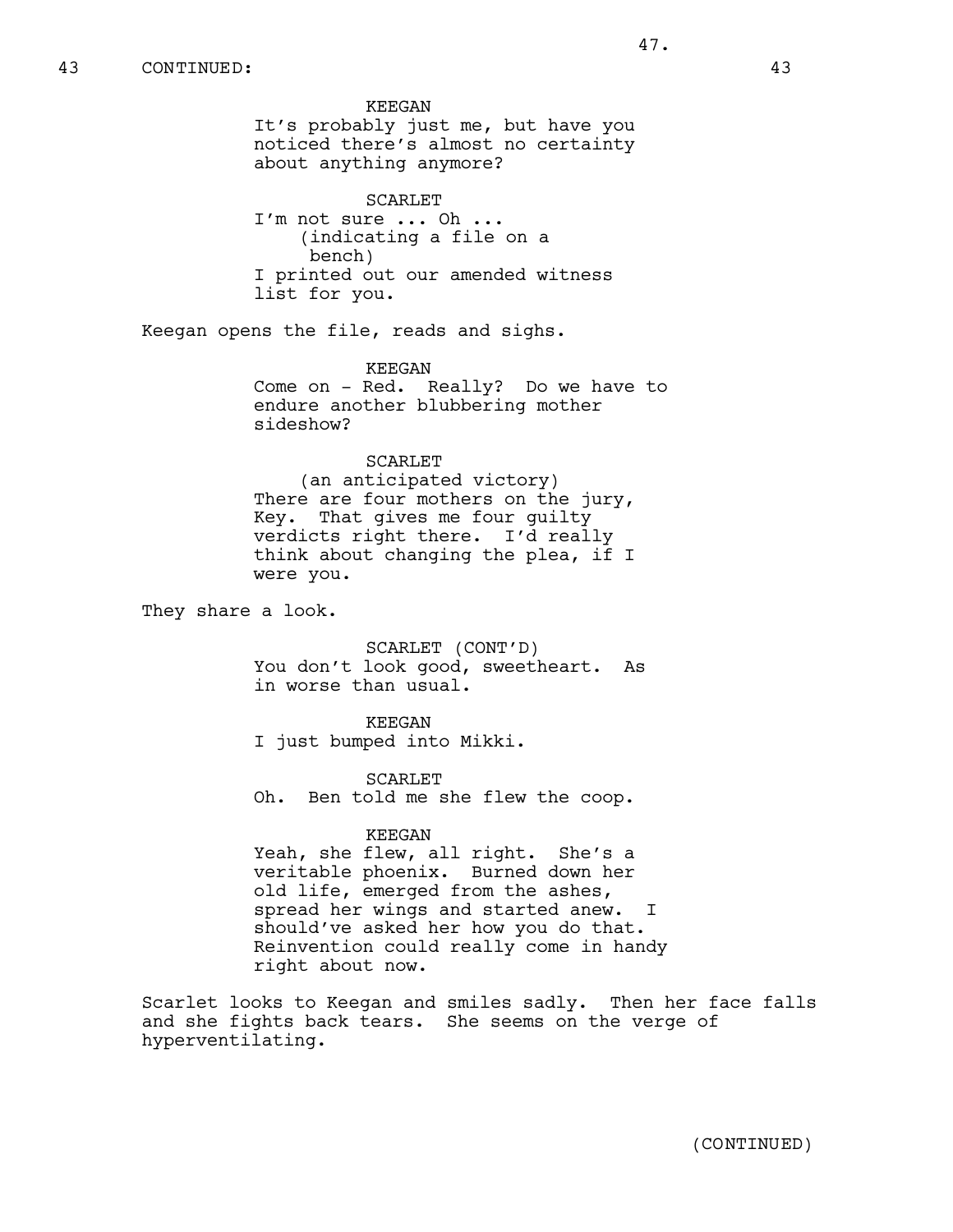She hurries out of the house into the back garden. Keegan follows her, catches up with her and stops her.

48.

KEEGAN (CONT'D) Red, what is it?!

SCARLET

He's such - a good man. He's such a good man.

KEEGAN

Who?

SCARLET Ben. He's - I don't think I can do it anymore, Key.

KEEGAN

Do what?

SCARLET The Marriage. The whole - thing. Our life together. I don't want it. I think I don't.

Pause.

KEEGAN You're kidding me. Does he know?

SCARLET Of course not.  $I$  barely know.

KEEGAN Okay he did something. What did he do? Look, Ben's the sweetest guy in the world, if there's something he's done -

SCARLET He didn't do anything! That's the problem.

Then Keegan sees Ben re-enter the kitchen.

BEN

Hey guys!

Scarlet wipes her tears away. A beat.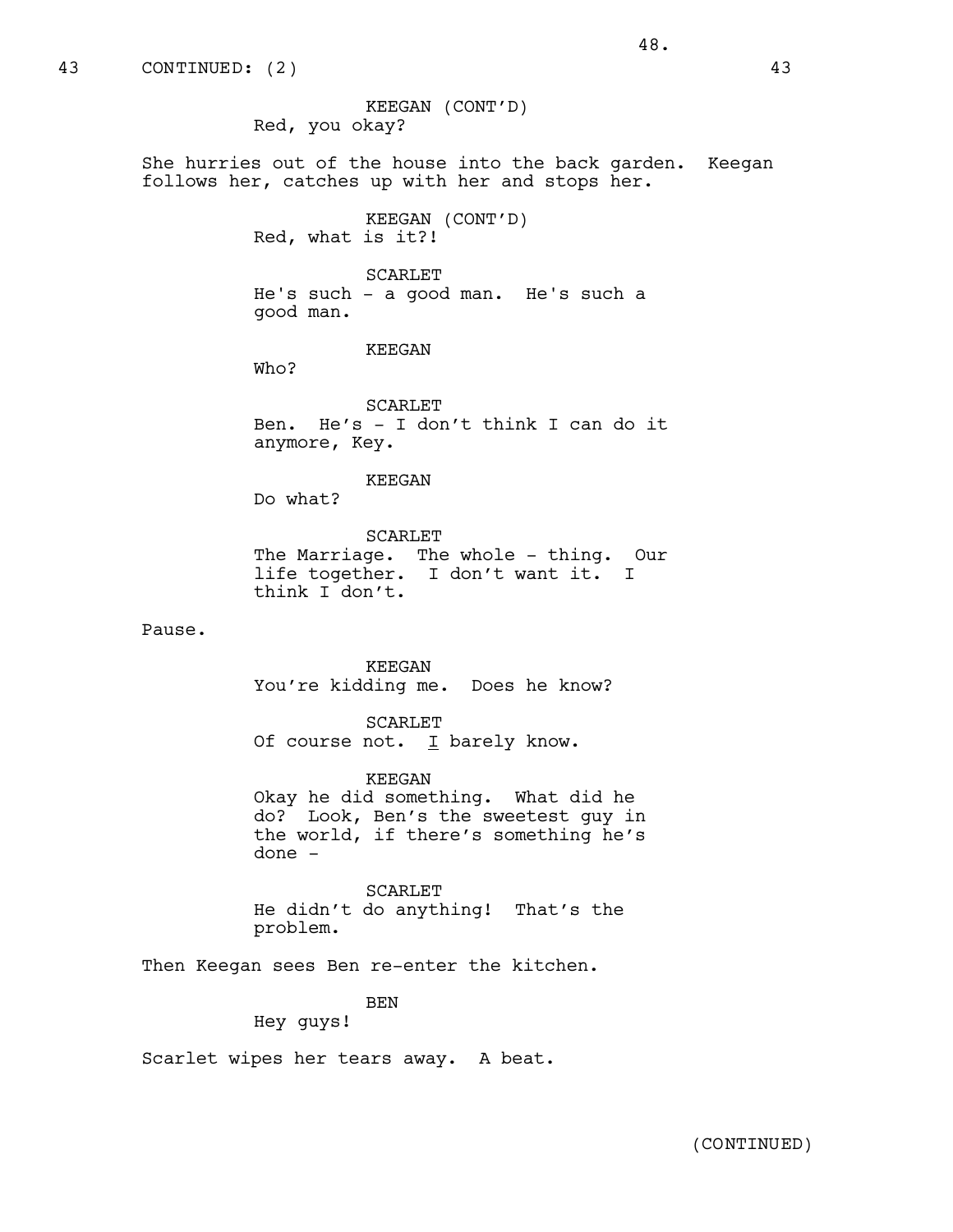Keegan sits with Graham.

### KEEGAN

We don't have the video. So, tactically it might be better to cop a plea on insanity.

# GRAHAM

You're not going out there and telling the world I'm a murderer and I'm crazy. I have a reputation -

# KEEGAN

Yes, as a cannibal. That's it. That's all you'll ever be from this point on.

# Pause.

GRAHAM

You don't fear me, do you Mr. Deane?

### KEEGAN

No, I don't. I fear what might happen to you.

### GRAHAM

You know, I think we're cut from the same cloth. You strike me as someone who has passions; someone who'll give in to passions. I'm no stranger to passion myself. I've tasted life fully.

#### KEEGAN

Among other things.

# GRAHAM

We all have our idiosyncracies. You love touching human flesh, don't you. Caressing it. Kissing it. There are millions out there who love to smack it and who love it to be smacked. It's just a question of degree ... Put me on the stand. This can all be explained.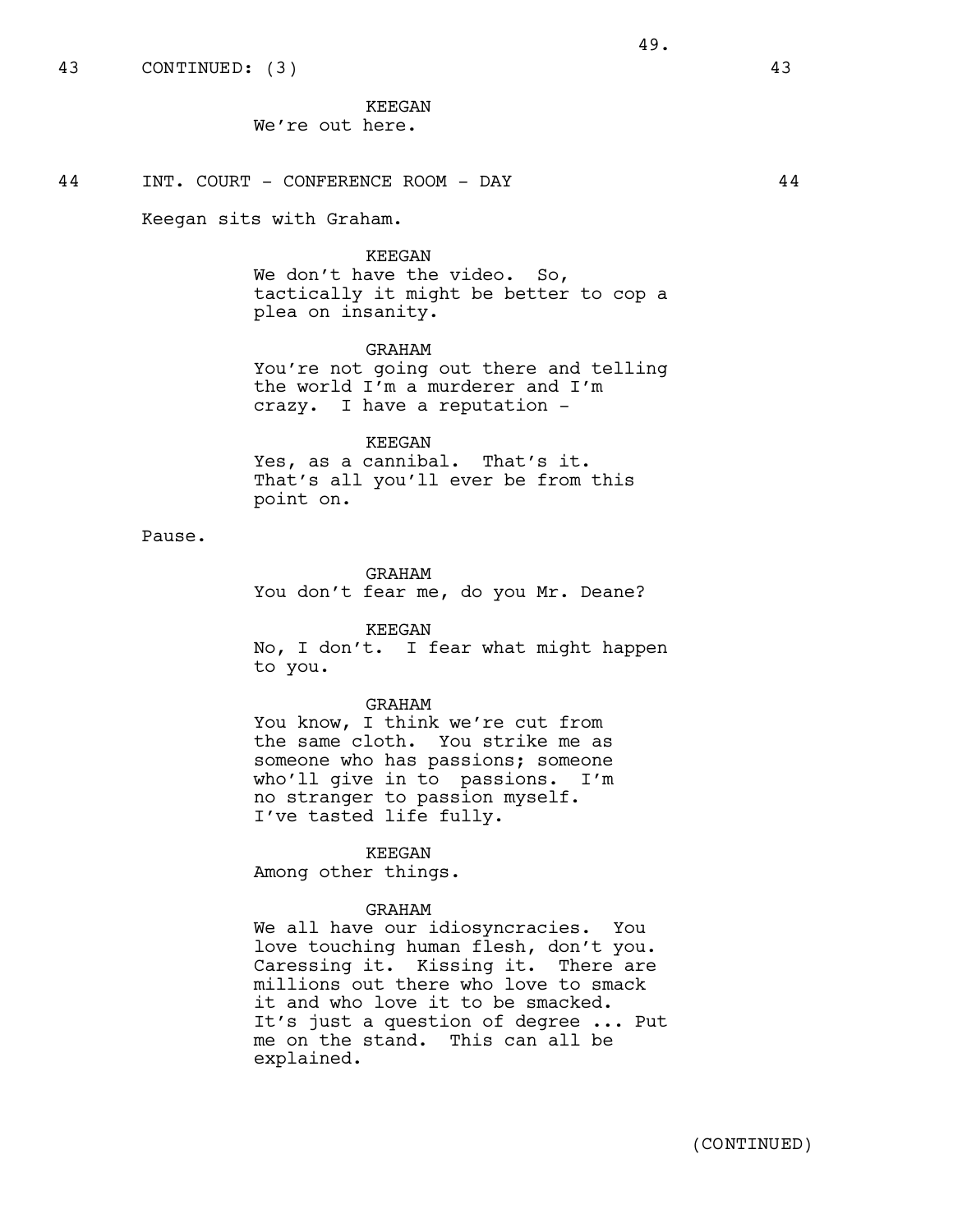#### KEEGAN

Sir - I can't do that. You expose yourself to cross-examination and the prosecution will ask you in exquisite detail about every single aspect of that night. She'll ask what part of Paul Wilson you ate first. She'll ask whether you drank his blood - how you disposed of his head. And the jury will sit there, sir, in abject horror. She'll do to you legally what you did to him physically. And then, I have no doubt, you will be sentenced to death.

# GRAHAM

(a beat) We eat God's creatures every day. We are but one of them.

# 45 EXT. COURT - DAY 45

The reporters come to life as Paul Wilson's family arrives for the trial. They seem respectable and tight-knit. The mother and daughter hold hands as they head inside.

46 INT. COURT - DAY 46

Paul's mother, LORRAINE, 58, is on the stand, already in a state of distress.

#### SCARLET

Mrs. Wilson, you will have no doubt heard the defense trumpeting a claim that your son committed suicide. Tell me - were you at all concerned about his mental health?

Lorraine starts to cry. Keegan rolls his eyes. He looks into the gallery and spots Lorraine's weeping daughter.

> LORRAINE No. He loved his job. His firm was about to make him a partner. He had everything to live for - until that monster drugged him and murdered him -

Keegan stands, objecting.

KEEGAN Your Honor?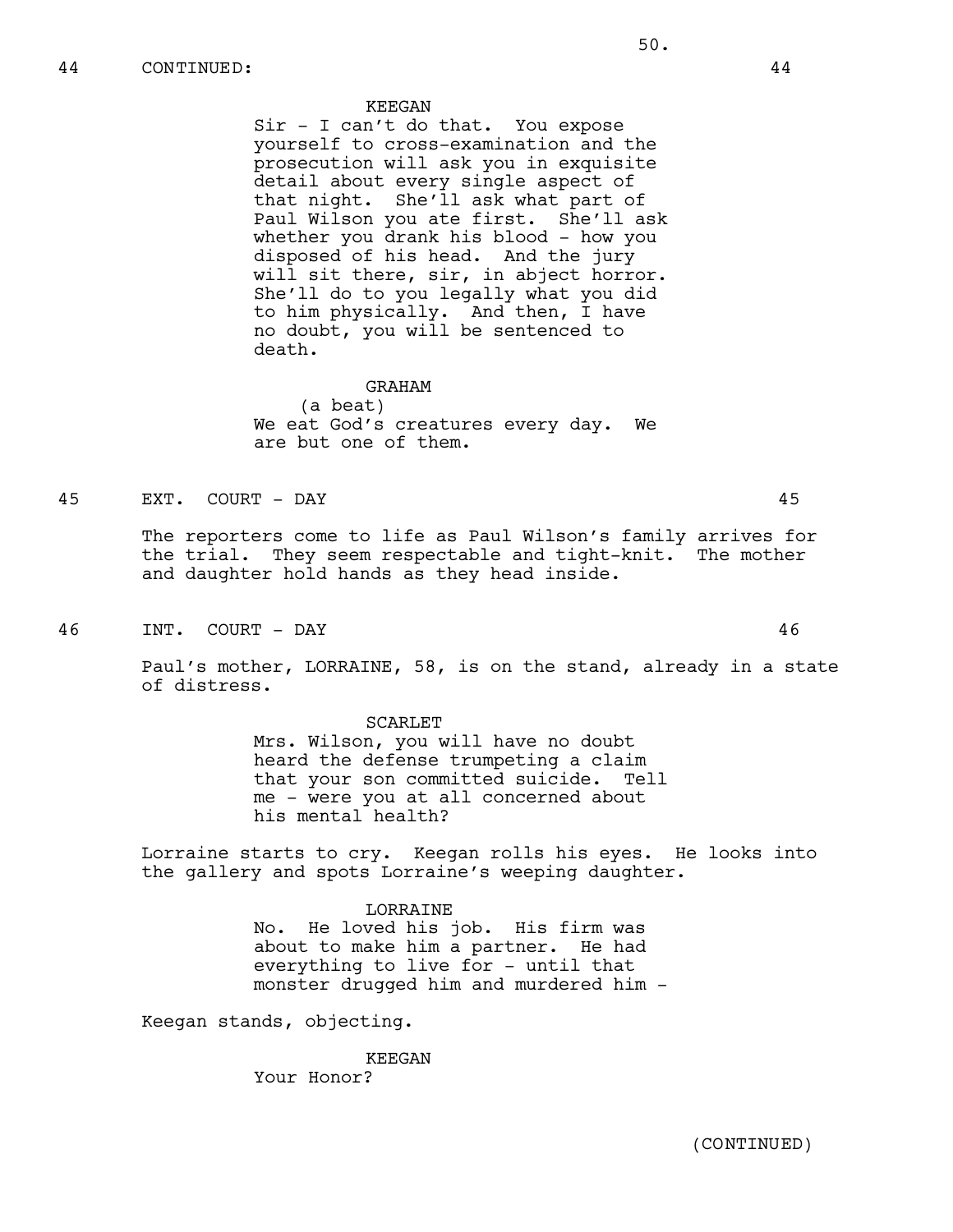# 46 CONTINUED: 46

JUDGE #2 The jury will disregard that last remark.

Keegan sits.

SCARLET You were a close family.

# LORRAINE

Oh - yes. My husband and I adored Paul. My daughter worshipped him. Paul and Dena were as close as two siblings could possibly be -

She breaks down.

# JUDGE  $#2$ Take a moment Mrs Wilson.

As Lorraine calms herself, she looks to her daughter, DENA, who smiles supportively. Keegan then looks back to Dena. She locks eyes with Keegan, then looks away. A thought occurs to him. He turns to Leanne.

# KEEGAN

Give me Wilson's phone records.

She hands them to him. He looks at them. He sees one number appear many times. Maybe a third of all the calls.

> LEANNE What are you thinking?

Keegan gets out his phone and starts typing a text.

#### KEEGAN

Long shot.

ON THE PHONE SCREEN

We see the text being finished. It reads *Do you still have the video Paul sent you?* 

Keegan pushes send. He watches Dena out of the corner of his eye, and sure enough - she leans down to check her bag. Dena takes out her phone, sees the text - and the blood drains from her face. She turns and looks at Keegan, her eyes wide. Keegan turns away and nods to himself.

> JUDGE #2 Are you ready to continue, Mrs Wilson?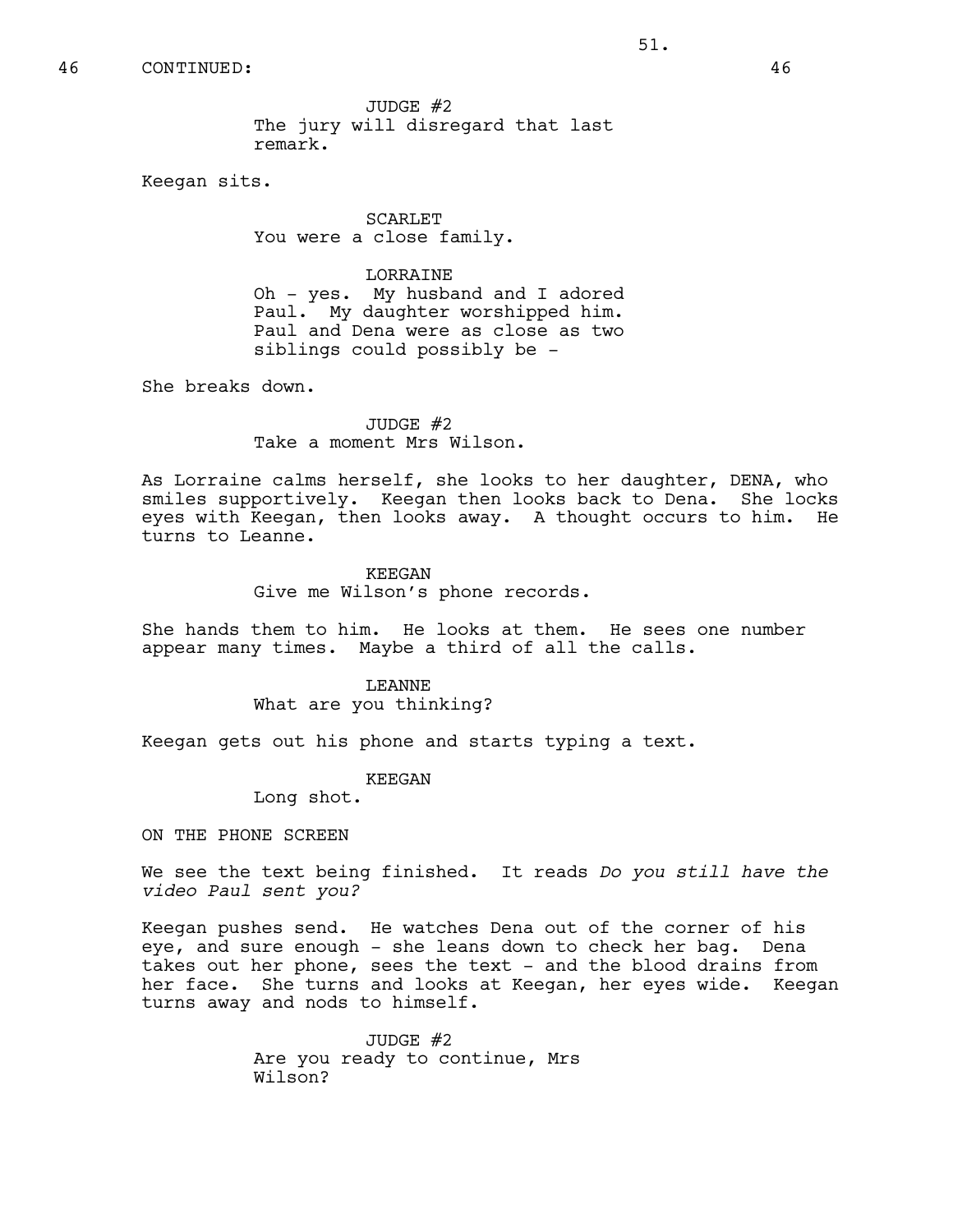47 INT. COURT - LATER 47

Keegan cross-examines an already weakened Lorraine.

KEEGAN Mrs. Wilson, did you know your son visited websites relating to cannibalism?

# LORRAINE

I did not.

Keegan holds up a file.

KEEGAN You didn't really know your son at all, did you?

LORRAINE I beg your pardon?

KEEGAN He didn't confide in you.

Keegan places the file in front of her.

KEEGAN (CONT'D) This is your son's cell phone usage for the last three months. This number here is the one he called most. Is that your number?

LORRAINE That's my daughter's number.

KEEGAN How about this number. Is that yours?

LORRAINE

 $N<sub>0</sub>$ .

KEEGAN Okay. Mrs. Wilson, can you point out your number anywhere here?

Lorraine is rattled. She scans the pages quickly - and points out her number only twice.

> LORRAINE Here - and here.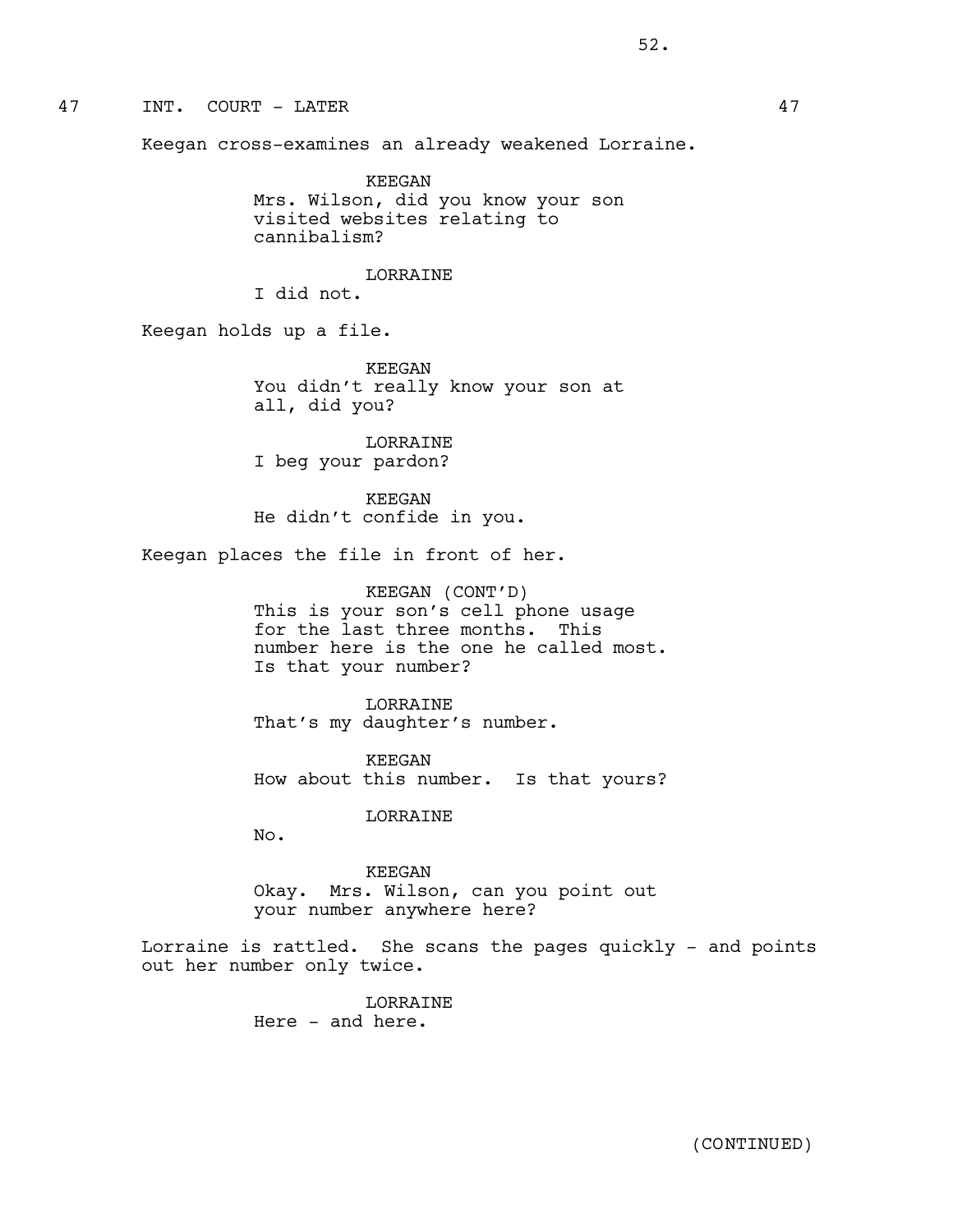#### KEEGAN

Only twice in three months. That's interesting. And these were calls from you, not to you. Can you see your husband's number anywhere? Take a moment.

Keegan turns and looks directly at Dena. She knows what's coming and she's terrified.

#### LORRAINE

 $No.$ 

# KEEGAN

No what?

LORRAINE I don't see his number here.

# KEEGAN

So zero communication between a son and his father for three months. You're right, Mrs. Wilson. That is a close family.

Scarlet stands.

SCARLET

Your Honor?

JUDGE #2 You've made your point, Mr. Deane.

# KEEGAN

Thank you, Your Honor. I certainly hope I have. (a beat) Mrs. Wilson, I can't imagine the pain you've had to endure. But the simple

truth is that it's easier to cope with the thought that your son was beguiled and ensnared - that he was a victim of some hideous, depraved plot - it's easier to cope with that thought than the idea that he took his own life and chose to have his physical remains disposed of in such a manner. That choice doesn't appear out of thin air, does it?

**LORRAINE** It wasn't his choice!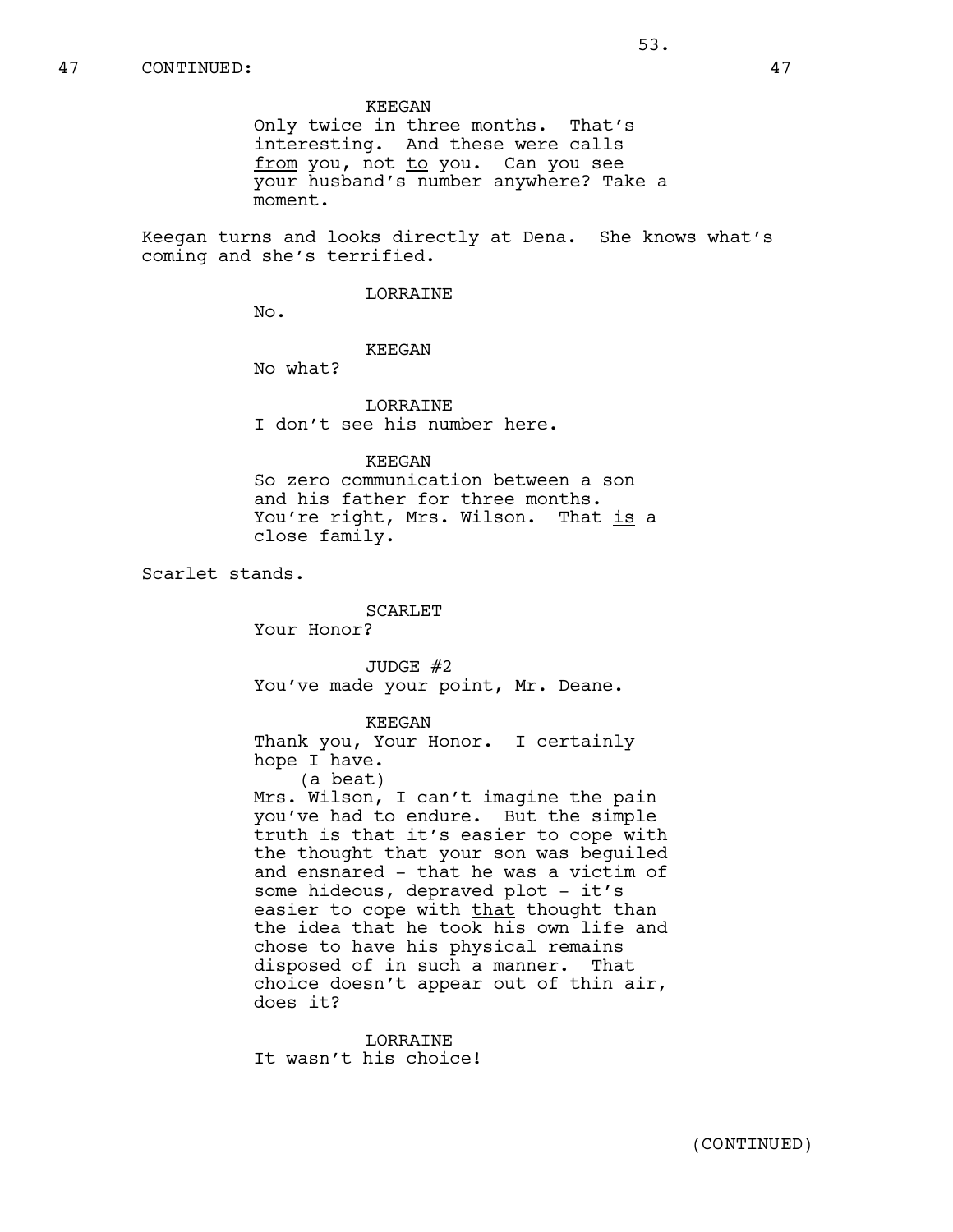KEEGAN That choice is the result of years of what - sadness?! Neglect?!! Abuse?!!

LORRAINE (breaking down) You didn't know him! You can't do this to me!

# KEEGAN

(oddly heavy-handed, but with a purpose) Yes, I can. I can and I will, Mrs. Wilson, because Graham Murray is not the monster you want him to be. He  $*$ is, no doubt about it, a man of  $*$ strange passions but he's simply not a \* \* \* \* \* \* \* \* \* \* murderer.

# LORRAINE

He is! He murdered my boy!!

# KEEGAN

He was a participant in an agreed-upon arrangement with your son to dispose  $*$ of his remains!

| <b>LORRATNE</b> |                                  |  |  |  |  |  |  |
|-----------------|----------------------------------|--|--|--|--|--|--|
|                 | A participant?! Is that what you |  |  |  |  |  |  |
|                 | call him?!                       |  |  |  |  |  |  |

 $KEEGAN$ <br>reached out to him. Mrs  $\star$ Your son reached out to him, Mrs \* Wilson. It would seem your son was  $*$ <br>prepared to reach out to anyone. prepared to reach out to anyone, \*  $\begin{array}{ccc}\n \text{except you or your husband} & \dots & \ast \\
\text{You've seen the video, haven't you\n} & \star\n\end{array}$ You've seen the video, haven't you \* Mrs Wilson?

# LORRAINE \*

(genuine) \* What video?

 $KEEGAN$ <br>  $\star$ <br>  $\star$ <br>  $\star$ <br>  $\star$ <br>  $\star$ The video your son sent to you in  $*$ <br>which he confessed his desire to be  $*$ which he confessed his desire to be  $*$ <br>eaten by Dr Murray! The video you eaten by Dr Murray! The video you  $*$ <br>have hidden from the police! The  $*$ have hidden from the police! The  $\star$ <br>video you have hidden from your video you have hidden from your \* family!! \* \*

Dena jumps to her feet.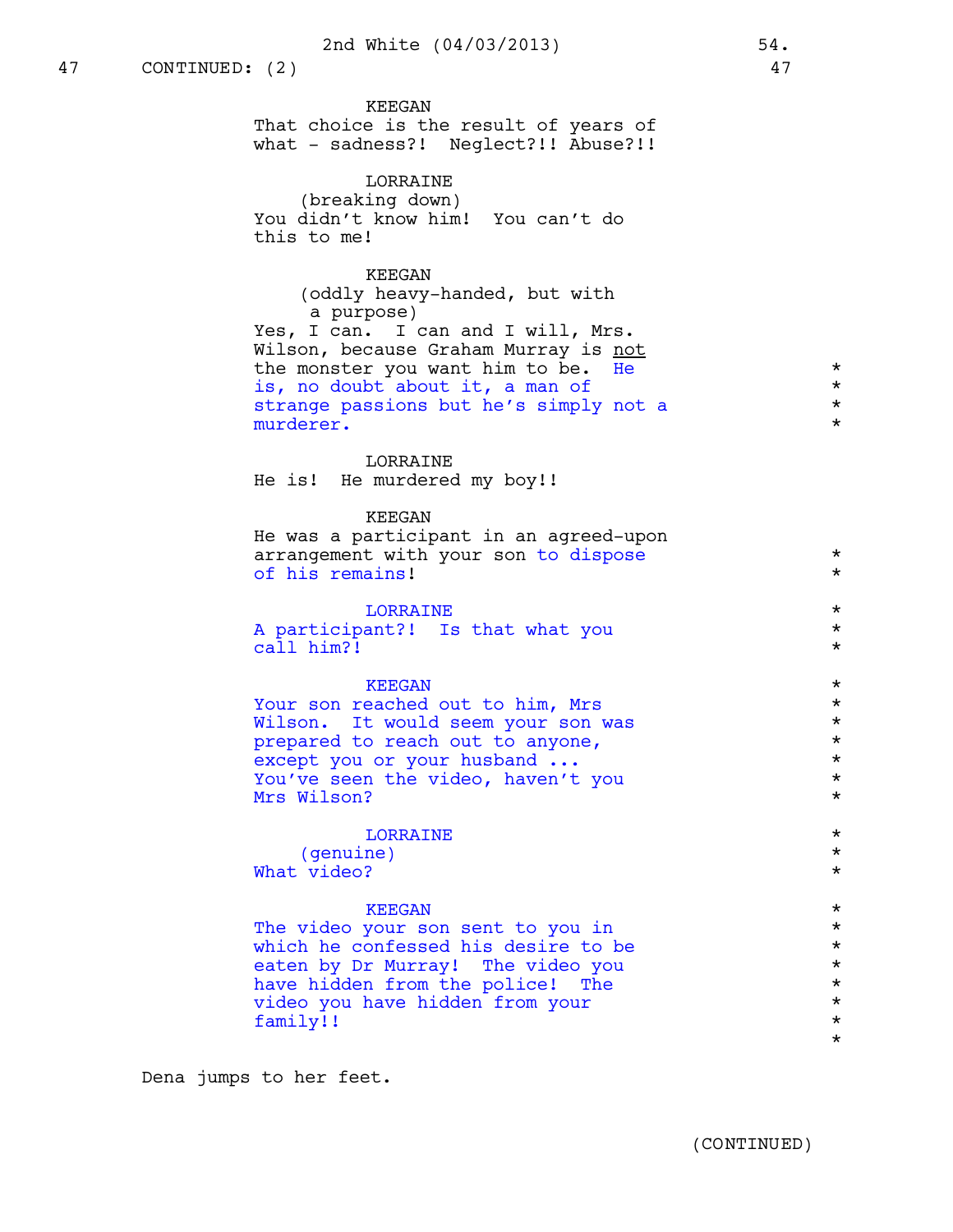# 2nd White (04/03/2013) 54A.

DENA Stop it! Leave her alone! Please!

Keegan smiles to himself as all eyes turn to Dena.

DENA (CONT'D) (to Keegan, simply) I have what you want.

48 INT. COURT - LATER 48

Dena's phone is hooked up to a computer - which is connected to a large screen. Everyone watches Paul Wilson leaving his final message to his sister and the world. Graham can be sees in the background making preparations.

> PAUL (V.O.) (on the screen) Hey, Dena. This is going to sound a little formal, because it has to be right for the record. My name is Paul Matthew Wilson, my address is 27 Holroyd Road, Laural Canyon. I am an accountant currently employed by the firm of Russell and Garland. (MORE)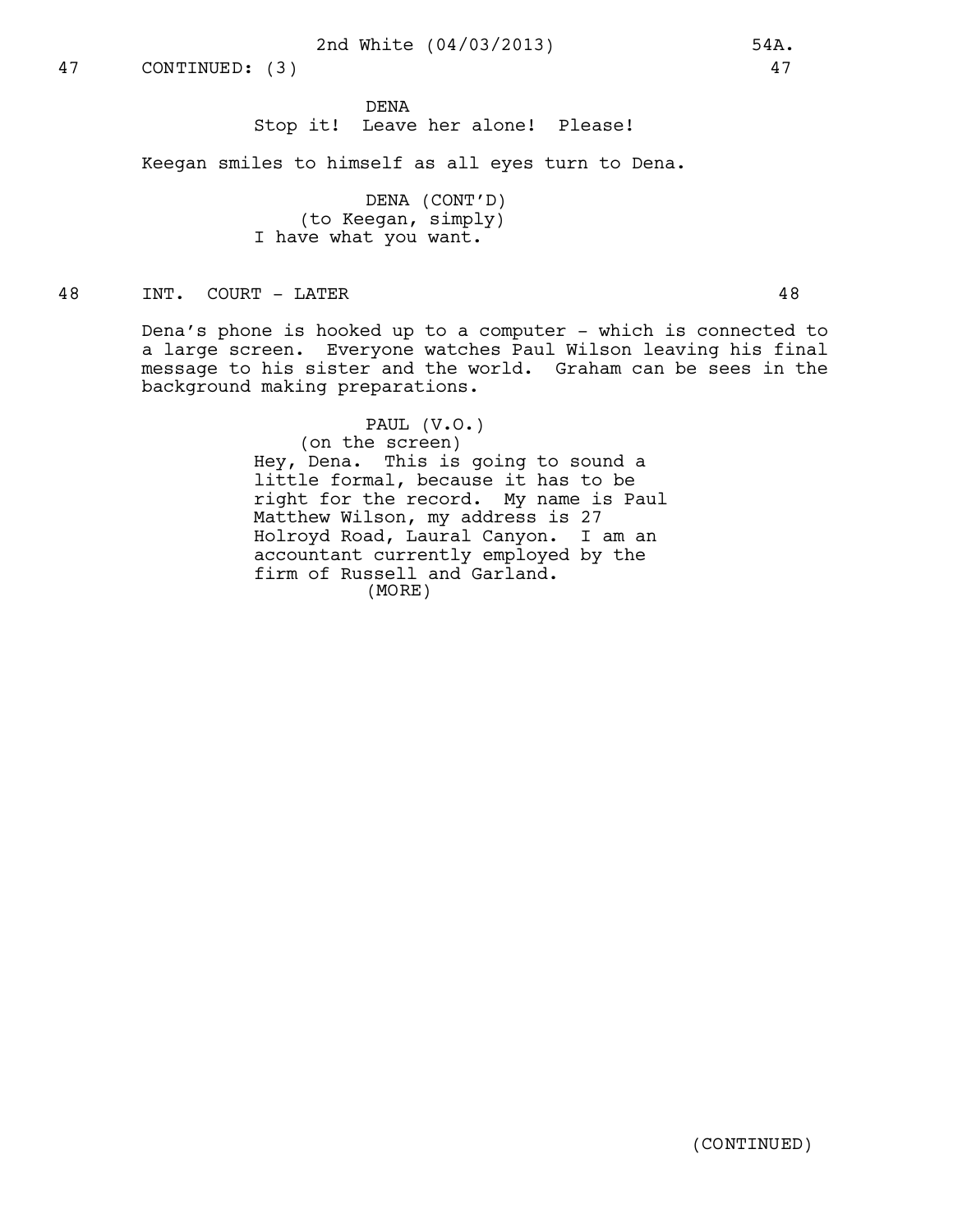I am about to commit suicide. I have here sleeping pills purchased by myself which I shall take in order to induce my death. I repeat - I am committing suicide, and I wish for my remains to be consumed by Dr. Graham Murray. (a beat) I'm sorry, Dena - hard to explain. But tell Dad - just tell him he's always been right. He said I was crap - and now I will be. (a beat) PAUL (V.O.) (CONT'D)

Love you.

He starts downing the pills. Paul's father sits very still, his face void of emotion. The screen cuts to black. Everyone in the courtroom is shocked into silence. Keegan puts a hand on Graham's arm.

> JUDGE #2 Ms. Engels?

Scarlet stands.

SCARLET Yes. Your Honor - irrespective of this new evidence, it is our contention that the defendant lured a vulnerable and mentally ill young man to end his own life.

Keegan is on his feet.

KEEGAN

Your Honor, the state has spent its entire case telling us how mentally healthy the deceased was. As we now know, my client did not murder Mr. Wilson - and as the charge here is murder, I believe he has been entirely vindicated. (to Scarlet) Unless we need to watch the video again?

The Judge looks to Scarlet again.

SCARLET (reluctantly) Your Honor, the state moves to dismiss the murder charge.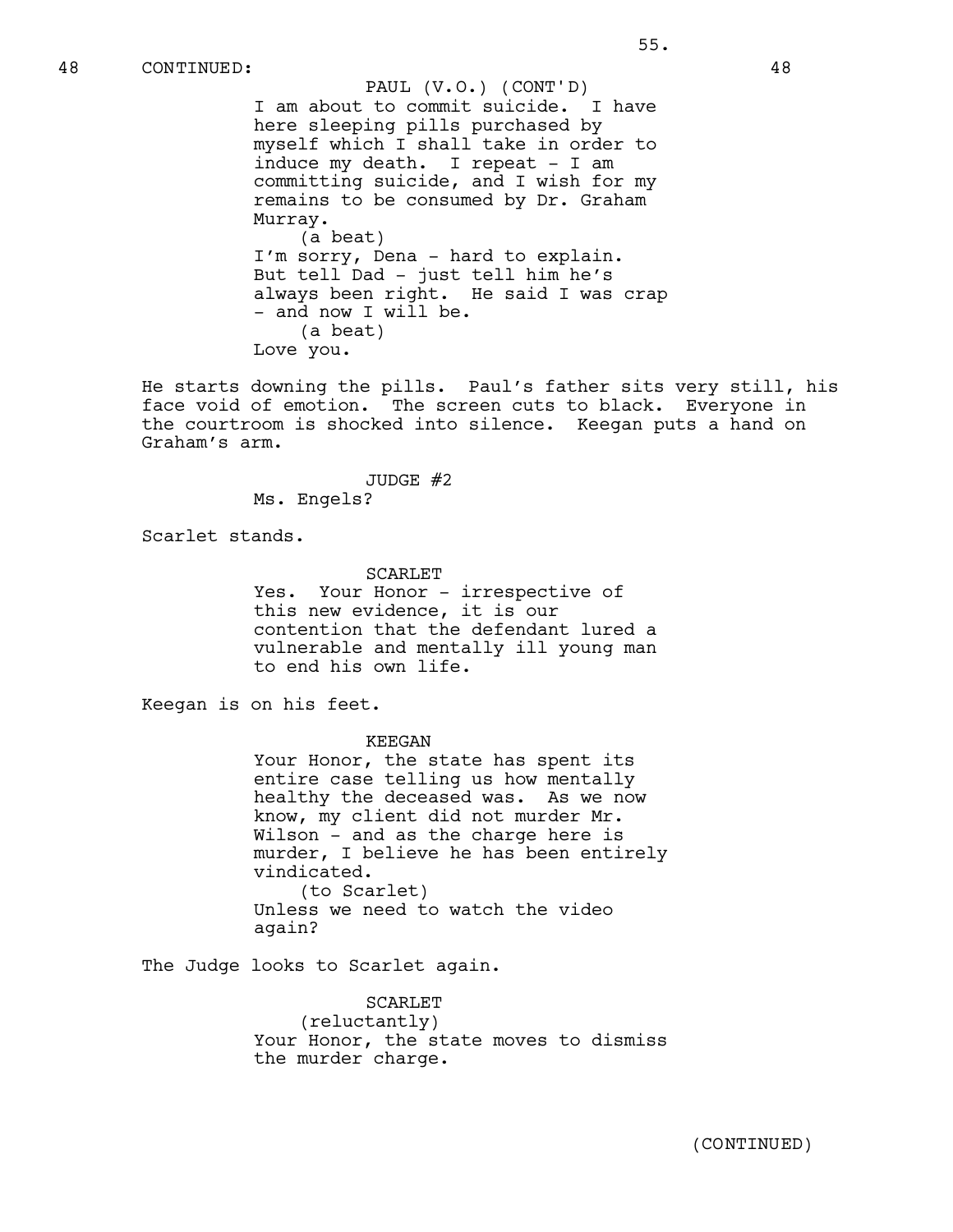JUDGE #2 Very well. The charge of murder is dismissed. Dr. Murray will remain in involuntary commitment pending further psychiatric assessment. Court is adjourned.

The quards come to take Graham back to confinement.

GRAHAM Thank you, Mr. Deane.

Graham looks back at the faces in the court.

GRAHAM (CONT'D) Annie was never going to come, was she.

### KEEGAN

No.

GRAHAM I don't blame her. I was a coward.

KEEGAN

How's that?

GRAHAM I was never really honest with her. I think I was scared she'd discover the real me one day. (smiles) Here I am. For good or ill, Mr Deane ... (being led away) Don't forget. Australian iron ore.

49 INT. MAYOR'S OFFICE - DUSK 49

Marcus is getting changed into black tie. His TEAM sits unperturbed as he changes.

Loud classical music is playing, over which Marcus speaks.

**MARCUS** There's an old political maxim: in victory revenge, in defeat, malice. We can't change the verdict but we can change the public's perception of it. (MORE)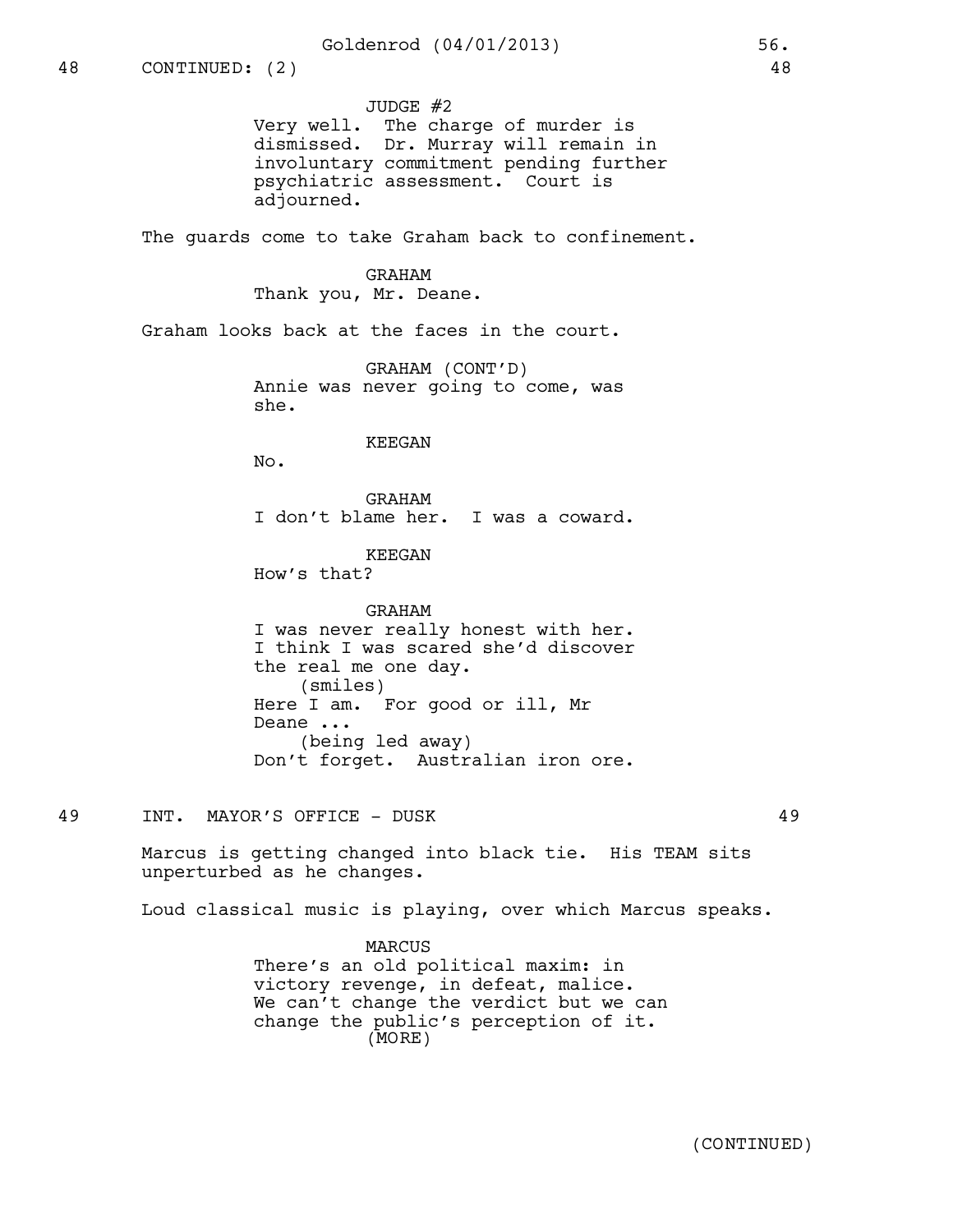# Goldenrod (04/01/2013) 57.

# 49 CONTINUED: 49

# MARCUS (CONT'D)

It was a verdict obtained by Keegan Deane, a man who is prepared to do anything, who is prepared to defend anyone to win, even a cannibal. He is a man without a moral compass, who distorts and perverts our system of justice etc etc. This campaign is going tough on crime people. We are lurching right. Marcia has the file. Defence attorneys like Keegan Deane are the problem not the solution. I want to read that in every paper tomorrow or you're all fired. Thank you.

50 EXT. COURT – DUSK 50

Keegan waits outside the building with Scarlet.

SCARLET Blubbering mothers.

KEEGAN Get you every time. You'll bounce back ...You doing okay?

SCARLET Yeah. Forget what I said the other night. I was -

But Ben appears. Keegan cuts her off:

KEEGAN Hey, buddy. Well - did I kick some ass in there or what?

BEN I bow down to you, sir.

#### KEEGAN

Where's your mother? She must be elated. Give her a call. Time to party.

**BEN** I'm sure she'll make her feelings known the next time you see her.

KEEGAN Now as to my bill -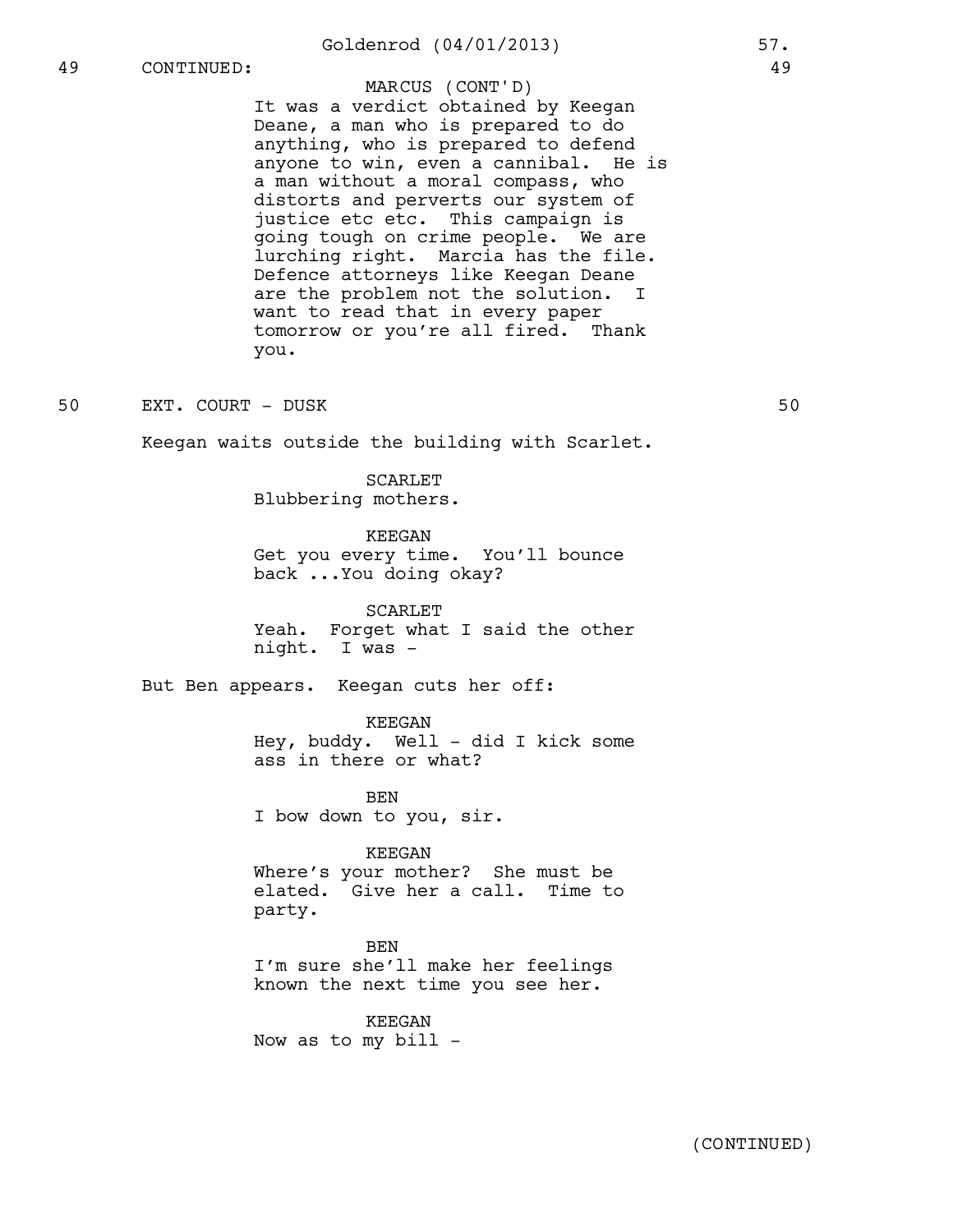# 50 CONTINUED: 50

BEN I'm cutting you a check for twenty grand tomorrow.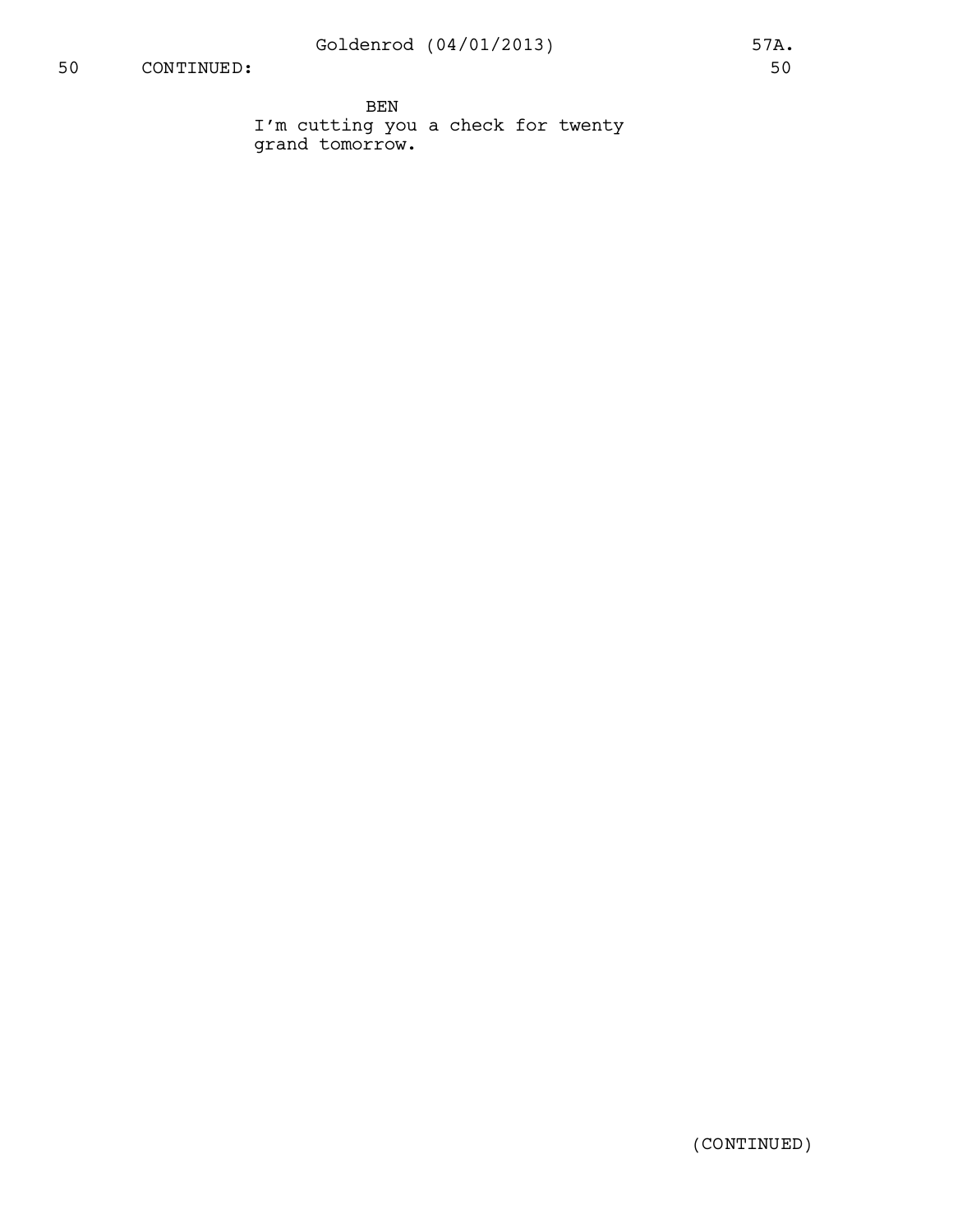KEEGAN (appalled) Twenty grand? I got a cannibal off for murder! I deserve the Nobel Prize, not twenty stinking grand! (a quick beat) Can I have it in cash?

58.

# BEN

What?

KEEGAN Help me get around the IRS.

BEN Sorry, Key. They're getting their seventy percent. Come by the office tomorrow.

KEEGAN Yeah. You guys want to grab some drinks - maybe buy me dinner?

SCARLET We've got to run, Key.

KEEGAN You um taking the 101?

BEN The 10's probably quicker right now.

### KEEGAN

Of course.

SCARLET Have a great night.

KEEGAN (glumly) I'm sure I will.

# 51 EXT. SIDEWALK NEAR WU'S CAFE - LATER 51

Keegan strolls home, feeling down. He feels a sharp pain in his jaw and rubs it.

KEEGAN

Oh God.